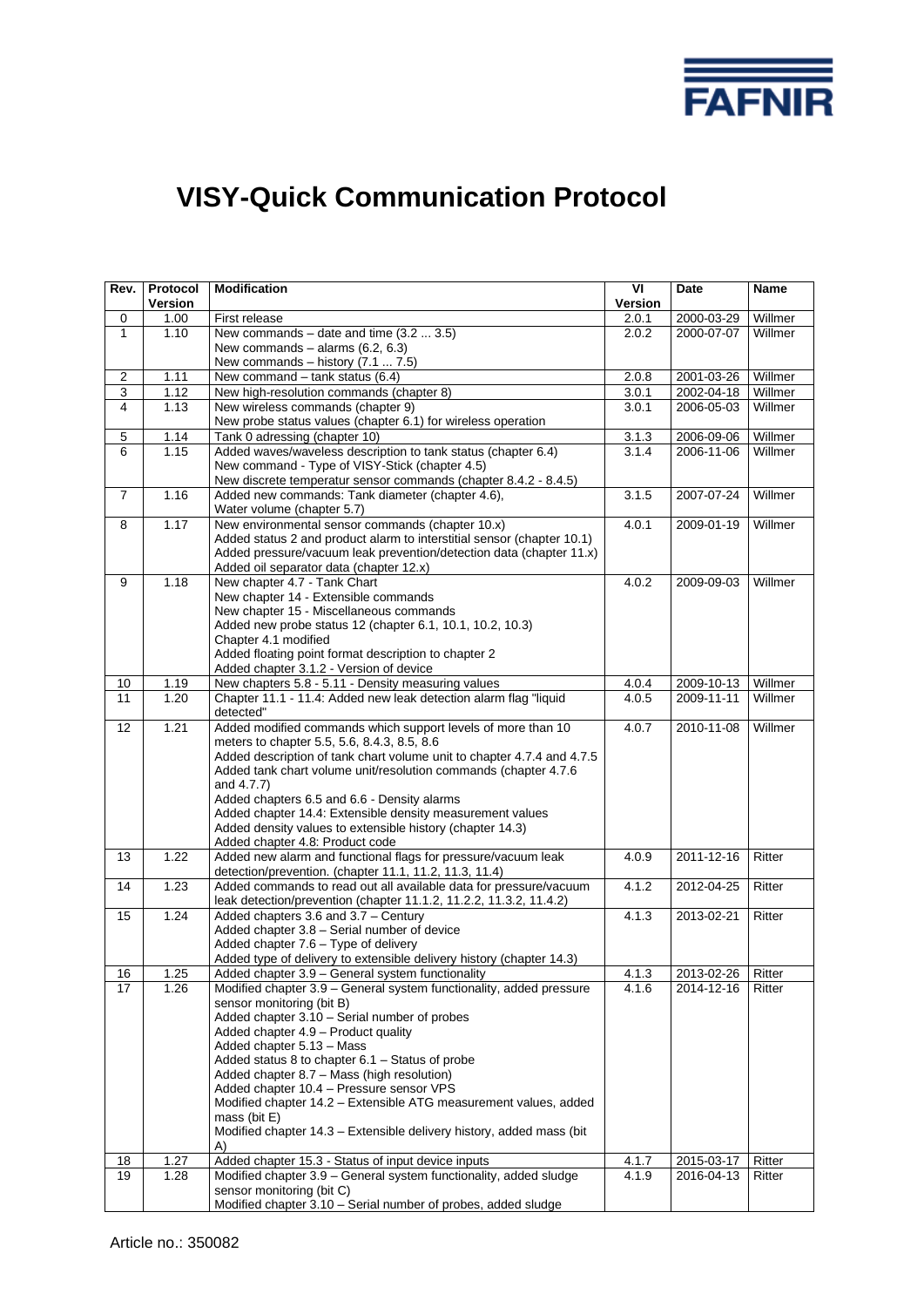

|    |      | sensor monitoring (bit 9)<br>Added chapter 10.5 - Sludge sensor VISY-Sludge<br>Added chapter 15.4 - ATG tank inventory data                                                                                                                                                                                                                                                                                                                                                           |       |            |        |
|----|------|---------------------------------------------------------------------------------------------------------------------------------------------------------------------------------------------------------------------------------------------------------------------------------------------------------------------------------------------------------------------------------------------------------------------------------------------------------------------------------------|-------|------------|--------|
| 20 | 1.29 | Modified chapter 3.9 – General system functionality, added general in<br>tank measurement via Slave ATG (bit D)<br>Added chapter 3.11 - VI-4 Communication Interface<br>Modifierd Chapter 10.5 - Sludge sensor VISY-Sludge, added wireless<br>data<br>Modified 4.9 – Product quality, index 98 is now a predefined product<br>quality                                                                                                                                                 | 4.2.3 | 2019-04-05 | Ritter |
| 21 | 1.30 | Modified chapter 3.9 - General system functionality, added VISY-<br>Stick Temp (bit E)<br>Modified chapter 3.10 - Serial number of probes, added VISY-Stick<br>Temp (bit A)<br>Added chapter 5.14 - Mass of LPG in the vapour phase<br>Added chapter 5.15 - Mass of LPG in the liquid phase<br>Added chapter 5.16 – Liquid equivalent volume of LPG in the vapour<br>phase                                                                                                            | 4.2.4 | 2019-12-18 | Ritter |
| 22 | 1.31 | Modified chapter 4.7 – Tank charts, now two different types of tank<br>charts can be used<br>Remamed chapter 4.7.1 – Maximum number of tank chart entries<br>supported by the VI-4 board<br>Added comment in chapter 4.7.4 – Read tank chart entry<br>Added comment in chapter 4.7.5 – Write tank chart entry<br>Added chapter 4.7.8 - Maximum number of tank chart entries per<br>tank<br>Added chapter 4.7.9 – Read tank chart type<br>Added chapter 4.7.10 - Write tank chart type | 4.2.6 | 2020-03-09 | Ritter |
| 23 | 1.32 | Modified chapter 14.3 – Extensible delivery history, added bit B,<br>product density (not temperature compensated)                                                                                                                                                                                                                                                                                                                                                                    | 4.3.0 | 2021-07-05 | Ritter |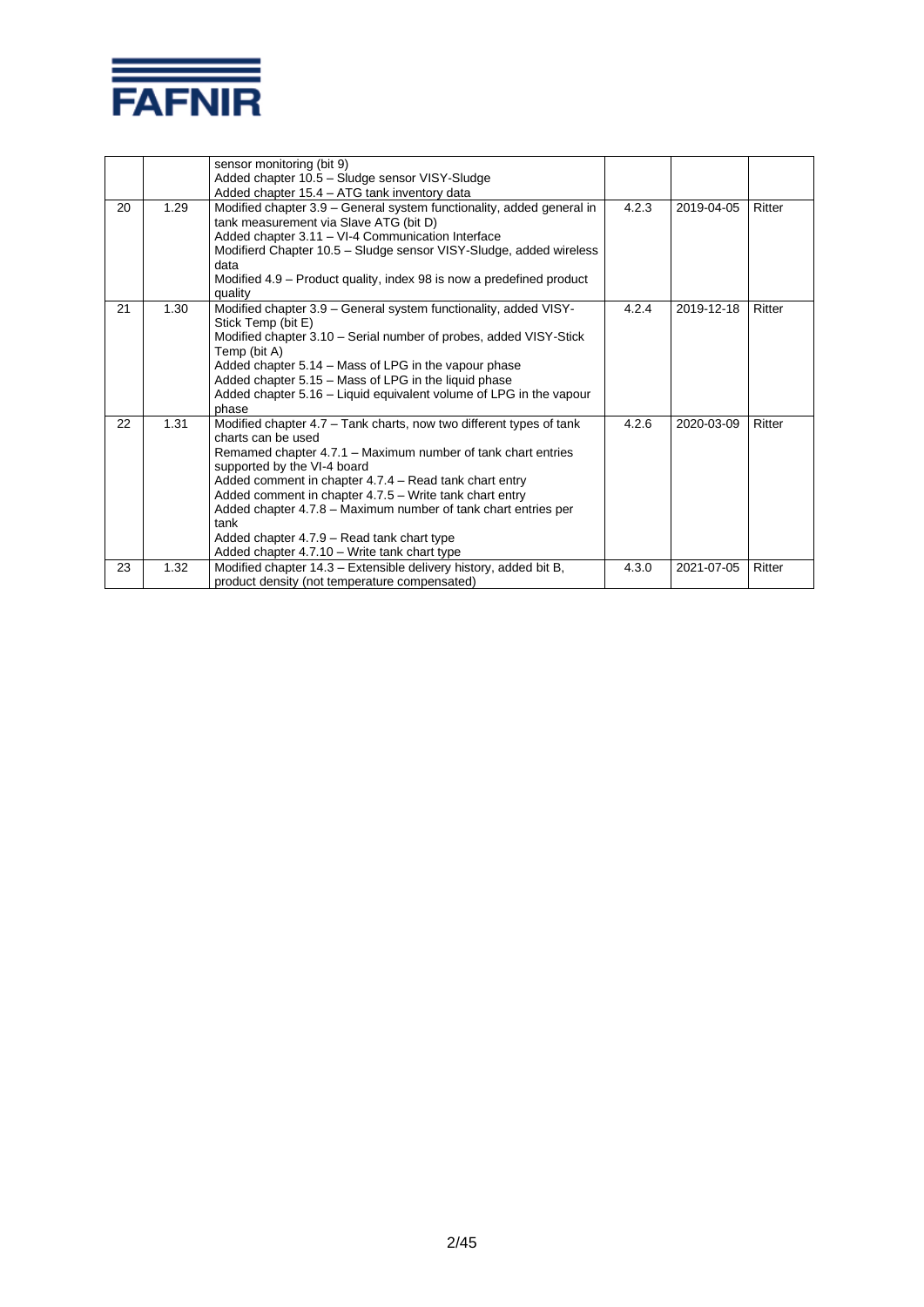

# **Table of contents**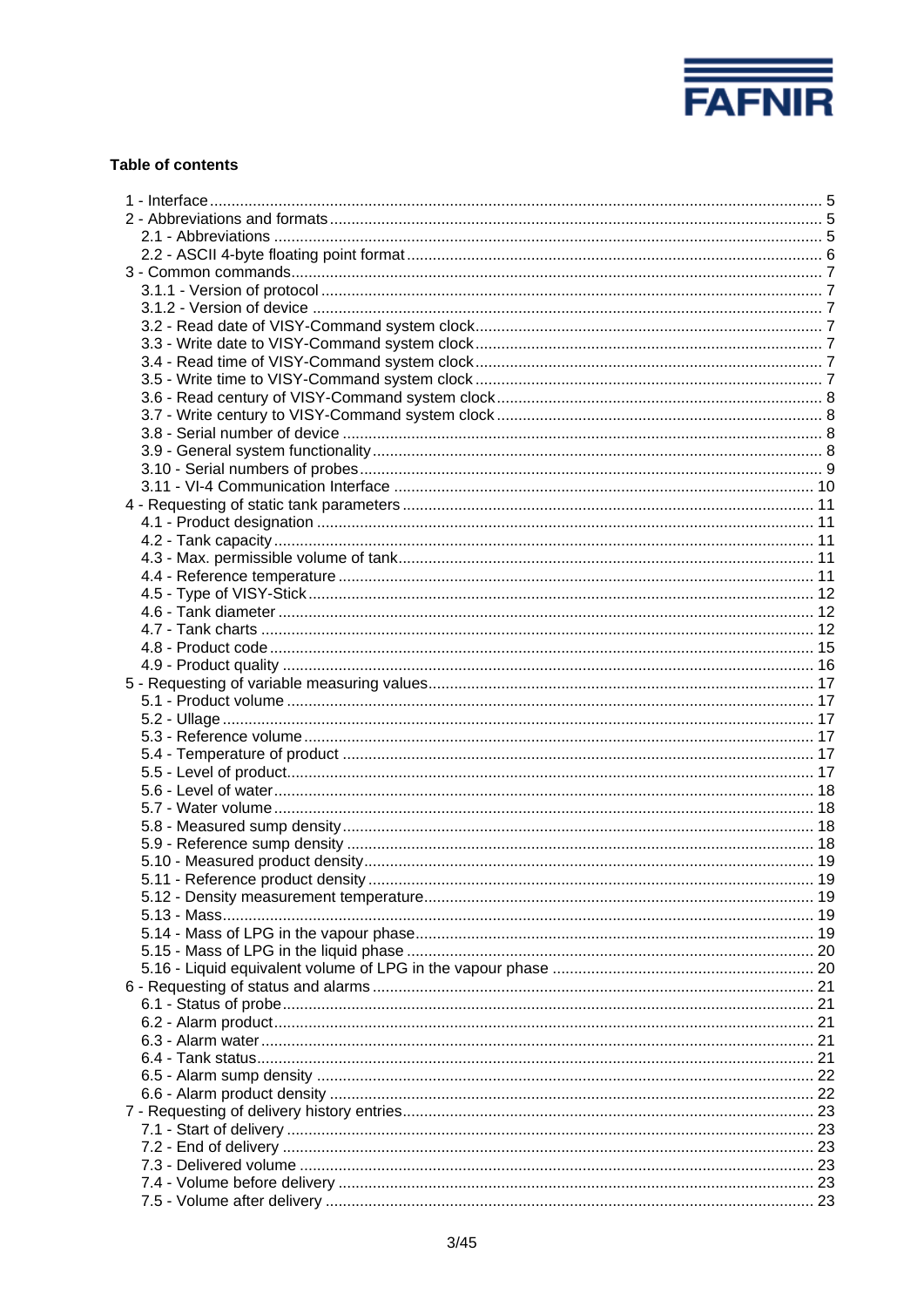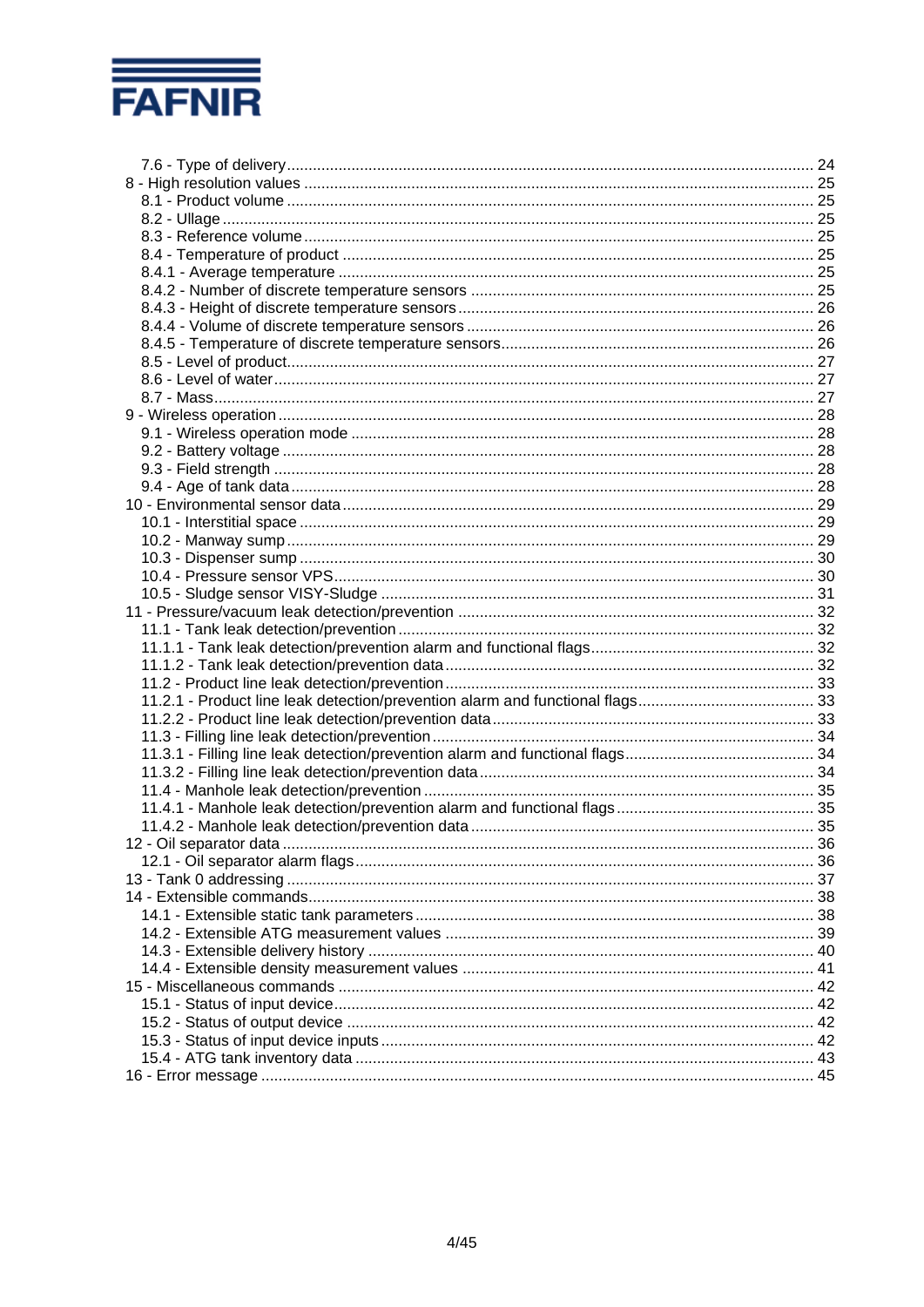

# *1 - Interface*

| Modulation:<br>Signals:<br>Mode: | <b>RS232 or RS485</b><br>RxD, TxD (no hardware handshake)<br>Asynchronous, halfduplex |
|----------------------------------|---------------------------------------------------------------------------------------|
| Baudrate:                        | 9600bps                                                                               |
| Start-bits:                      |                                                                                       |
| Data-bits:                       | 8                                                                                     |
| Stop-bits:                       |                                                                                       |
| Parity:                          |                                                                                       |
|                                  |                                                                                       |

Timing conditions:

The VISY-Command replies to incoming host commands. If the time between the characters of a host command exceeds 2 seconds, the VISY-Command will dismiss the command and clears the internal receive buffer.

The response time (start of reply) of the VISY-Command is usually 100ms to 200ms. In individual cases (e.g. simultaneous host and configuration communication) the response time can reach 600ms. Therefore, a timeout of 1000ms is recommended at the host side before repeating a command in case of no answer.

# *2 - Abbreviations and formats*

#### 2.1 - Abbreviations

- *cr* Carriage Return (ASCII 13dec)
- *cs* Checksum

The checksum is attached to the reply message. It starts with the character ":" (ASCII 58<sub>dec</sub>) followed by the three-character checksum. The value range of the checksum is  $1 - 255$ . The value 0 is illegal. The representation of the checksum is decimal.

To calculate the checksum all characters of the reply message including the "**:**" have to be added. Example: Sum =  $Q + ... + : = 81_{\text{dec}} + ... + 58_{\text{dec}}$ .

The checksum can now be calculated by repeatedly substracting 255 from the sum until the value is in the range of  $1 - 255$ .

**Note:** This calculation is not the modulo 255 function which has a value range of 0 – 254.

- *hh* Index of history. At this protocol version 1 10, 1 = latest entry, 10 = oldest entry.
- *i..i* Integer value with fixed field width. Value is right-justified in the field. Leading zeros are replaced by spaces (ASCII 32dec). Example: 17 in a field of *i i i i* is *sp sp* 1 7 (not 0 0 1 7).
- *lf* Line feed (ASCII 10<sub>dec</sub>)
- *sp* Space (ASCII 32dec)
- *s*..s String. Number of characters can vary.
- *tt* Number of tank (1...16). Always 2 characters, 1 9 with leading space (ASCII 32dec). Tank 0 (*tt* = *sp* 0) command delivers the data of all active tanks since protocol version 1.14.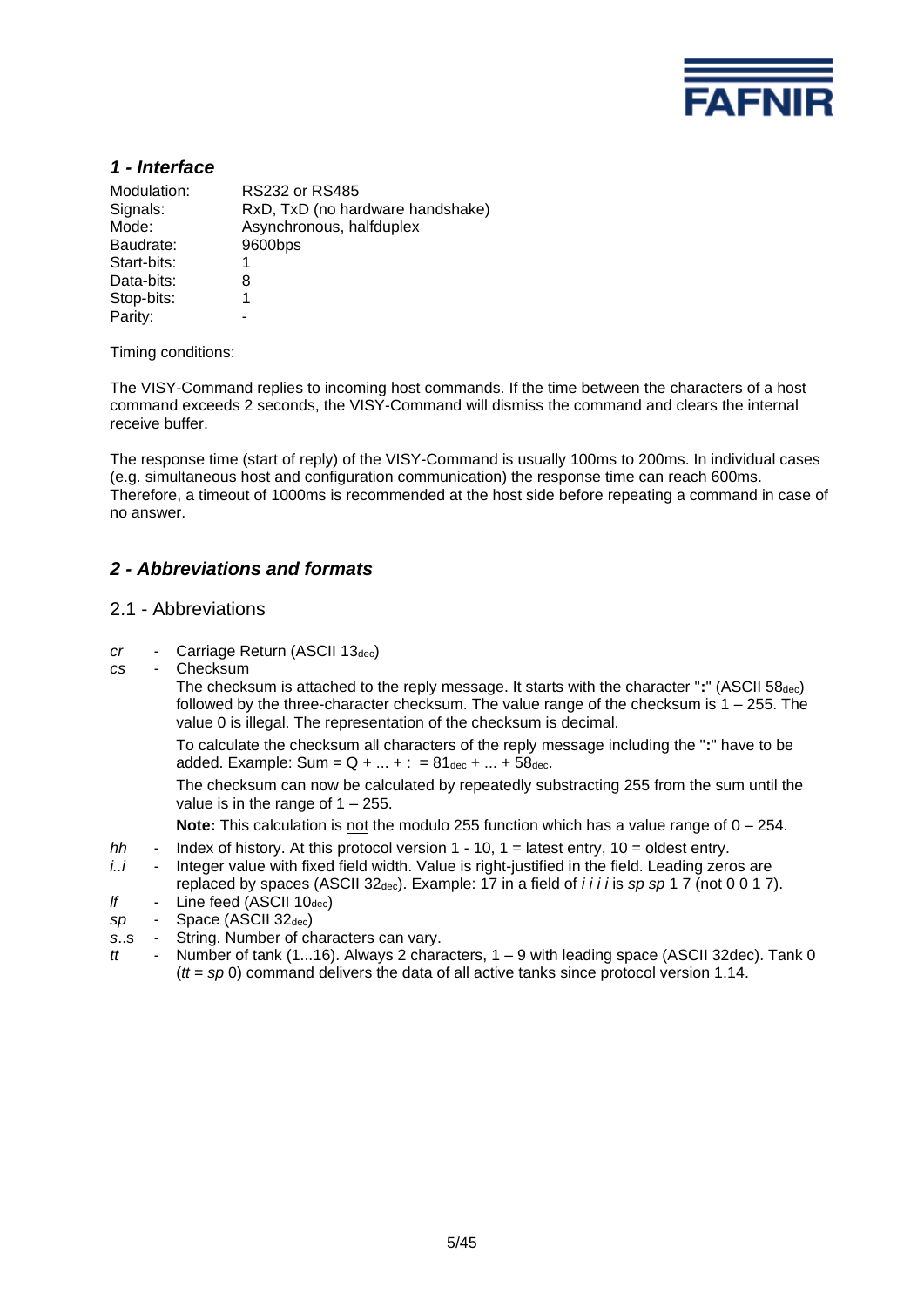

# 2.2 - ASCII 4-byte floating point format

Some of the newer commands of this protocol are using the ASCII 4-byte floating point format which uses eight ASCII characters to transfer a 4-byte (single precision) floating point number. Each of these characters ('0'-'9', 'A'-'F') represents a nibble (4 bit) of the 4-byte floating point number:

| <b>ASCII character</b> | #'<br>#2         |    | #3 | #4          | $\cdots$<br>#5 | #6 | 47                | #8 |
|------------------------|------------------|----|----|-------------|----------------|----|-------------------|----|
| Floating point nibble  | # <sup>′</sup>   | #2 | #3 | #4          | $\cdots$<br>#5 | #6 | $^{\prime\prime}$ | #8 |
| Floating point byte    |                  |    |    | #2          |                | #3 | #4                |    |
| Binary                 | <b>SEEE EEEE</b> |    |    | <b>MMMM</b> | <b>MMMM</b>    |    |                   |    |

S - Sign bit.  $0 =$  positive,  $1 =$  negative

E...E - 2's exponent value biased by 127<sub>Dec</sub> / 7F<sub>hex</sub>. Can be determined by subtracting 127 from E...E and raising 2 from the resulting power.

M...M -  $-$  23-bit mantissa. Can be determined by dividing M...M by  $2^{23}$  (8,388,608) and adding 1.0.

The value can be calculated by multiplying the exponent by the mantissa and considering the sign (positive or negative).

Example:

| ASCII<br>I character                     | $\mathbf{A}$<br>hex       | $\sim$<br>hex | $\sim$<br>hex      | $\overline{ }$<br>hex | Ē<br>hex           | $\lambda$<br>hex | <b>'Е</b><br>hex   | 1 A I<br>hex     |
|------------------------------------------|---------------------------|---------------|--------------------|-----------------------|--------------------|------------------|--------------------|------------------|
| Floating point nibble                    | $\mathbf{4}_{\text{dec}}$ | –dec          | 12<br>L ∠dec       | dec                   | $15_{\rm dec}$     | 1 $0_{\rm dec}$  | $4_{\text{dec}}$   | <sup>I</sup> dec |
| $66_{\rm dec}$<br>point byte<br>Floating |                           |               | 199 <sub>dec</sub> |                       | 250 <sub>dec</sub> |                  | $225_{\text{dec}}$ |                  |
| Binary<br>0010<br>I NO                   |                           |               | <b>DA</b>          |                       |                    |                  |                    |                  |

42C7FAE1hex = 0100 0010 1100 0111 1111 1010 1110 0001bin

 $S = 0$  = positive  $E = 1000 0101_{bin} = 133_{dec}$  $M = 100 0111 1111 1010 1110 0001$  bin = 4,717,281 dec

Exponent =  $2^{(133-127)} = 2^6 = 64$ Mantissa = 1.0 + (4,717,281 / 8,388,608) = 1.56234372 Value =  $+64 \times 1.56234372 = +99.99$ 

Convention: 00 00 00 00 =  $0.0$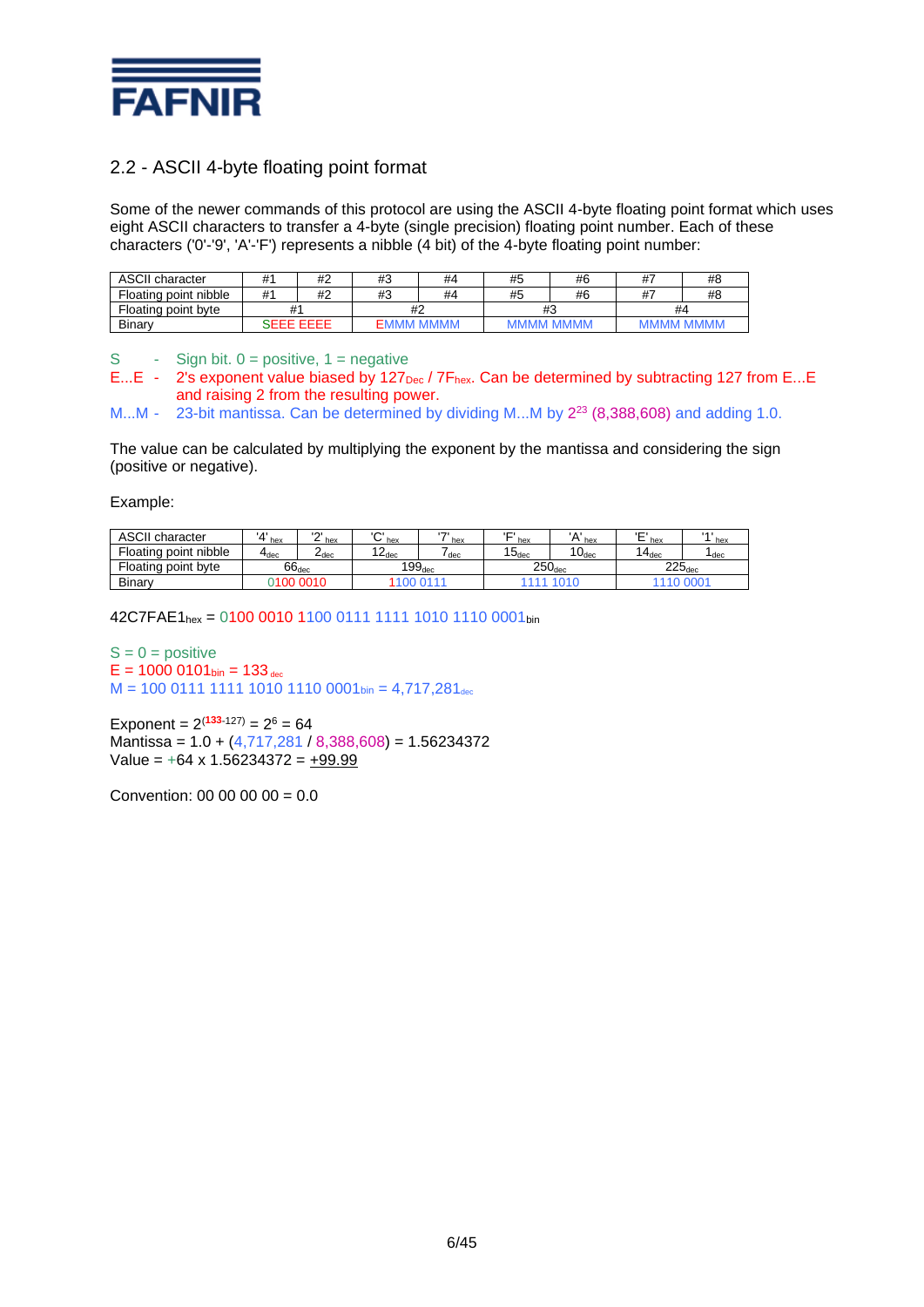

# *3 - Common commands*

3.1.1 - Version of protocol Command: Q V E *cr lf*<br>Reply: Q V E \$ *i i* Reply: Q V E \$ *i i i* : *cs cs cs cr lf* Comment: *i i i* = 104 means version 1.04.

Command available since protocol version 1.00.

| 3.1.2 - Version of device |                                                                           |                                                                                                                                                                                                                                                                                                                                                                                                                                                                                                                        |  |  |
|---------------------------|---------------------------------------------------------------------------|------------------------------------------------------------------------------------------------------------------------------------------------------------------------------------------------------------------------------------------------------------------------------------------------------------------------------------------------------------------------------------------------------------------------------------------------------------------------------------------------------------------------|--|--|
| Command:<br>Reply:        | Q V D crff<br>QVD\$ ssssssssssssssss\$ vvv. vvv. vvv. vvv: cs cs cs cr lf |                                                                                                                                                                                                                                                                                                                                                                                                                                                                                                                        |  |  |
| Comment:                  | $S_{\cdot}$ $S =$                                                         | Left adjusted 16 character string which describes the connected device (e.g.<br>"VI-4 ", "VISY-Monitor "). The string is filled up with spaces to the right.<br>v v v = 4-segment firmware/software version number with leading zeros in each<br>segment (004.000.002.255). The last segment indicates whether it is a<br>released or a beta firmware/software: A release is always marked by a value<br>of 255. A value of 0 - 254 indicates a beta version which should be used<br>temporarily and for testing only. |  |  |

Command available since protocol version 1.18.

### 3.2 - Read date of VISY-Command system clock

| Command: | Q D R cr If                                                                                                                            |
|----------|----------------------------------------------------------------------------------------------------------------------------------------|
| Reply:   | QDR \$ i i i i i : cs cs cs cr f                                                                                                       |
| Comment: | <i>iiiii</i> = Y Y M M D D.<br>Examples: sp sp sp 2 0 3 = February 3 <sup>rd</sup> , 2000, sp 2 0 7 1 5 = July 15 <sup>th</sup> , 2002 |

Command available since protocol version 1.10.

#### 3.3 - Write date to VISY-Command system clock

| Command: | $Q$ D W $$$ i i i i i i $:$ cs cs cs cr If                                                                                             |
|----------|----------------------------------------------------------------------------------------------------------------------------------------|
| Reply:   | $Q$ D W $\frac{1}{2}$ i i i i i i : cs cs cs cr If                                                                                     |
| Comment: | <i>iiiii</i> = Y Y M M D D.<br>Examples: sp sp sp 2 0 3 = February 3 <sup>rd</sup> , 2000, sp 2 0 7 1 5 = July 15 <sup>th</sup> , 2002 |

Command available since protocol version 1.10.

3.4 - Read time of VISY-Command system clock

| Command: | QCRcrlf                                                                               |
|----------|---------------------------------------------------------------------------------------|
| Reply:   | $QCR$$ iiiii: $cs$ $cs$ $cs$ $cr$ $lf$                                                |
| Comment: | <i>iiiii</i> = HHMMSS.<br>Examples: sp sp sp 2 0 3 = 00:02:03, 2 2 0 7 1 5 = 22:07:15 |

Command available since protocol version 1.10.

|                    | 3.5 - Write time to VISY-Command system clock                                         |
|--------------------|---------------------------------------------------------------------------------------|
| Command:<br>Reply: | $Q C W $$ i i i i i i : cs cs cs cr If<br>$Q C W $$ iiiii: $cs$ $cs$ $cs$ $cr$ $If$   |
| Comment:           | <i>iiiii</i> = HHMMSS.<br>Examples: sp sp sp 2 0 3 = 00:02:03, 2 2 0 7 1 5 = 22:07:15 |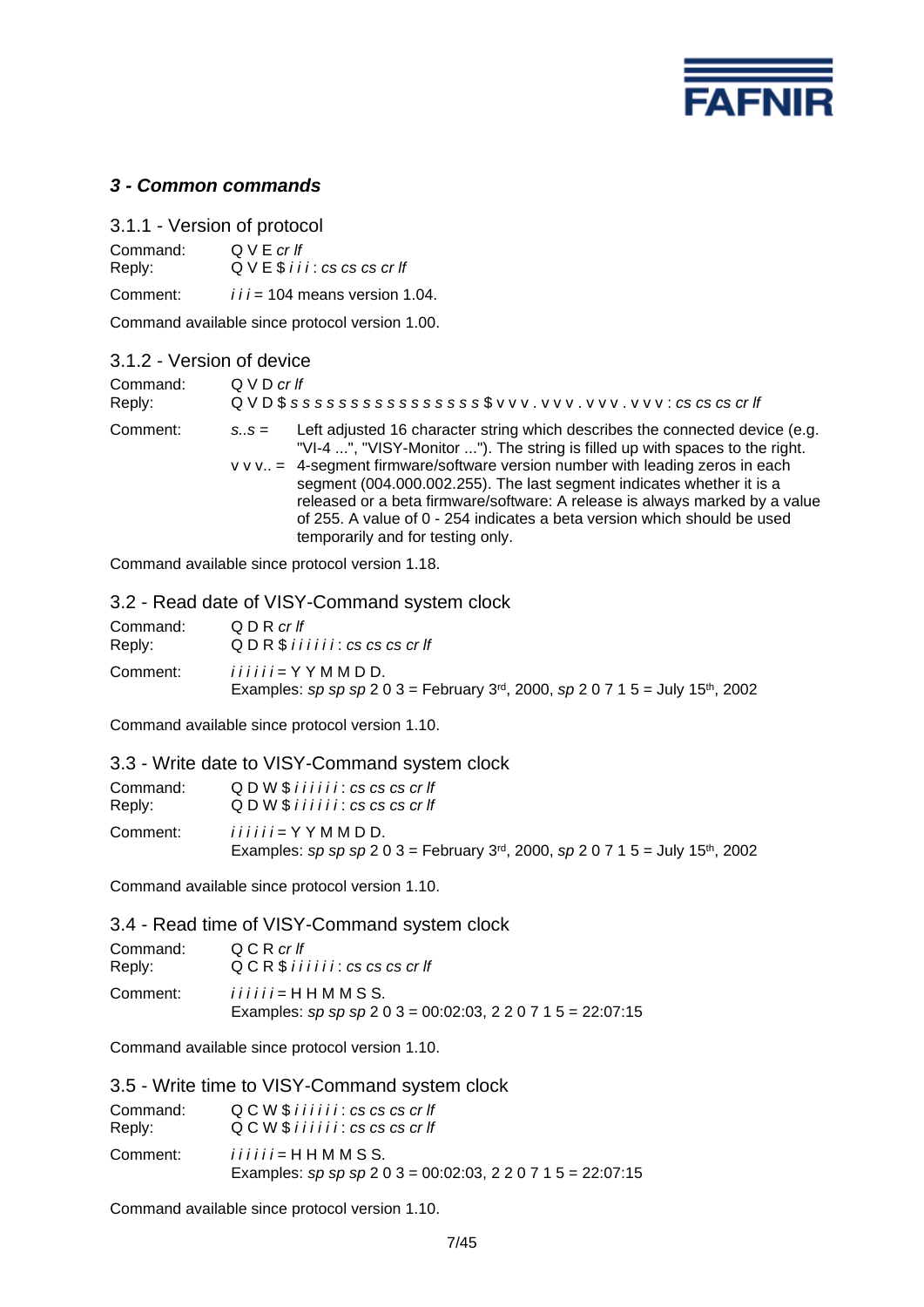

3.6 - Read century of VISY-Command system clock

| Command:<br>Reply: | QHRcrlf<br>QHR \$ i i : cs cs cs cr If                                                  |
|--------------------|-----------------------------------------------------------------------------------------|
| Comment:           | $ii = C C$<br>Examples: $20 = 20YY$ , $25 = 25YY$ (with $YY = year$ from date commands) |
|                    | The century is a 2-digit value in the range of 20 to 26. It represents the upper        |

The century is a 2-digit value in the range of 20 to 26. It represents the upper 2 digits of the 4-digit year. To calculate the current 4-digit year the 2-digit century has to be combined with the 2-digit year included in the date commands (see chapters 3.2 and 3.3). The century has been implemented to allow the correct indication of the 4-digit year (e.g. on delivery reports) in countries that use the Buddhist calendar instead of the Gregorian calendar.

Command available since protocol version 1.24.

| 3.7 - Write century to VISY-Command system clock |                                                                                      |  |
|--------------------------------------------------|--------------------------------------------------------------------------------------|--|
| Command:<br>Reply:                               | $Q$ H W $$$ i i : cs cs cs cr If<br>$Q$ H W $$$ i i : cs cs cs cr If                 |  |
| Comment:                                         | $i = C C$<br>Examples: $20 = 20YY$ , $25 = 25YY$ (with YY = year from date commands) |  |

Command available since protocol version 1.24.

#### 3.8 - Serial number of device

| Command:                                                              | QSNcrIf                                             |
|-----------------------------------------------------------------------|-----------------------------------------------------|
| Reply:                                                                | $QSN$ \$ i i i i i i i $\mathfrak i$ cs cs cs cr If |
| $\bigcap$ - $\bigcap$ - $\bigcap$ - $\bigcap$ - $\bigcap$ - $\bigcap$ | .                                                   |

Comment: *iiiiii* = sp sp 1 4 9 7 3 means serial number 14973.

Command available since protocol version 1.24.

#### 3.9 - General system functionality

Comment: This command allows to read out the general functionality the VISY-Command system offers according to the current configuration. The structure of the command and reply follows the definitions as described in chapter 14 - Extensible commands, with one exception: this command is not tank related, it always returns information for all 16 possible tanks.

Command: Q S F *& d d d d d cr lf*

*d d d d d* :

- Bit 0 : General in tank measurements (e.g. product level, product volume ect.)
- Bit 1 : In tank product density measurements
- Bit 2 : In tank sump density measurements
- Bit 3 : Interstitial space monitoring
- Bit 4 : Manhole sump monitoring
- Bit 5 : Dispenser sump monitoring
- Bit  $6:$  Leak detection tank
- Bit 7 : Leak detection product line
- Bit 8 : Leak detection filling line
- Bit 9 : Leak detection manhole sump
- Bit A : Oil separator monitoring
- Bit B : Pressure sensor monitoring (e.g. VPS-V, VPS-L)
- Bit C : Sludge sensor monitoring (e.g. VISY-Sludge)
- Bit **D** : General in tank measurements via Slave ATG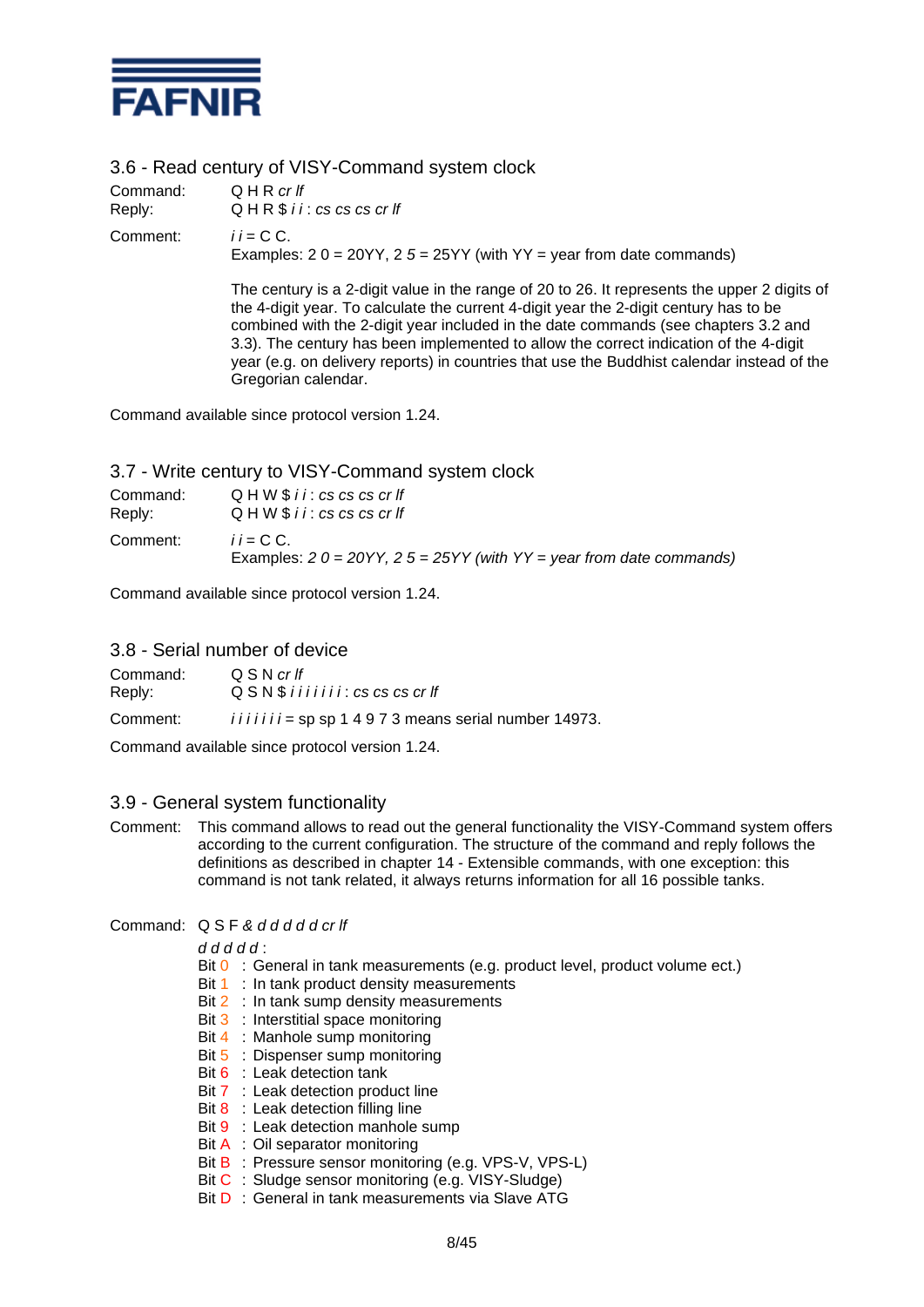

- Bit E : Discrete temperature sensor monitoring (e.g. VISY-Stick Temp)
- Bit  $\mathsf F$ : Not yet defined. Requesting non-defined data ( $\&\mathsf F$ ) will cause an error message.
- Example: Q S F & *sp sp sp* 7 1 *cr lf*  $(71_{\text{dec}} = 0000\ 0000\ 0100\ 0111_{\text{bin}})$ Read out for which tanks the following system functionalities are currently configured in the VISY-Command system:
	- Bit  $0 = 1 \rightarrow$  General in tank measurements
	- Bit  $1 = 1 \rightarrow \text{In tank product density measurements}$
	- Bit  $2 = 1 \rightarrow \text{In tank sump density measurements}$
	- Bit  $6 = 1 \rightarrow$  Leak detection tank
- Reply: Q S F & x \$ functionality x flags & y \$ functionality y flags ... & z \$ functionality z flags : cs cs cs *cr lf*
- Comment: functionality flags 0 65535, bit orientated, bit 0 -> tank 1, bit 15 -> tank 16.
- Example: Q S F & *sp sp sp* 7 1 *cr lf*

Q S F & 0 \$ sp sp 1 2 7 & 1 \$ sp sp sp 6 3 & 2 \$ sp sp sp 1 2 & 6 \$ sp sp sp 6 3 : sp 7 4 *cr lf* The following functionalities that have been requested are currently configured in the VISY-Command system:

- General in tank measurements for tanks: 1, 2, 3, 4, 5, 6, 7
- In tank product density measurements for tanks: 1, 2, 3, 4, 5, 6
- In tank sump density measurements for tanks: 3, 4
- Leak detection tank for tanks: 1, 2, 3, 4, 5, 6

Command available since protocol version 1.25 with bit 0 to A supported.

Bit B supported since protocol version 1.26.

- Bit C supported since protocol version 1.28.
- Bit D supported since protocol version 1.29.
- Bit E supported since protocol version 1.30.
- 3.10 Serial numbers of probes
- Comment: This command allows to read out the serial numbers of the various probe types that can be connected to the VISY-Command. Only serial numbers of configured probes are returned. The structure of the command and reply follows the definitions as described in chapter 14 - Extensible commands.
- Command: Q S P *t t & d d d d d cr lf*

#### *d d d d d* :

- Bit 0 : General in tank measurements (e.g. VISY-Stick, VISY-Stick Advanced)
- Bit 1 : Interstitial space monitoring (e.g. VISY-Stick Interstitial, VISY-Reed Interstitial)
- Bit 2 : Manhole sump monitoring (e.g. VISY-Stick Manhole Sump, VISY-Reed Manhole Sump)
- Bit 3 : Dispenser sump monitoring (e.g. VISY-Stick Dispenser Sump, VISY-Reed Dispenser Sump)
- Bit 4 : Leak detection product line
- Bit 5 : Leak detection tank
- Bit 6 : Leak detection filling line
- Bit 7 : Leak detection manhole sump
- Bit 8 : Pressure sensor monitoring (e.g. VPS-V, VPS-L)
- Bit 9 : Sludge sensor monitoring (e.g. VISY-Sludge)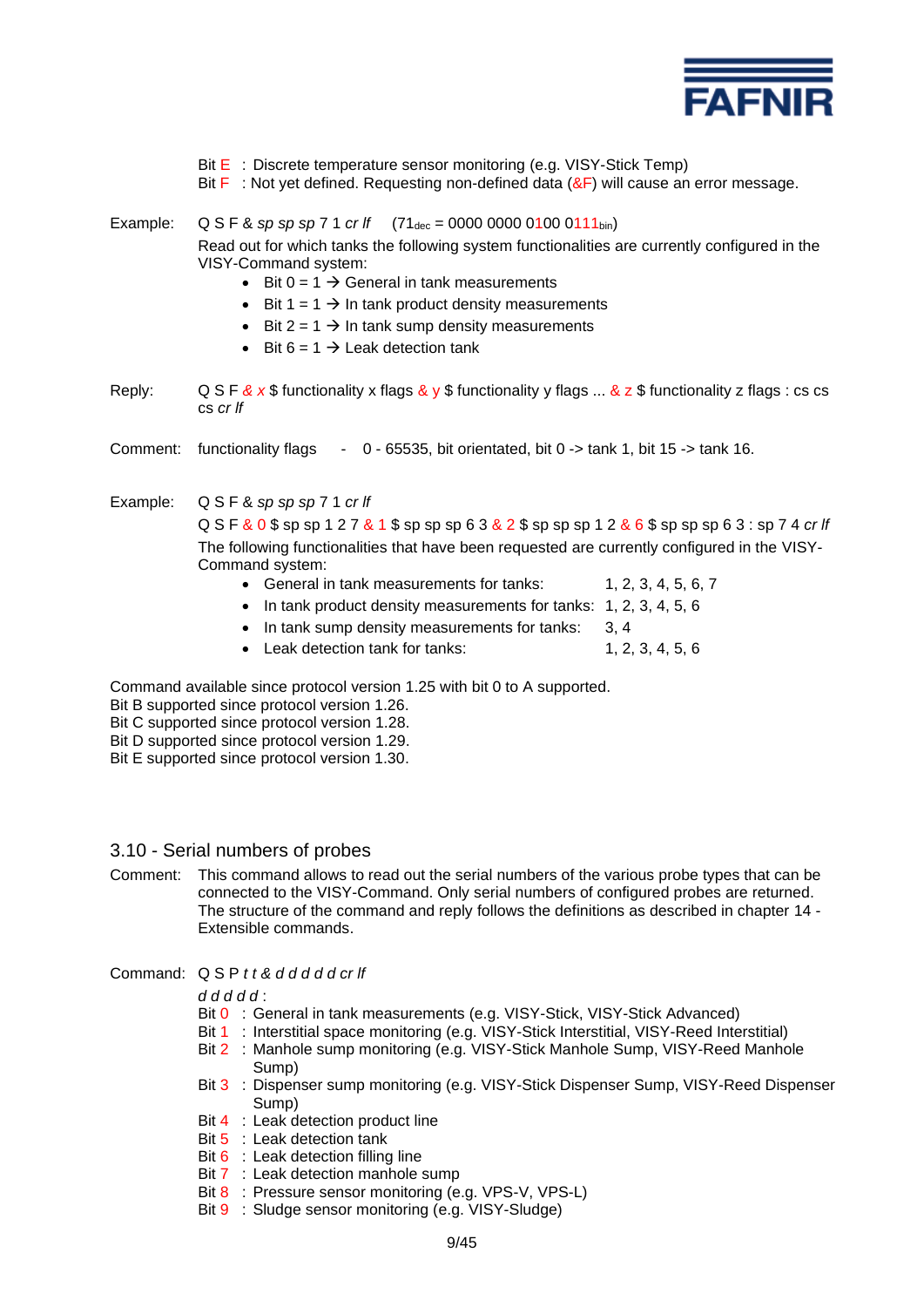

- Bit A : Discrete temperature sensor monitoring (e.g. VISY-Stick Temp)
- Bit B ...
- Bit F: Not yet defined. Requesting non-defined data (&B &F) will cause an error message.

# Example: Q S P *t t* & *sp sp sp sp 3 cr lf* (3dec = 0000 0000 0000 0011bin) Read out the serial numbers for sensors used for in tank measurements and interstitial space monitoring that are currently configured in the VISY-Command system:

- Bit  $0 = 1 \rightarrow$  General in tank measurements
- Bit 1 = 1  $\rightarrow$  Interstitial space monitoring
- Reply: Q S P *t t & x* \$ serial number probe type x & y \$ serial number probe type y ... & z \$ serial number probe type z : cs cs cs *cr lf*

Comment: serial numbers - iiiiiii, e.g. sp sp 6 7 4 3 0 means serial number 67430.

Example: Q S P *sp 5* & *sp sp sp sp 3 cr lf*  Q S P *sp 5* & 0 \$ sp sp 6 2 7 3 5 & 1 \$ sp sp 5 0 3 1 1 : 2 5 3 *cr lf* The following probe type serial numbers that have been requested for tank 5 are currently configured in the VISY-Command system: • General in tank measurements: 62735

• Interstitial space monitoring: 50311

Reply string in case of no probes configured: Q S P t t : cs cs cs *cr lf*

Command available since protocol version 1.26 with bit 0 to 8 supported. Bit 9 supported since protocol version 1.28. Bit A supported since protocol version 1.30.

# 3.11 - VI-4 Communication Interface

| Command: | $Q \rvert F \, cr \, ff$                                                                                             |
|----------|----------------------------------------------------------------------------------------------------------------------|
| Reply:   | QIF \$i: cs cs cs cr If                                                                                              |
| Comment: | $i = 01$<br>$0 = VISY$ -Quick communication via Service Interface<br>1 = VISY-Quick communication via Host Interface |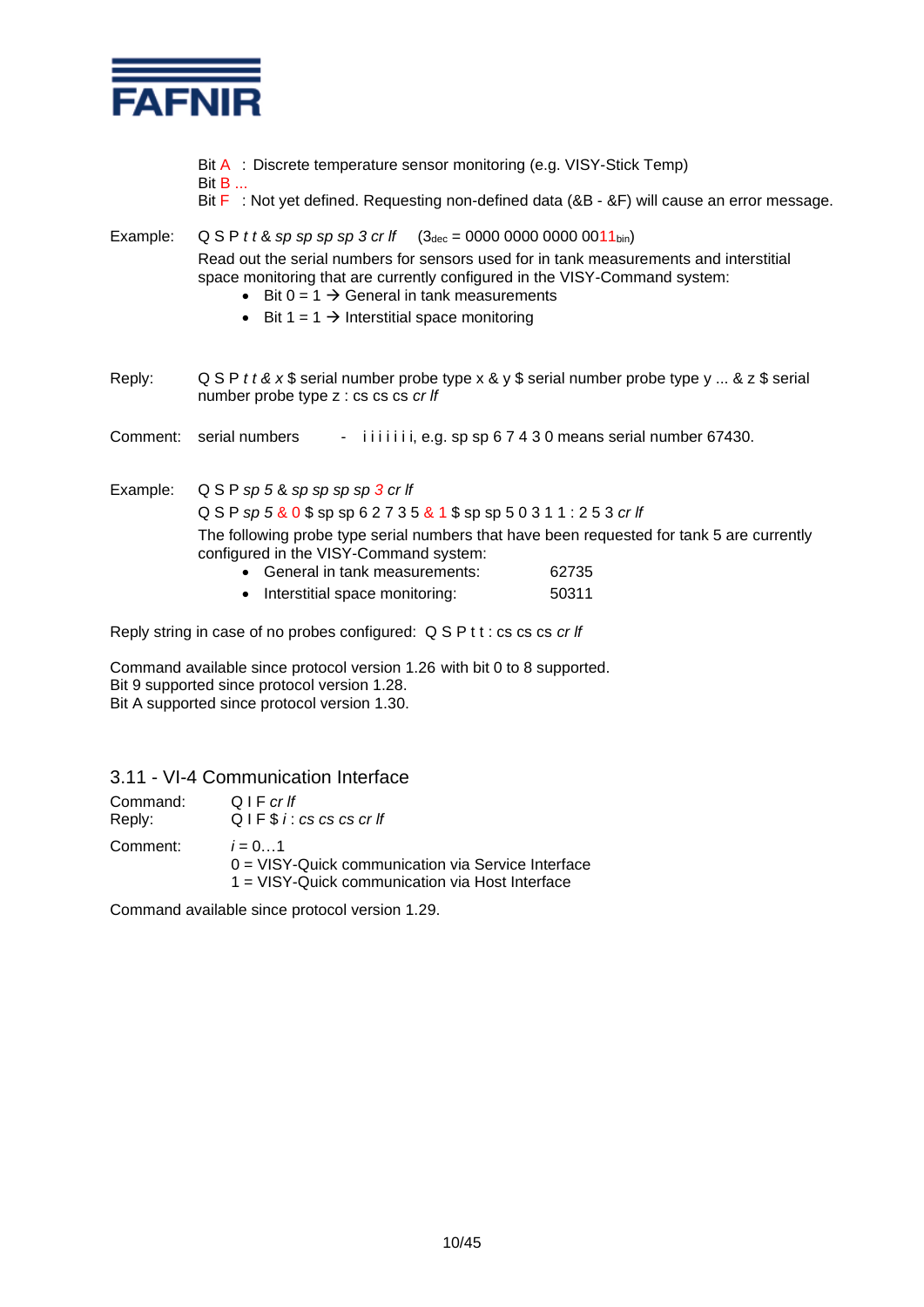

# *4 - Requesting of static tank parameters*

| 4.1 - Product designation |                                                                                                                                                                                                                                                                                                    |
|---------------------------|----------------------------------------------------------------------------------------------------------------------------------------------------------------------------------------------------------------------------------------------------------------------------------------------------|
| Command:                  | $QPMt$ t cr If                                                                                                                                                                                                                                                                                     |
| Reply:                    | $QPM$ tt\$ ssssssssssssssssss: $cs$ cs $cs$ cr $If$                                                                                                                                                                                                                                                |
| Comment:                  | s $s =$ String, 16 characters, left adjusted filled up with spaces (ASCII 32 <sub>dec</sub> ) to the right.<br>The string can contain bytes like ASCII control characters in case of a product desig-<br>nation written via a 16-bit character set (e.g. Chinese). Therefore, you should deal with |

Command available since protocol version 1.00 with variable string length (up to 16 characters). Since protocol version 1.18 the string length is fixed to 16 characters to avoid problems with 16-bit character sets.

the string as a 16-byte array without any expectation to find only ASCII characters in it.

# 4.2 - Tank capacity

| Command: | Q V 1 t t cr lf                                                                                                                                        |
|----------|--------------------------------------------------------------------------------------------------------------------------------------------------------|
| Reply:   | $QV1tt$$ iiiiiiii: cs cs cs cr If                                                                                                                      |
| Comment: | <i>iiiiiiii</i> = Capacity in litres, Resolution 0.1 litre.<br>Example: <i>i i i i i i i i i i i =</i> $sp$ $sp$ $sp$ $sp$ $4$ 5 6 1 4 = 4561.4 litres |

Command available since protocol version 1.00.

### 4.3 - Max. permissible volume of tank

| Command: | $QV2t$ t cr lf                                                                                                                                                                              |
|----------|---------------------------------------------------------------------------------------------------------------------------------------------------------------------------------------------|
| Reply:   | $QV2tt$$ iiiiiiiii: cs cs cs cr If                                                                                                                                                          |
| Comment: | <i>iiiiiiiii</i> = Max. permissible volume (e.g. 95% of capacity) in litres, Resolution 0.1 litre.<br>Example: <i>i i i i i i i i i i =</i> $sp$ $sp$ $sp$ $sp$ $4$ 5 6 1 4 = 4561.4 litres |

Command available since protocol version 1.00.

#### 4.4 - Reference temperature

| Command:<br>Reply: | QTRttcrlf<br>$QTR tt$$ iiii: $cs$ $cs$ $cs$ $cr$ if                                                                                                                                                     |
|--------------------|---------------------------------------------------------------------------------------------------------------------------------------------------------------------------------------------------------|
| Comment:           | $i i i j$ = Reference temperature, resolution 0.1°C, always signed, 0 is +0.<br>Example: $i i i j = sp + 74 = 7.4$ °C<br><i>i i i i</i> = sp sp - 1 = -0.1°C                                            |
|                    | If the reference temperature is $-19.9^{\circ}$ C the temperature compensation is disabled. All<br>compensated volume values (like reference volume and history entries) will be<br>uncompensated then. |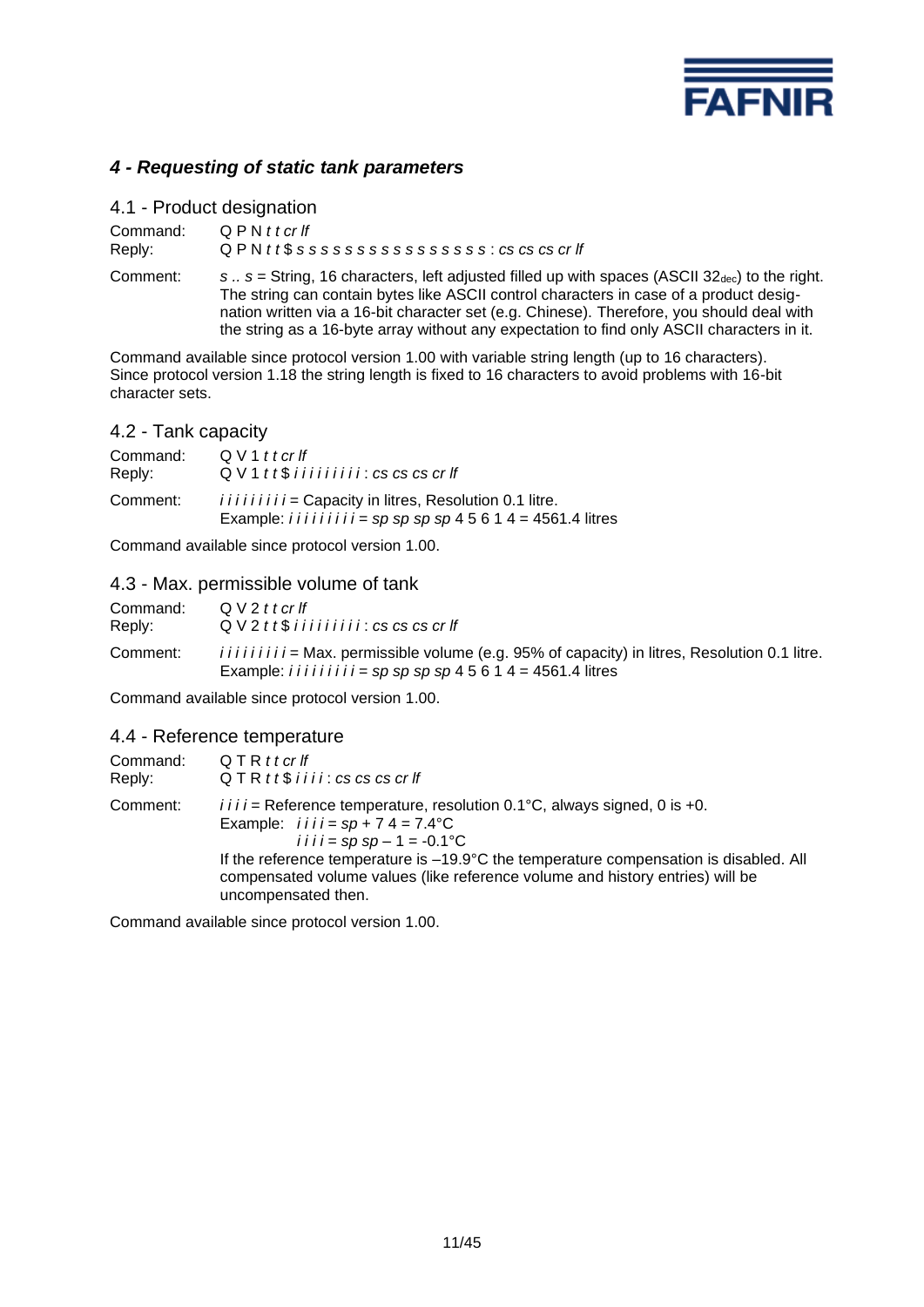

# 4.5 - Type of VISY-Stick

| Command:<br>Reply:  | QSTttcrlf<br>$QST$ tt\$ i i : cs cs cs cr If                                                                                                                                                                                                                                                                                                                                                                 |
|---------------------|--------------------------------------------------------------------------------------------------------------------------------------------------------------------------------------------------------------------------------------------------------------------------------------------------------------------------------------------------------------------------------------------------------------|
| Comment:            | $ii =$ Type of VISY-Stick:<br>$0 =$ Unknown.<br>$1 = VISY-Stick Basic$<br>(Resolution: 0.1 mm, 0.1 °C, 1 litre. Integral temperature sensor.)<br>$2 = VISY-Stick Standard$<br>(Resolution: 0.001 mm, 0.001 °C, 0.001 litre. Integral temperature sensor.)<br>$3 = VISY-Stick Advanced$<br>(Resolution: 0.001 mm, 0.001 °C, 0.001 litre. Discrete temperature sensors.)<br>$>3$ = Future types of VISY-Stick. |
|                     | Command available since protocol version 1.15.                                                                                                                                                                                                                                                                                                                                                               |
| 4.6 - Tank diameter |                                                                                                                                                                                                                                                                                                                                                                                                              |

| Command: | $Q$ D I t t cr If                                                                                                 |
|----------|-------------------------------------------------------------------------------------------------------------------|
| Reply:   | $Q$ D I t t $$$ i i i i i : cs cs cs cr If                                                                        |
| Comment: | <i>iiiii</i> = Diameter in millimetres, Resolution 1 mm.<br>Example: $i i i i j = 4 5 6 1 4 = 45614$ millimetres. |

Command available since protocol version 1.16.

### 4.7 - Tank charts

From firmware V 4.2.6.255 onwarts the VI-4 board supports two different tank chart types.

#### Tank chart of type 1 (old type), available from VI-4 firmware V4.0.0.255

Tank chart with a maximum of 128 value pairs consisting of level and associated volume.

The first pair of values of a tank chart of type 1 must always correspond to a level of 0 mm. Correspondingly, 0 liters or 0.0  $m<sup>3</sup>$  or a known remaining volume (possibly caused by an inclined position of the tank) must be specified. The last pair of values must always correspond to the nominal volume (and not the permissible filling volume) of the tank. Accordingly, the tank diameter or the tank height must be specified as the associated level.

#### Tank chart of type 2 (new type), available from VI-4 firmware V4.2.6.255

Tank chart with a maximum of 2200 volume values and a fixed increment of 10 mm for the level.

The first volume value of a tank chart of type 2 must always correspond to a level of 10 mm. All other volume values follow the fixed level increment of 10 mm. The last volume value must always correspond to the nominal volume (and not the permissible filling volume) of the tank. Accordingly, the tank diameter or tank height (in the fixed 10 mm grid) must be specified as the associated level.

#### NOTES:

If the desired tank chart type is different from the currently configured tank chart type, then the new tank chart type must be set before the tank chart is actually transferred.

To be backwards compatible the default tank chart type is type 1 (the old type existing since VI-4 firmware V4.0.0.255). So, if the tank chart type 1 was used in the past and is to be used in the future, there is no need to change the tank chart type.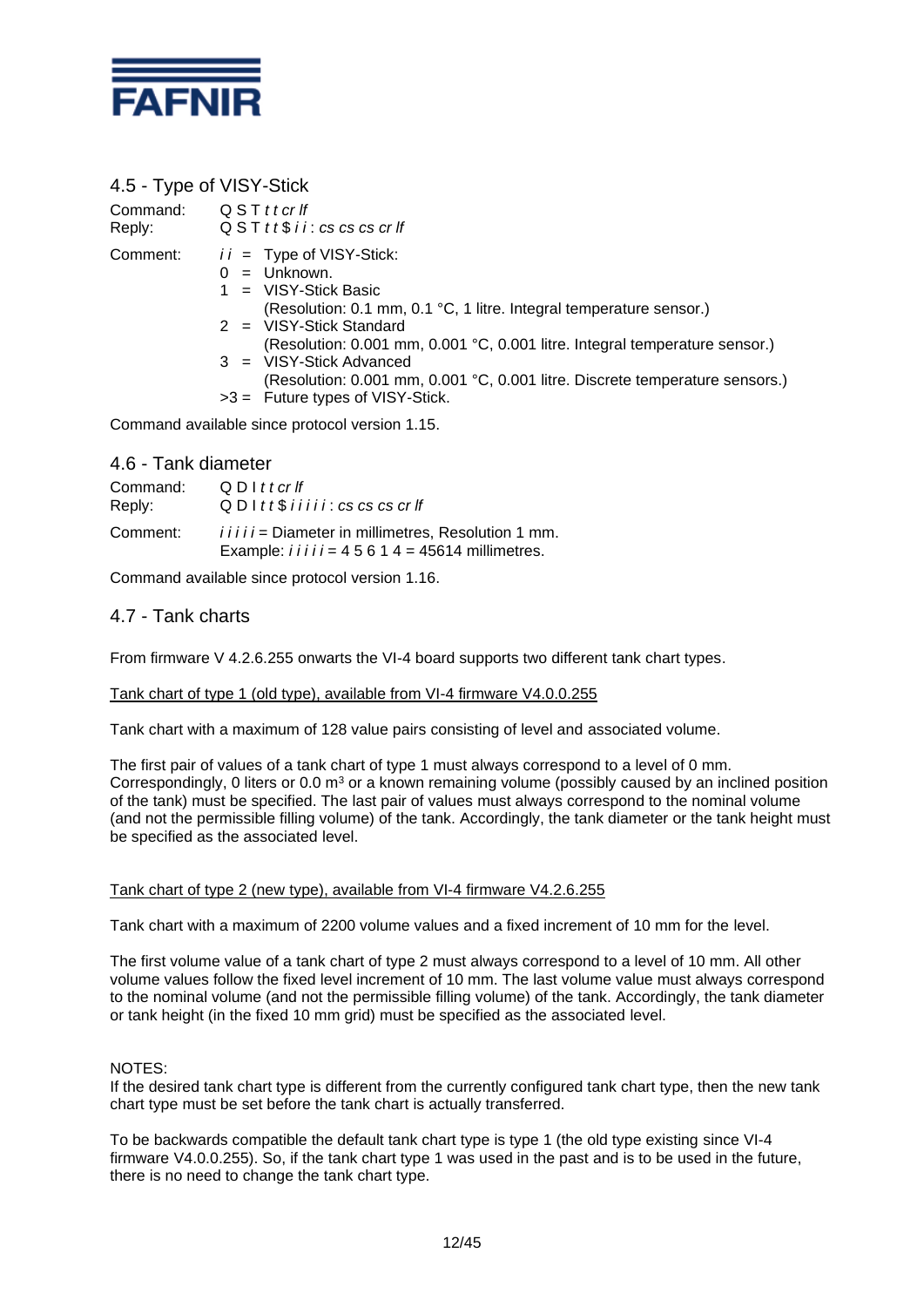

4.7.1 - Maximum number of tank chart entries supported by the VI-4 board

| Command: | Q C M cr If                                                                                                                                                                                                                                                                                                                                                                                   |
|----------|-----------------------------------------------------------------------------------------------------------------------------------------------------------------------------------------------------------------------------------------------------------------------------------------------------------------------------------------------------------------------------------------------|
| Reply:   | $Q$ $C$ $M$ $$$ $i$ $i$ $i$ $i$ $:$ $cs$ $cs$ $cs$ $cr$ $If$                                                                                                                                                                                                                                                                                                                                  |
| Comment: | $i i i j$ = Maximum number of tank chart entries (rows).<br>VI-4 firmware V4.2.5 (or lower): up to 128 tank chart entries.<br>VI-4 firmware V4.2.6 (or higher): up to 2200 tank chart entries.<br>To read out the maximum number of tank chart entries for an individual tank that depends<br>on the tank chart type configured for the tank use command QCMtt described in chapter<br>4.7.8. |

Command available since protocol version 1.18.

4.7.2 - Read actual number of tank chart entries

| Command: | QCNRttcrlf                                                                                                  |
|----------|-------------------------------------------------------------------------------------------------------------|
| Reply:   | $QCDRE$ tt\$ i i i i : cs cs cs cr If                                                                       |
| Comment: | $i i i j$ = Current number of used tank chart entries.<br>Note: Command does not support tank 0 addressing. |

Command available since protocol version 1.18.

4.7.3 - Write actual number of tank chart entries

| Command: | $QCDW$ tt $$$ i i i i : cs cs cs cr If                                                                                                                                                                                                                                                                                                                                                                                                                                                                                                                                                                                                                                                                                                                                                                                                                                                                                                 |
|----------|----------------------------------------------------------------------------------------------------------------------------------------------------------------------------------------------------------------------------------------------------------------------------------------------------------------------------------------------------------------------------------------------------------------------------------------------------------------------------------------------------------------------------------------------------------------------------------------------------------------------------------------------------------------------------------------------------------------------------------------------------------------------------------------------------------------------------------------------------------------------------------------------------------------------------------------|
| Reply:   | $QCDW$ tt $$$ i i i i : cs cs cs cr If                                                                                                                                                                                                                                                                                                                                                                                                                                                                                                                                                                                                                                                                                                                                                                                                                                                                                                 |
| Comment: | <i>i i i i</i> = Current number of used tank chart entries. Must be set to 0 before writing tank<br>chart entries (see 4.7.5) or tank chart volume unit / resolution (see 4.7.7). Due to<br>accuracy reasons the minimum number of entries is 10. Writing a value of 1 to 9 will<br>cause an error message. Writing a value of 0 will deactivate the tank chart (all volume<br>measurement values are 0). Writing a new actual number of tank chart entries is only<br>possible if the actual number has been cleared before (old tank chart must be deactivated<br>by writing actual number $= 0$ ). Furthermore, the value must not exceed the max. number<br>of tank chart entries (see 4.7.1). Writing a new actual number of tank chart entries starts<br>an internal validity check of the tank chart. In case of an invalid tank chart an error<br>message will be replied.<br>Note: Command does not support tank 0 addressing |

Note: Command does not support tank 0 addressing.

Command available since protocol version 1.18.

4.7.4 - Read tank chart entry

| Command: | $QCERtt$$ iiicrlf                                                                                                                                                                                                                                                                                                                                                                                                                                                                                                                                                                                                                 |
|----------|-----------------------------------------------------------------------------------------------------------------------------------------------------------------------------------------------------------------------------------------------------------------------------------------------------------------------------------------------------------------------------------------------------------------------------------------------------------------------------------------------------------------------------------------------------------------------------------------------------------------------------------|
| Reply:   | QCERtt\$iiii\$ /////\$ vvvvvvv: cs cs cs cr lf                                                                                                                                                                                                                                                                                                                                                                                                                                                                                                                                                                                    |
| Comment: | $i i i j =$ Index (row) of tank chart entry, range 1 - max. number of entries (see 4.7.1).<br>/////= Level in millimetres, resolution 1 mm.<br>v v v v v v v = Volume, range 0 - 999999, unit litres or $m^3$ , res. 1 litre or 0.1 $m^3$<br>Example: $v v v v v v v = sp sp sp 3 1 7 2 = 3172$ litres or 317.2 m <sup>3</sup> (see 4.7.6).<br>Notes: Command does not support tank 0 addressing. If the tank chart has a high<br>number of entries (with tank chart type 2 a maximum of 2200 entries is possible) then it<br>makes sense to read the tank chart in small portions to be able to use other commands<br>inbetween. |

Command available since protocol version 1.18. Range of value limited to 999999 and variable unit (see 4.7.6/7) since protocol version 1.21.

4.7.5 - Write tank chart entry

Command: Q C E W *t t* \$ *i* i i i \$ *l* l l l l \$  $v v v v v v v v$  : *cs cs cs cr lf*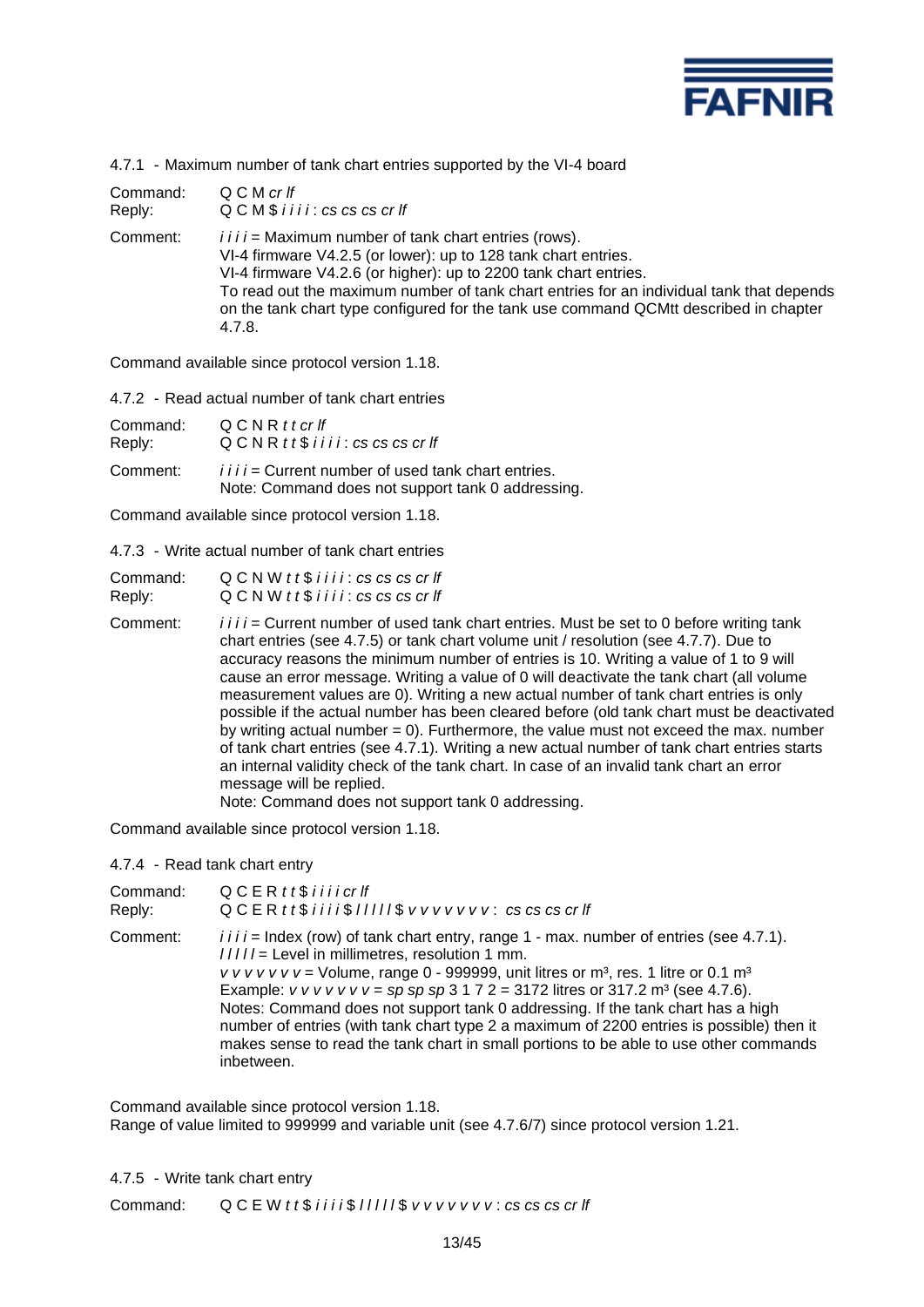

Reply: Q C E W *t t* \$ *i i i i* \$ *l l l l l* \$ *v v v v v v v* : *cs cs cs cr lf* Comment: *i i i i =* Index (row) of tank chart entry, range 1 - max. number of entries (see 4.7.1). *l l l l l* = Level in millimetres, resolution 1 mm.  $v v v v v v =$  Volume, range 0 - 999999, unit litres or  $m<sup>3</sup>$ , res. 1 litre or 0.1  $m<sup>3</sup>$ Example:  $v v v v v v v = sp sp sp 3 1 7 2 = 3172$  litres or 317.2 m<sup>3</sup> (see 4.7.6).

> Before using this command, the actual number of tank chart entries (see 4.7.3) must be set to 0 to deactivate the current tanks chart and stop any volume calculations during the transmission of the chart. The entries must be sent sorted in ascending order (index, levels, volume). After writing all tank chart entries the actual number of entries (see 4.7.3) must be set to the number of transmitted entries to activate the new tank chart and enable volume calculations for this tank. The reply is not a simple copy of the command: Reply level and volume are written and read back from non-volatile memory.

Notes: Command does not support tank 0 addressing. If the tank chart has a high number of entries (with tank chart type 2 a maximum of 2200 entries is possible) then it makes sense to write the tank chart in small portions to be able to use other commands inbetween.

Command available since protocol version 1.18. Range of value limited to 999999 and variable unit (see 4.7.6/7) since protocol version 1.21.

| 4.7.6 - Read tank chart volume unit and resolution |  |  |  |  |  |  |  |  |  |
|----------------------------------------------------|--|--|--|--|--|--|--|--|--|
|----------------------------------------------------|--|--|--|--|--|--|--|--|--|

| Command:<br>Reply: | QCVRttcrlf<br>$QCVRtt$$ iii: $cs$ $cs$ $cs$ $cr$ $HJa$                                                                                                                                                            |
|--------------------|-------------------------------------------------------------------------------------------------------------------------------------------------------------------------------------------------------------------|
| Comment:           | $iii =$ Unit and resolution of tank chart volume entries.<br>$=$ 0: Unit litre, resolution 1 litre (factory default).<br>$=$ 1: Unit m <sup>3</sup> , resolution 0.1 m <sup>3</sup> .<br>> 1: for future options. |
|                    | Volume measurement values (e.g. chapter 5.1 - 5.3) will be in no way affected by the<br>volume unit of the tank chart.                                                                                            |

Note: Command does not support tank 0 addressing.

Command available since protocol version 1.21.

4.7.7 - Write tank chart volume unit and resolution

| Command:<br>Reply: | $QCVW$ t t $$iii: cs$ cs cs cr If<br>$QCVW$ t t $$iii:cs$ cs cs cs cr If                                                                                                                                                                                                                                                                                                        |  |  |  |
|--------------------|---------------------------------------------------------------------------------------------------------------------------------------------------------------------------------------------------------------------------------------------------------------------------------------------------------------------------------------------------------------------------------|--|--|--|
| Comment:           | $iii =$ Unit and resolution of tank chart volume entries.<br>$=$ 0: Unit litre, resolution 1 litre.<br>$= 1$ : Unit m <sup>3</sup> , resolution 0.1 m <sup>3</sup> .<br>> 1: for future options.                                                                                                                                                                                |  |  |  |
|                    | Volume measurement values (e.g. chapter 5.1 - 5.3) will be in no way affected by the<br>volume unit and resolution of the tank chart. Unit / resolution can be written only if the<br>tank chart is deactivated (number of tank chart entries $= 0$ , see 4.7.3), otherwise an error<br>message will be replied. The reply is not a simple copy of the command: Unit/resolution |  |  |  |

value is written and read back from non-volatile memory. Note: Command does not support tank 0 addressing.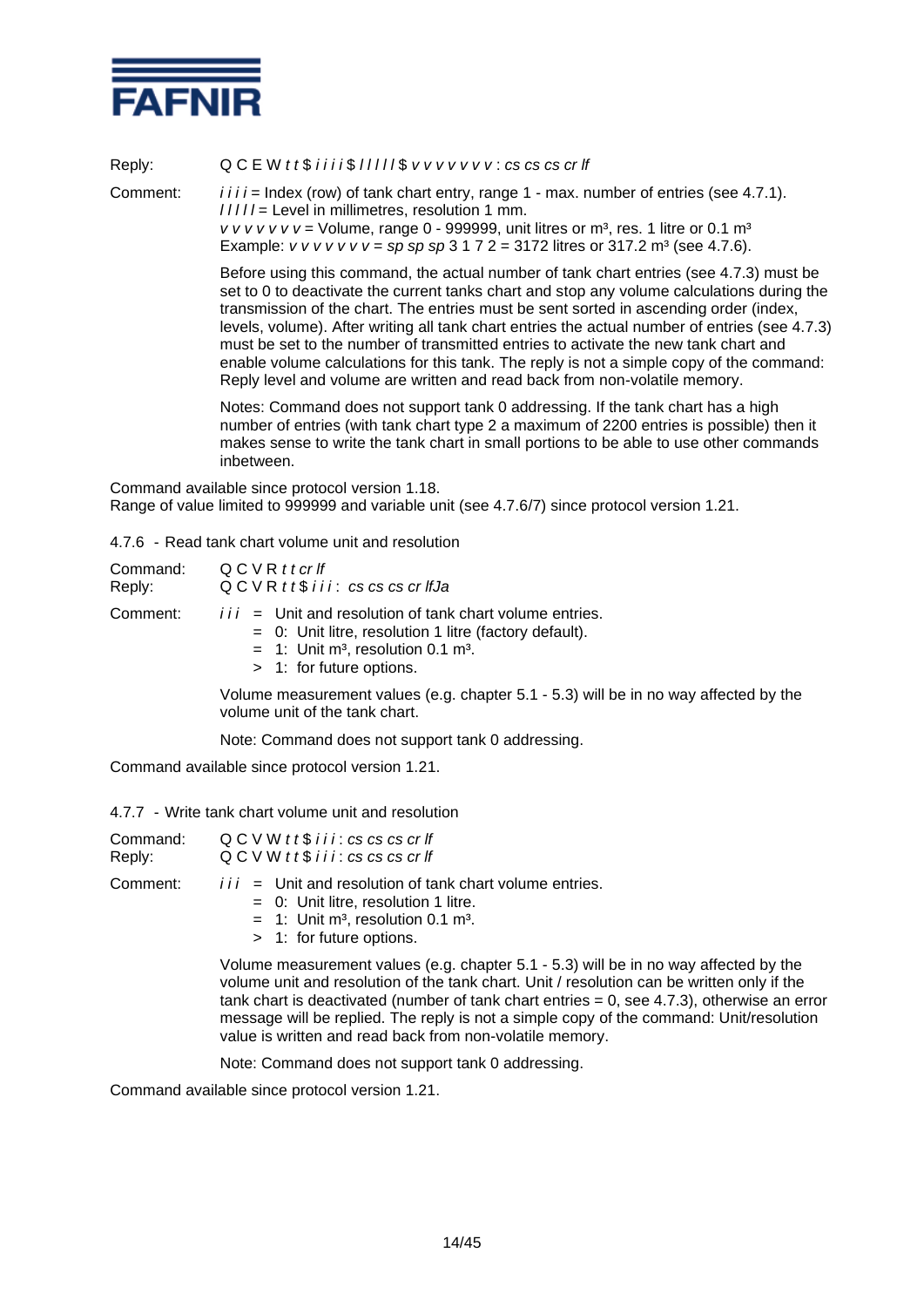

4.7.8 - Maximum number of tank chart entries per tank

Command: Q C M t t *cr lf* Reply: Q C M t t \$ *i i i i* : *cs cs cs cr lf*

Comment: *iiii* = Maximum number of tank chart entries (rows) per tank.

Command available since protocol version 1.31.

#### 4.7.9 - Read tank chart type

| Command: | QCTRttcrlf                                                                                                                                                                                                                                                                                                                                                                            |
|----------|---------------------------------------------------------------------------------------------------------------------------------------------------------------------------------------------------------------------------------------------------------------------------------------------------------------------------------------------------------------------------------------|
| Reply:   | $QCTR$ t t $$i$ : cs cs cs cr If                                                                                                                                                                                                                                                                                                                                                      |
| Comment: | $i$ = Current tank chart type 02 (default: 1).<br>$i = 0 - No$ tank chart available.<br>$i = 1 -$ Old tank chart format with a maximum of 128 value pairs consisting of level and<br>volume.<br>$i = 2$ – New tank chart format with a constant step size of 10 mm for the level and a<br>maximum of 2200 values for the volume.<br>Note: Command does not support tank 0 addressing. |

Command available since protocol version 1.31.

### 4.7.10 - Write tank chart type

| Command: | $QCTW$ t t $$i: cs$ cs cs cr If                                                                                                                                                                                                                                                                                                                                                                                                          |
|----------|------------------------------------------------------------------------------------------------------------------------------------------------------------------------------------------------------------------------------------------------------------------------------------------------------------------------------------------------------------------------------------------------------------------------------------------|
| Reply:   | $QCTW$ t t $$i: cs$ cs cs cr If                                                                                                                                                                                                                                                                                                                                                                                                          |
| Comment: | $i = 7$ ank chart type<br>$i = 0 -$ No tank chart available.<br>$i = 1 - Old$ tank chart format with a maximum of 128 value pairs consisting of level and<br>volume.<br>$i = 2$ – New tank chart format with a constant step size of 10 mm for the level and a<br>maximum of 2200 values for the volume.<br>In case of an invalid tank chart type an error message will be replied.<br>Note: Command does not support tank 0 addressing. |

Command available since protocol version 1.31.

# 4.8 - Product code

| Command: | QPCttcrlf                            |
|----------|--------------------------------------|
| Reply:   | $QPC$ t t $$$ i i i : cs cs cs cr If |

Comment: *i i i =* Numerical code for unique product identification. Value depends on company or site specific requirements. Range: 0 - 254, 0 = No code assigned.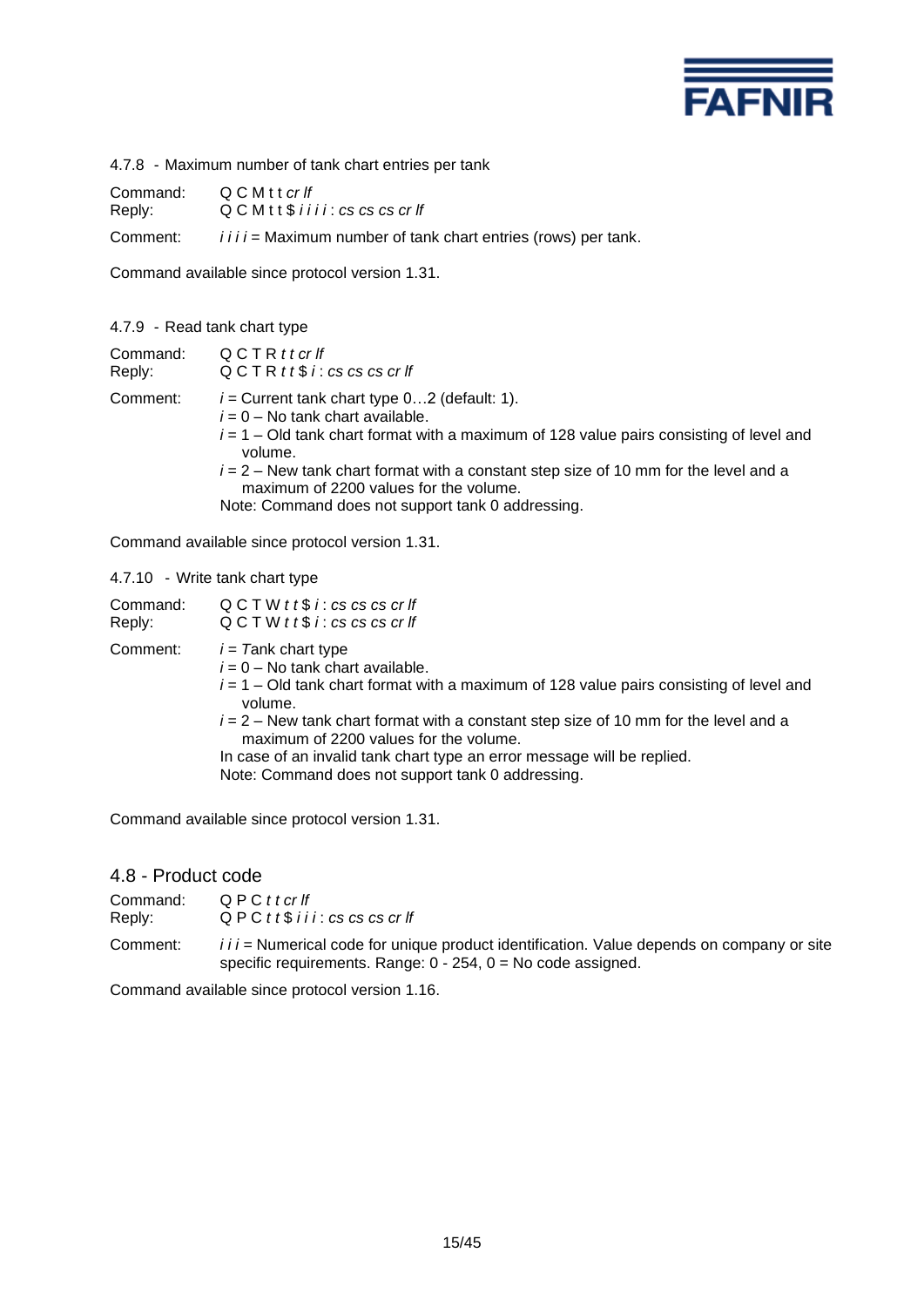

4.9 - Product quality Command:  $QPQt$  t cr lf<br>Reply when product quality is 0 to 98:  $QPQt$  t \$ i i : cs cs cs cr lf Reply when product quality is 0 to 98: Reply when product quality is 99:  $Q P Q t t $i i $ d d d d d $ t t t t t : cs cs cs cr ff$ Comment: i i - Index for the product quality:  $0 =$  unknown/not defined 1 to  $14$  = predefined product qualities 15 to 97 = free for future predefined product qualities  $98$  = predefined product quality<br> $99$  = freely configured product q  $=$  freely configured product quality d d d d d - Product density at 15 °C, resolution 0.1 g/l  $t$  t t t t t  $t$  - Product thermal expansion coefficient, resolution  $10^{-7}/k$ 

The product density at 15 °C and the product thermal expansion coefficient will only be included in the reply if the index for the product quality is 99.

| Examples: |                       | d d d d d = sp 7 4 3 0 $\rightarrow$ Product density at 15 °C = 743.0 g/l            |
|-----------|-----------------------|--------------------------------------------------------------------------------------|
|           | t t t t t = 1 2 7 8 4 | $\rightarrow$ Product thermal expansion coefficient = 1.2784 $*$ 10 <sup>-3</sup> /k |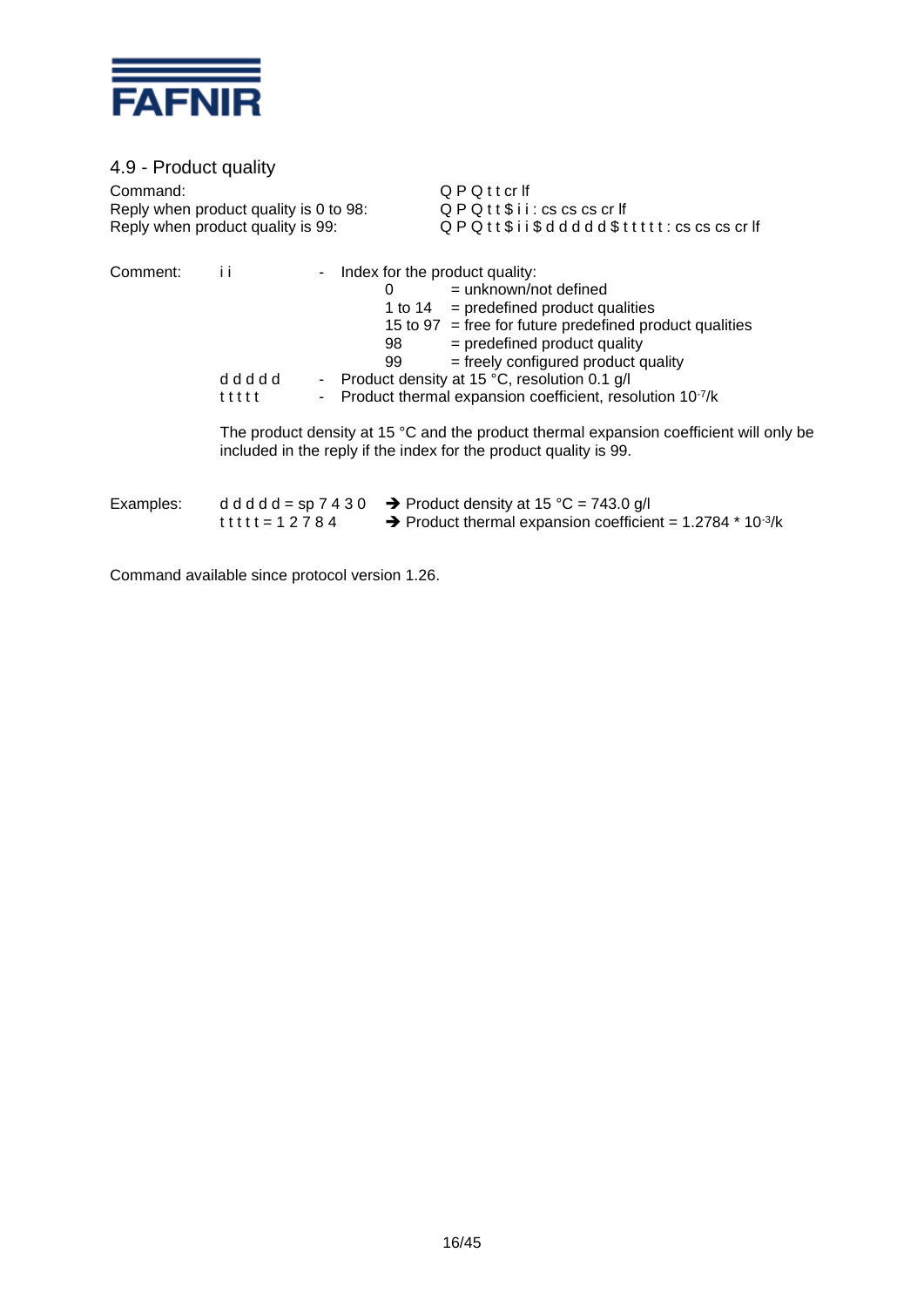

# *5 - Requesting of variable measuring values*

#### 5.1 - Product volume

| Command: | $QV3t$ t cr lf                                                                                                                                            |
|----------|-----------------------------------------------------------------------------------------------------------------------------------------------------------|
| Reply:   | $QV3tt$$ iiiiiiii: $cs$ $cs$ $cs$ $cr$ $lf$                                                                                                               |
| Comment: | <i>iiiiiiiii</i> = Volume in litres, Resolution 0.1 litre.<br>Example: <i>i i i i i i i i i i i =</i> $sp$ $sp$ $sp$ $sp$ $4$ 5 $6$ 1 $4$ = 4561.4 litres |

Command available since protocol version 1.00.

# 5.2 - Ullage

| Command: | Q V 4 t t c r f f                                                                                                                                                       |
|----------|-------------------------------------------------------------------------------------------------------------------------------------------------------------------------|
| Reply:   | $Q V 4 t t$ \$ i i i i i i i i i i $\mathcal{E}$ i $\mathcal{E}$ cs cs cs cr If                                                                                         |
| Comment: | $i i i i i i i j =$ Ullage (spare volume) in litres, resolution 0.1 litre.<br>Example: <i>i i i i i i i i i i =</i> $sp$ $sp$ $sp$ $sp$ $4$ 5 $6$ 1 $4$ = 4561.4 litres |

Command available since protocol version 1.00.

### 5.3 - Reference volume

| Command: | $QV5ttor$ If                                                                                                                                                                                                             |
|----------|--------------------------------------------------------------------------------------------------------------------------------------------------------------------------------------------------------------------------|
| Reply:   | $QV5tt$$ iiiiiiii: $cs$ $cs$ $cs$ $cr$ $lf$                                                                                                                                                                              |
| Comment: | <i>iiiiiiiii</i> = Reference volume (current volume compensated to reference temperature) in<br>litres. Resolution 0.1 litre.<br>Example: <i>i i i i i i i i i i i =</i> $sp$ $sp$ $sp$ $sp$ $4$ 5 6 1 4 = 4561.4 litres |

Command available since protocol version 1.00.

# 5.4 - Temperature of product

| Command: | Q T P t t cr lf                                                                                                                                                                                        |
|----------|--------------------------------------------------------------------------------------------------------------------------------------------------------------------------------------------------------|
| Reply:   | $QTP$ t t $$$ i i i i : cs cs cs cr If                                                                                                                                                                 |
| Comment: | $i \overline{i}$ i $i =$ Temperature of product, resolution 0.1°C, always signed, 0 is +0.<br>Example: $i \, i \, i \, i = sp + 7 \, 4 = 7.4^{\circ} \text{C}$<br><i>i i i i</i> = sp sp - 1 = -0.1 °C |

Command available since protocol version 1.00.

# 5.5 - Level of product

| Command: | QLPttcrlf                                                                             |
|----------|---------------------------------------------------------------------------------------|
| Reply:   | $QLP$ t t $$$ i i i i i : cs cs cs cr If                                              |
| Comment: | $i i i i j =$ Level of product, resolution 0.1mm.<br>Example: $sp 9 3 7 1 = 937.1$ mm |

Command available since protocol version 1.00.

Since protocol version 1.21 the VISY-X system supports also large storage tanks with a height of more than 10 meters. The old QLP command is limited to 9999.9 mm. There is a modified command available which supports levels of more than 10 meters:

| Command: | QLpttcrlf                                                                             |
|----------|---------------------------------------------------------------------------------------|
| Reply:   | $Q$ L p $tt$ $$$ $i$ $ii$ $ii$ $i$ $:$ $cs$ $cs$ $cs$ $cr$ $If$                       |
| Comment: | $i i i i i j =$ Level of product, resolution 0.1mm.<br>Example: $124537 = 12453.7$ mm |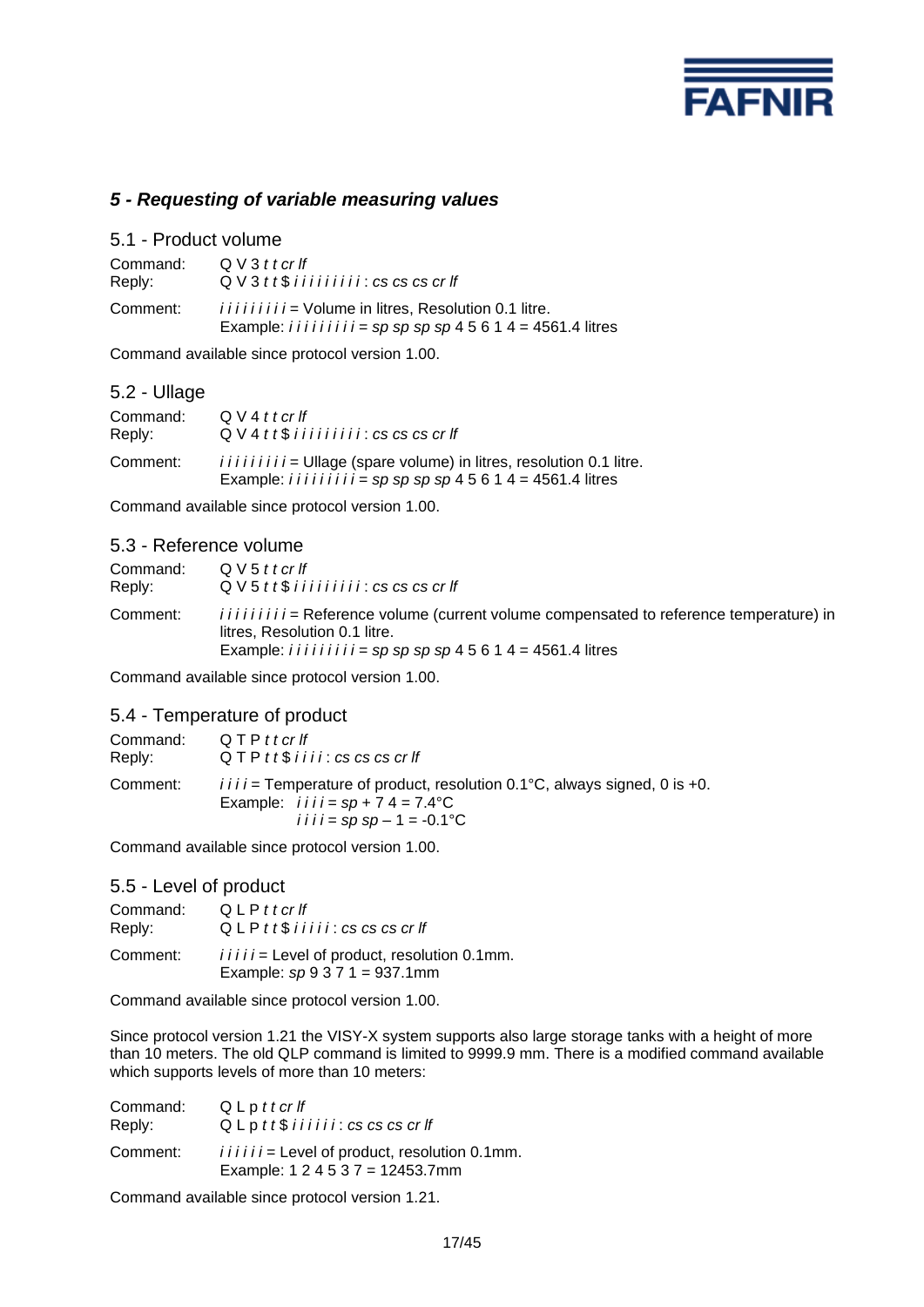

5.6 - Level of water

Command: Q L W *t t cr lf* Reply: Q L W *t t* \$ *i i i i i* : *cs cs cs cr lf* Comment: *i i i i i =* Level of water, resolution 0.1mm Example: *sp sp* 8 0 5 = 80.5mm

Command available since protocol version 1.00.

Since protocol version 1.21 the VISY-X system supports also large storage tanks with a height of more than 10 meters. The old QLW command is limited to 9999.9 mm. There is a modified command available which supports levels of more than 10 meters:

| Command: | QLwttcrlf                                                                         |
|----------|-----------------------------------------------------------------------------------|
| Reply:   | $QLw$ t t $$$ i i i i i i $:$ cs cs cs cr If                                      |
| Comment: | $i i i i j =$ Level of water, resolution 0.1mm.<br>Example: $100824 = 10082.4$ mm |

Command available since protocol version 1.21.

# 5.7 - Water volume

| Command: | Q V W t t cr If                                                                                                                    |
|----------|------------------------------------------------------------------------------------------------------------------------------------|
| Reply:   | $QVM$ tt\$ iiiiiiii: cs cs cs cr If                                                                                                |
| Comment: | <i>iiiiiiiii</i> = Volume in litres. Resolution 0.1 litre.<br>Example: $i i i i i i i i i = sp sp sp sp 4 5 6 1 4 = 4561.4$ litres |

Command available since protocol version 1.16.

WARNING: Water volume, as well as water level, should be used only for the purpose of alarm indication. Do not use water volume for reconciliation or product volume calculations (e.g. product volume = current volume - water volume). Due to harsh environmental conditions at the tank bottom (e.g. mud, undefined interface layer between water and product, streaming, etc) the water measurement is less accurate than the product measurement. Furthermore, there are additional inaccuracies in the water level to volume calculation since the water at the tank bottom is always out of the tank calibrating range.

5.8 - Measured sump density

| Command: | QDMSttcrIf                                                                                                                                                                                                                                                                                                                                                                                                                |
|----------|---------------------------------------------------------------------------------------------------------------------------------------------------------------------------------------------------------------------------------------------------------------------------------------------------------------------------------------------------------------------------------------------------------------------------|
| Reply:   | $Q$ D M S $tt$ $$$ $i$ $ii$ $ii$ $:$ $cs$ $cs$ $cs$ $cr$ $If$                                                                                                                                                                                                                                                                                                                                                             |
| Comment: | $i i i i =$ Measured sump density, resolution 0.1 g/l.<br>Example: $sp 8 73 1 = 873.1 g/l$<br>This value is available only if the water float of a VISY-Stick has been replaced by a<br>density measurement unit which is mounted in the sump, directly above the tank bottom,<br>otherwise it is always 0.0 g/l. Water level and volume are not available (always 0.0) if a<br>sump density measurement unit is mounted. |

Command available since protocol version 1.19.

# 5.9 - Reference sump density

| Command: | QDRSttcrlf                                                                                                                                                             |
|----------|------------------------------------------------------------------------------------------------------------------------------------------------------------------------|
| Reply:   | $QDRS$ tt\$ i i i i i : cs cs cs cr If                                                                                                                                 |
| Comment: | $i i i i j =$ Calculated temperature compensated sump density at tank reference temperature<br>(chapter 4.4), resolution 0.1 g/l.<br>Example: $sp 8 5 2 7 = 852.7$ g/l |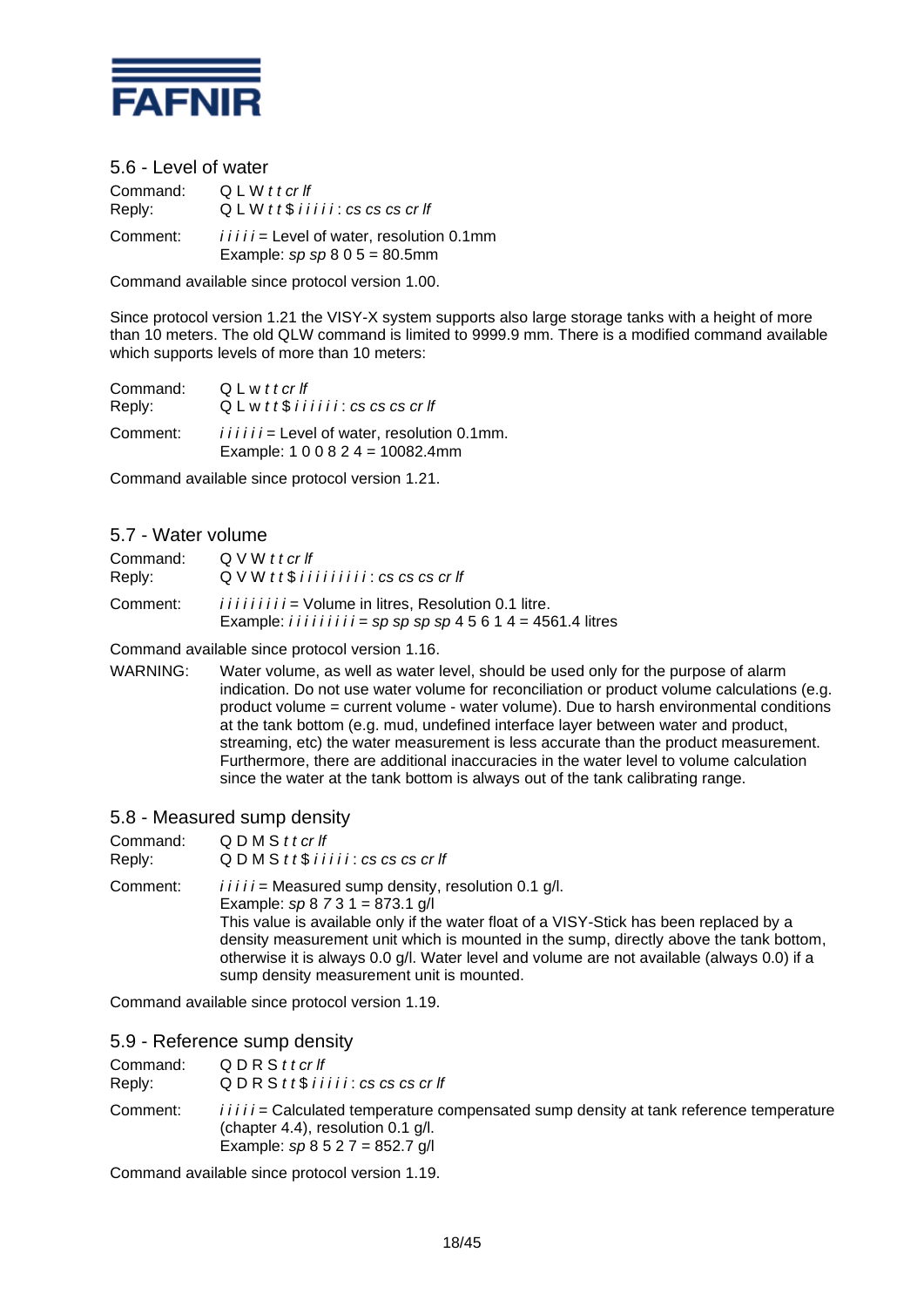

# 5.10 - Measured product density

| Command: | QDMPttcrlf                                                                                                                                                                                                                                                                           |
|----------|--------------------------------------------------------------------------------------------------------------------------------------------------------------------------------------------------------------------------------------------------------------------------------------|
| Reply:   | $Q$ D M P $t$ t $$$ $i$ $i$ $i$ $i$ $i$ $:$ $cs$ $cs$ $cs$ $cr$ $\ddot{r}$                                                                                                                                                                                                           |
| Comment: | $i i i i j$ = Measured average product density, resolution 0.1 g/l.<br>Example: $sp 8 73 1 = 873.1 g/l$<br>This value is available only if the VISY-Stick has been equipped with a density<br>measurement unit which is mounted above the tank sump, otherwise it is always 0.0 g/l. |

Command available since protocol version 1.19.

### 5.11 - Reference product density

| Command: | QDRPttcrlf                                                                                                                                                                |
|----------|---------------------------------------------------------------------------------------------------------------------------------------------------------------------------|
| Reply:   | $Q$ D R P $t$ t $$$ $i$ $i$ $i$ $i$ $i$ $:$ $cs$ $cs$ $cs$ $cr$ $If$                                                                                                      |
| Comment: | <i>iiii</i> = Calculated temperature compensated product density at tank reference<br>temperature (chapter 4.4), resolution 0.1 g/l.<br>Example: $sp 8 5 2 7 = 852.7 g/l$ |

Command available since protocol version 1.19.

#### 5.12 - Density measurement temperature

| Command:<br>Reply: | QDTBttcrlf<br>$Q$ D T B $t$ t $$$ $i$ $i$ $i$ $i$ $i$ $i$ $s$ $cs$ $cs$ $cs$ $cr$ $ff$                                                                 |
|--------------------|--------------------------------------------------------------------------------------------------------------------------------------------------------|
| Comment:           | $i i i i j =$ Temperature at density measurement, resolution 0.001 °C, always signed,<br>0 is $+0$ .<br>Example: $sp + 7403 = 7.403^{\circ}$ C         |
|                    | This value is available only if at least one density measurement unity (sump, product or<br>both) is mounted on the probe, otherwise it is always 0.0. |

Command available since protocol version 1.19.

| 5.13 - Mass        |                                                                                                                                                                                                                                            |
|--------------------|--------------------------------------------------------------------------------------------------------------------------------------------------------------------------------------------------------------------------------------------|
| Command:<br>Reply: | $QMPt$ cr If<br>$QMPtt$$ iiiiiiii: $cs$ $cs$ $cs$ $cr$ $H$                                                                                                                                                                                 |
| Comment:           | $i i i i i i i j =$ Mass in kg, Resolution 0.1 kg.<br>Example: sp sp sp 2 6 1 4 9 5 = 26149.5 kg<br>If the product quality LPG is configured then the mass is the sum of the mass in the liquid<br>phase and the mass of the vapour phase. |

Command available since protocol version 1.26.

5.14 - Mass of LPG in the vapour phase

| Command: | Q M V t t cr If                                                                                      |
|----------|------------------------------------------------------------------------------------------------------|
| Reply:   | $Q$ M V $tt$ $$$ $ii$ $ii$ $ii$ $ii$ $i$ $i$ $s$ $cs$ $cs$ $cr$ $If$                                 |
| Comment: | $i i i i i i i j =$ Mass in kg, Resolution 0.1 kg.<br>Example: sp sp sp sp sp 1 $7$ 4 $9$ = 174.9 kg |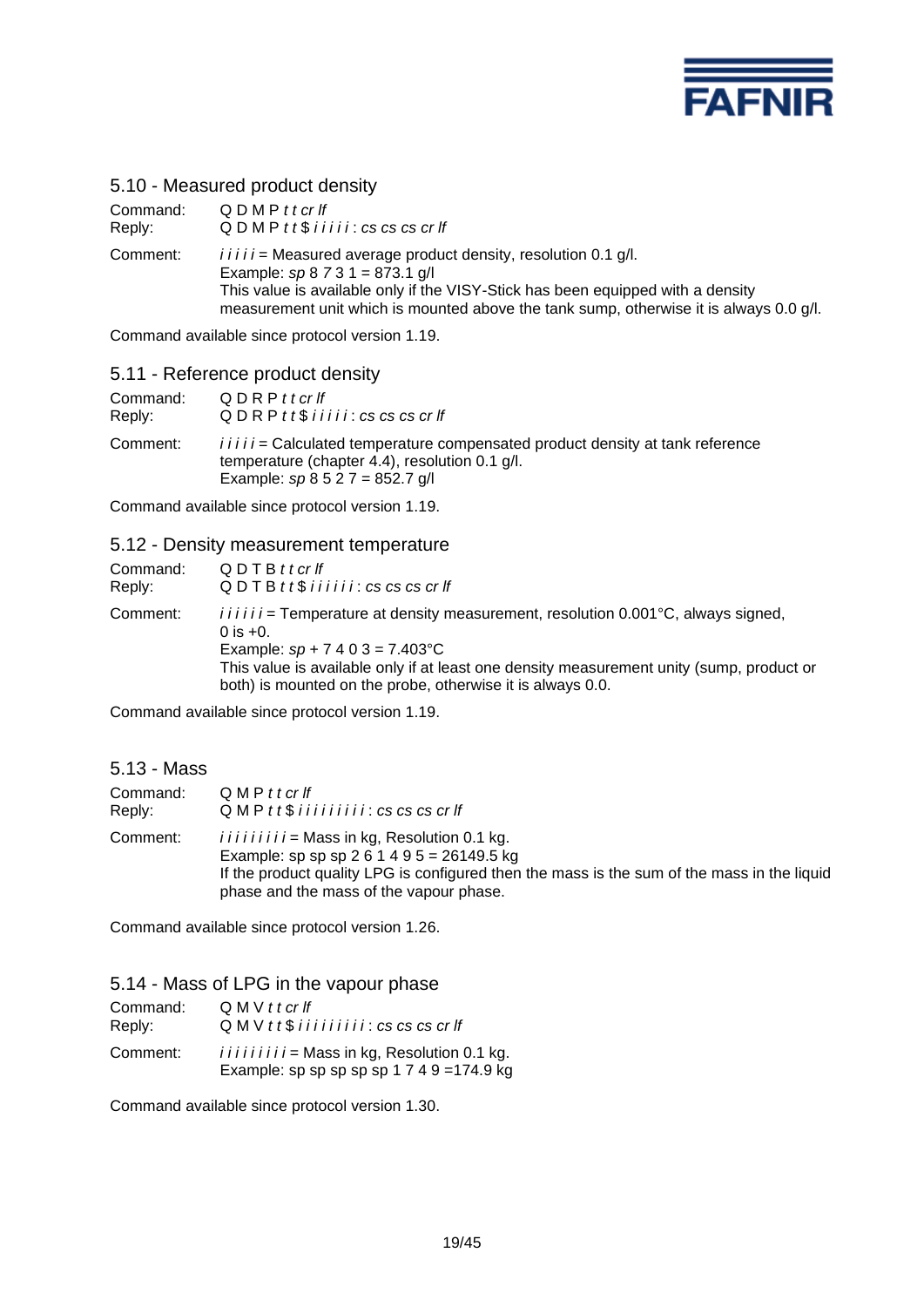

5.15 - Mass of LPG in the liquid phase

| Command: | $QMLt$ t cr If                                                                                   |
|----------|--------------------------------------------------------------------------------------------------|
| Reply:   | $QML$ t t $$$ i i i i i i i i i i $:$ cs cs cs cr If                                             |
| Comment: | $i i i i i i i j =$ Mass in kg, Resolution 0.1 kg.<br>Example: sp sp sp 2 6 1 4 9 5 = 26149.5 kg |

Command available since protocol version 1.30.

# 5.16 - Liquid equivalent volume of LPG in the vapour phase

| Command: | Q L E t t c r f f                                                                                                                            |
|----------|----------------------------------------------------------------------------------------------------------------------------------------------|
| Reply:   | $QLE$ tt\$ iiiiiiii: cs cs cs cr If                                                                                                          |
| Comment: | <i>iiiiiiiii</i> = Volume in litres, Resolution 0.1 litre.<br>Example: <i>i i i i i i i i i i i = sp sp sp sp sp sp 8</i> $14 = 81.4$ litres |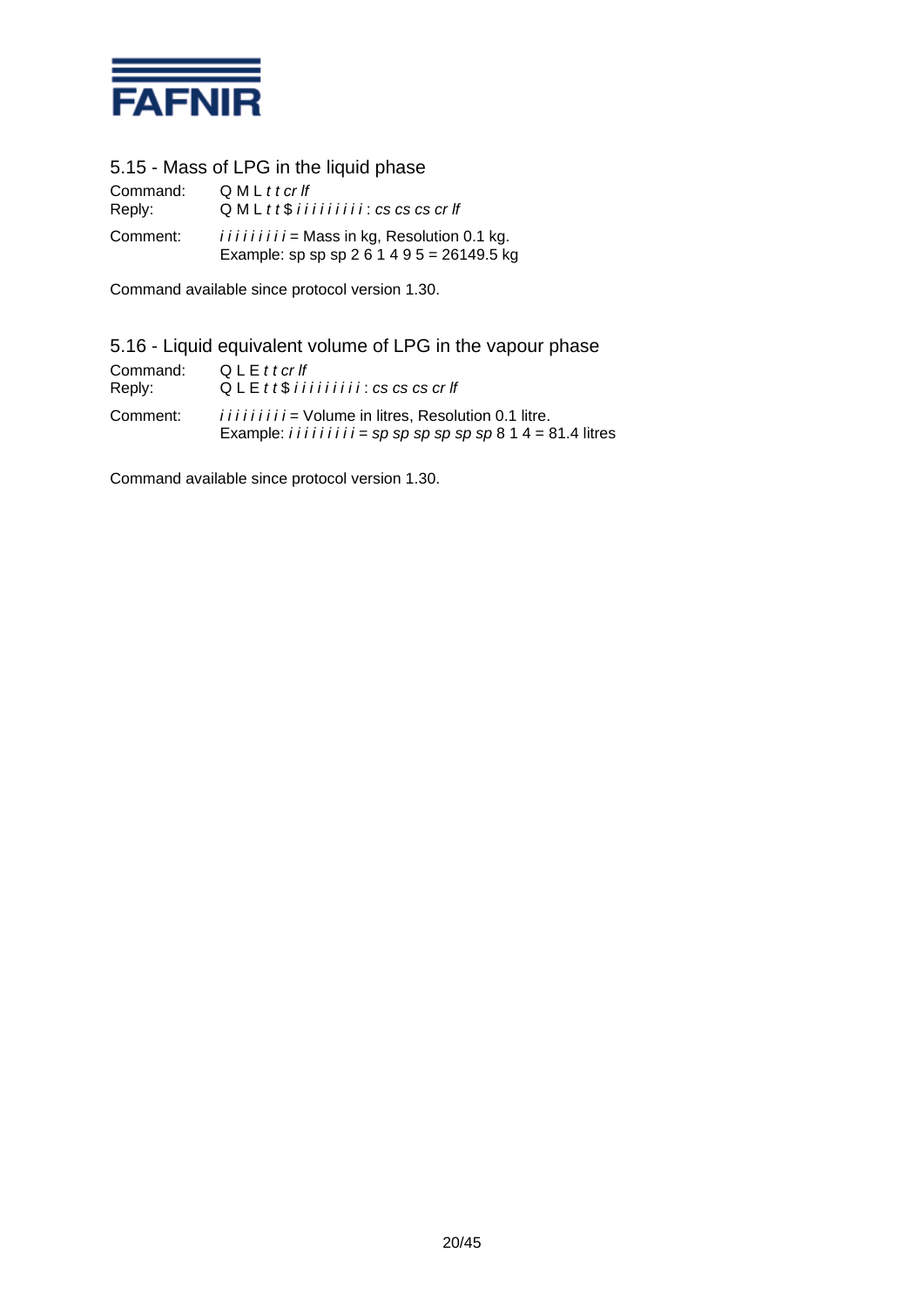

# *6 - Requesting of status and alarms*

| 6.1 - Status of probe |                                                                                                                                                                                                                                                                                                                                                                                                                                                                                                                                                                                                                                                                                                                                                                                                                                                                                                                                                                                                                                        |
|-----------------------|----------------------------------------------------------------------------------------------------------------------------------------------------------------------------------------------------------------------------------------------------------------------------------------------------------------------------------------------------------------------------------------------------------------------------------------------------------------------------------------------------------------------------------------------------------------------------------------------------------------------------------------------------------------------------------------------------------------------------------------------------------------------------------------------------------------------------------------------------------------------------------------------------------------------------------------------------------------------------------------------------------------------------------------|
| Command:<br>Reply:    | Q P S t t cr lf<br>$Q \, P \, S \, t \, t \, \$ \, i \, i : cs \, cs \, cs \, cr \, lf$                                                                                                                                                                                                                                                                                                                                                                                                                                                                                                                                                                                                                                                                                                                                                                                                                                                                                                                                                |
| Comment:              | $i = 099$ , currently used:<br>Probe ok.<br>0<br>1<br>Probe reports internal error.<br>$\blacksquare$<br>5<br>Probe reports temperature measuring error.<br>$\sim$<br>6<br>Probe reports level measuring error.<br>$\sigma_{\rm{max}}$<br>$\overline{7}$<br>Probe reports reduced measuring accuracy.<br>$\sim 10$<br>8<br>Wireless receiver reports checksum error in probe data received from<br>$\blacksquare$<br>transmitter (in wireless operation mode only).<br>Wireless transmitter reports missing probe response (in wireless operation<br>9<br>$\overline{\phantom{a}}$<br>mode only).<br>Probe communication error between VISY-Command and probe.<br>10<br><b>Contract Contract</b><br>11<br>No response from probe or wireless transmitter.<br>12 <sup>°</sup><br>Incompatible probe data (communication and checksum ok but probe data<br>$\sim$<br>does not match).<br>13 -<br>Waiting for first incoming wireless data (after power-on or reset in wireless<br>operation mode only).<br>Probe not configured.<br>99 - |
|                       | Command available since protocol version 1.00.                                                                                                                                                                                                                                                                                                                                                                                                                                                                                                                                                                                                                                                                                                                                                                                                                                                                                                                                                                                         |

# 6.2 - Alarm product

| Command:<br>Reply: | Q A P t t cr lf  | $QAP$ tt\$ i: cs cs cs cr If                                                                               |
|--------------------|------------------|------------------------------------------------------------------------------------------------------------|
| Comment:           | O<br>1<br>2<br>3 | $i = 09$ , currently used:<br>No alarm.<br>Low Low alarm.<br>Low alarm.<br>High alarm.<br>High High alarm. |

Command available since protocol version 1.10.

### 6.3 - Alarm water

| Command:<br>Reply: | Q A W t t cr If | Q A W t t \$i : cs cs cs cr                                                |
|--------------------|-----------------|----------------------------------------------------------------------------|
| Comment:           | 1.<br>2         | $i = 09$ , currently used:<br>No alarm.<br>High alarm.<br>High High Alarm. |

Command available since protocol version 1.10.

# 6.4 - Tank status

| Command: | QTSttcrlf                                                                                                                                           |
|----------|-----------------------------------------------------------------------------------------------------------------------------------------------------|
| Reply:   | $QTS$ t t $$i$ : cs cs cs cr If                                                                                                                     |
| Comment: | $i = 09$ , currently used:<br>0 - No delivery in progress and no waves on product surface.<br>1 - Delivery in progress or waves on product surface. |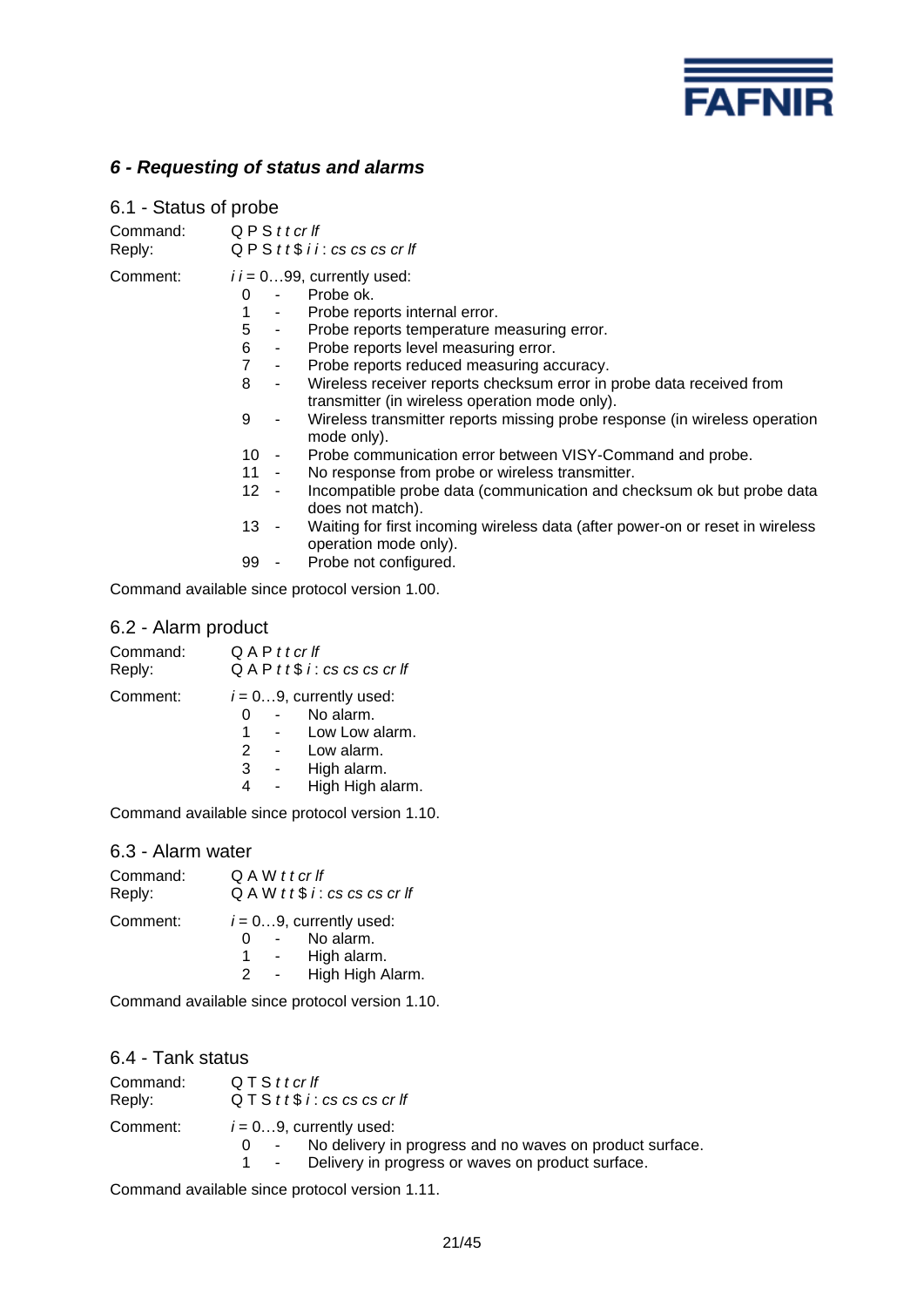

# 6.5 - Alarm sump density

Command: Q A D S *t t cr lf* Reply: Q A D S *t t* \$ *i* : *cs cs cs cr lf* Comment:  $i = 0...9$ , currently used: 0 - No alarm.

2 - Low alarm. 3 - High Alarm.

Command available since protocol version 1.21.

# 6.6 - Alarm product density

| Command:<br>Reply: |             | $Q$ A D P $t$ t cr If<br>$Q$ A D P $t$ t $$$ $i$ : cs cs cs cr If    |
|--------------------|-------------|----------------------------------------------------------------------|
| Comment:           | O<br>2<br>3 | $i = 09$ , currently used:<br>No alarm.<br>Low alarm.<br>High Alarm. |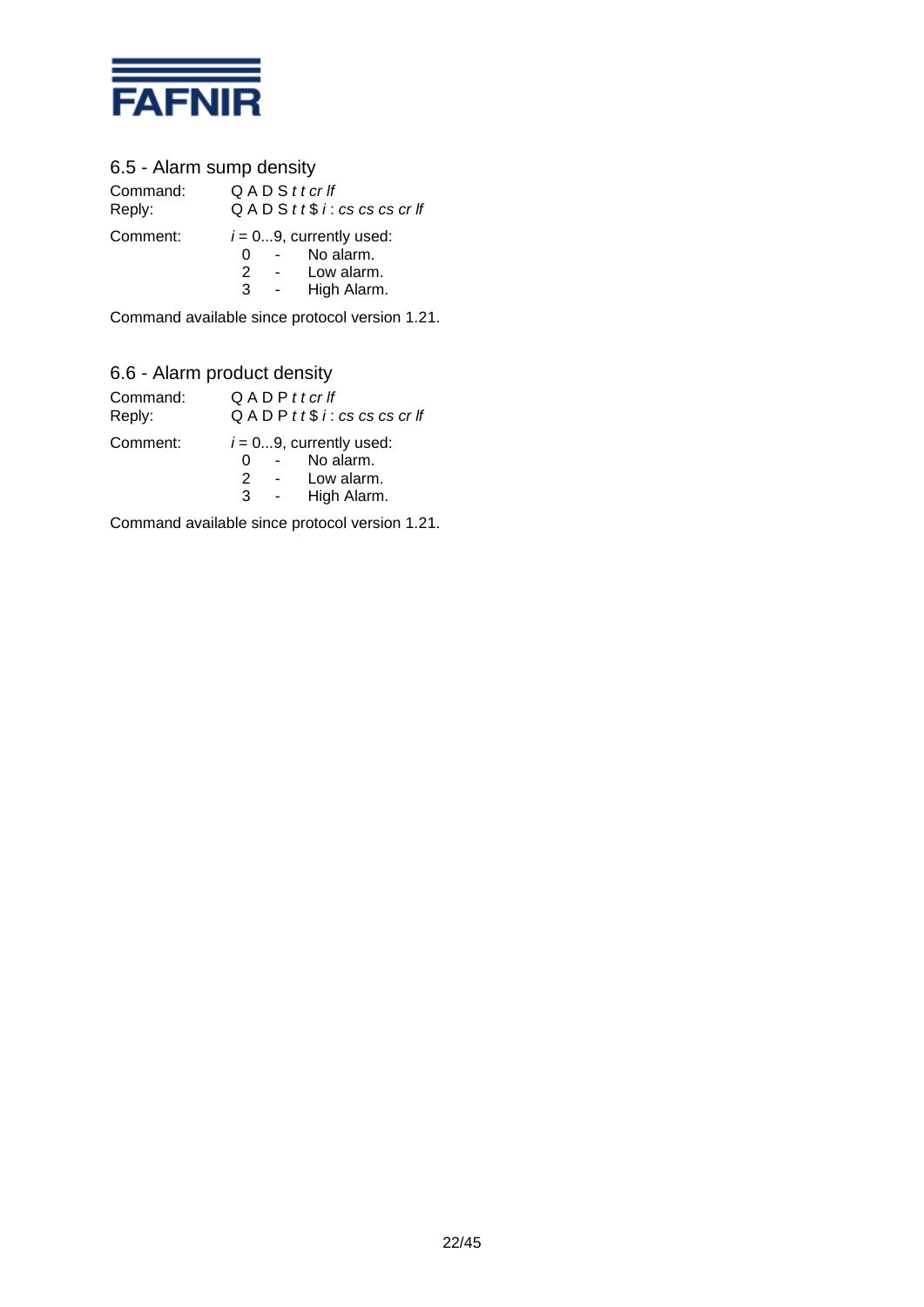

# *7 - Requesting of delivery history entries*

All volume values of the history are scaled to the reference temperature. To get unscaled values the reference temperature must be set to -19.9°C. This can only be done by the VISY-Setup system configuration.

VISY-Command supports five history entries for each tank:

Entry (*h h*) 1 = Latest entry ... Entry (*h h*) 5 = Oldest entry

Note: The history entries of the VISY-Command are volatile up to protocol version 1.17 (VISY-Command firmware V 4.01). They will be deleted on a power-on reset. Since protocol version 1.18 (VISY-Command firmware 4.02) history entries are non-volatile and extended history data are available (see chapter 14.3).

7.1 - Start of delivery

| Command: | $Q$ H $t$ t A $h$ h $cr$ If                                                                                                          |
|----------|--------------------------------------------------------------------------------------------------------------------------------------|
| Reply:   | $Q$ H $t$ t A h h $$$ Date $$$ Time : cs cs cs cr li                                                                                 |
| Comment: | Date = $i \, i \, i \, i \, i \, i = Y Y M M D D$<br>$Time$ = $i i i i i j = H H M M S S$<br>(same format like in chapter 3.2 - 3.5) |

Command available since protocol version 1.10.

# 7.2 - End of delivery

| Command: | $Q$ H $t$ t B $h$ h $cr$ If                                                                                                                                          |
|----------|----------------------------------------------------------------------------------------------------------------------------------------------------------------------|
| Reply:   | $Q$ H $t$ t B $h$ h $\$$ Date $\$$ Time : cs cs cs cr If                                                                                                             |
| Comment: | Date = $i \text{ } i \text{ } i \text{ } i \text{ } j = Y Y M M D D$<br>$Time = i \, i \, i \, i \, i \, i = H H M M S S$<br>(same format like in chapter 3.2 - 3.5) |

Command available since protocol version 1.10.

# 7.3 - Delivered volume

| Command: | $Q$ H $tt$ C h h cr If                                                                                                                                                             |
|----------|------------------------------------------------------------------------------------------------------------------------------------------------------------------------------------|
| Reply:   | $QH$ tt C $h$ $h$ $\$$ $i$ $i$ $i$ $i$ $i$ $i$ $i$ $i$ $i$ $s$ $c$ $s$ $c$ $s$ $c$ $r$ $f$                                                                                         |
| Comment: | <i>iiiiiiiii</i> = Delivered volume in litres, scaled to ref. Temperature, Resolution 0.1 litre.<br>Example: <i>i i i i i i i i i i i =</i> $sp$ $sp$ $sp$ $45614$ = 4561.4 litres |

Command available since protocol version 1.10.

#### 7.4 - Volume before delivery

| Command: | $Q$ H $t$ t D $h$ h $cr$ If                                                                                                                                                       |
|----------|-----------------------------------------------------------------------------------------------------------------------------------------------------------------------------------|
| Reply:   | $Q$ H $t$ t D $h$ $h$ $\frac{6}{3}$ i i i i i i i i i $i$ : $cs$ $cs$ $cs$ $cr$ $If$                                                                                              |
| Comment: | <i>iiiiiiiii</i> = Volume at start of delivery, scaled to ref. Temperature, Resolution 0.1 litre.<br>Example: <i>i i i i i i i i i i =</i> $sp$ $sp$ $sp$ $45614$ = 4561.4 litres |

Command available since protocol version 1.10.

#### 7.5 - Volume after delivery

| Command: | $Q$ H $t$ t E $h$ h cr If                                                                                                                                                                    |
|----------|----------------------------------------------------------------------------------------------------------------------------------------------------------------------------------------------|
| Reply:   | $Q$ H $ttE$ h $h$ $$$ i i i i i i i i i $i$ : $cs$ $cs$ $cs$ $cr$ $ff$                                                                                                                       |
| Comment: | <i>iiiiiiiii</i> = Volume at end of delivery, scaled to ref. Temperature, Resolution 0.1 litre.<br>Example: <i>i i i i i i i i i i =</i> $sp$ $sp$ $sp$ $sp$ $4$ 5 $6$ 1 $4$ = 4561.4 litres |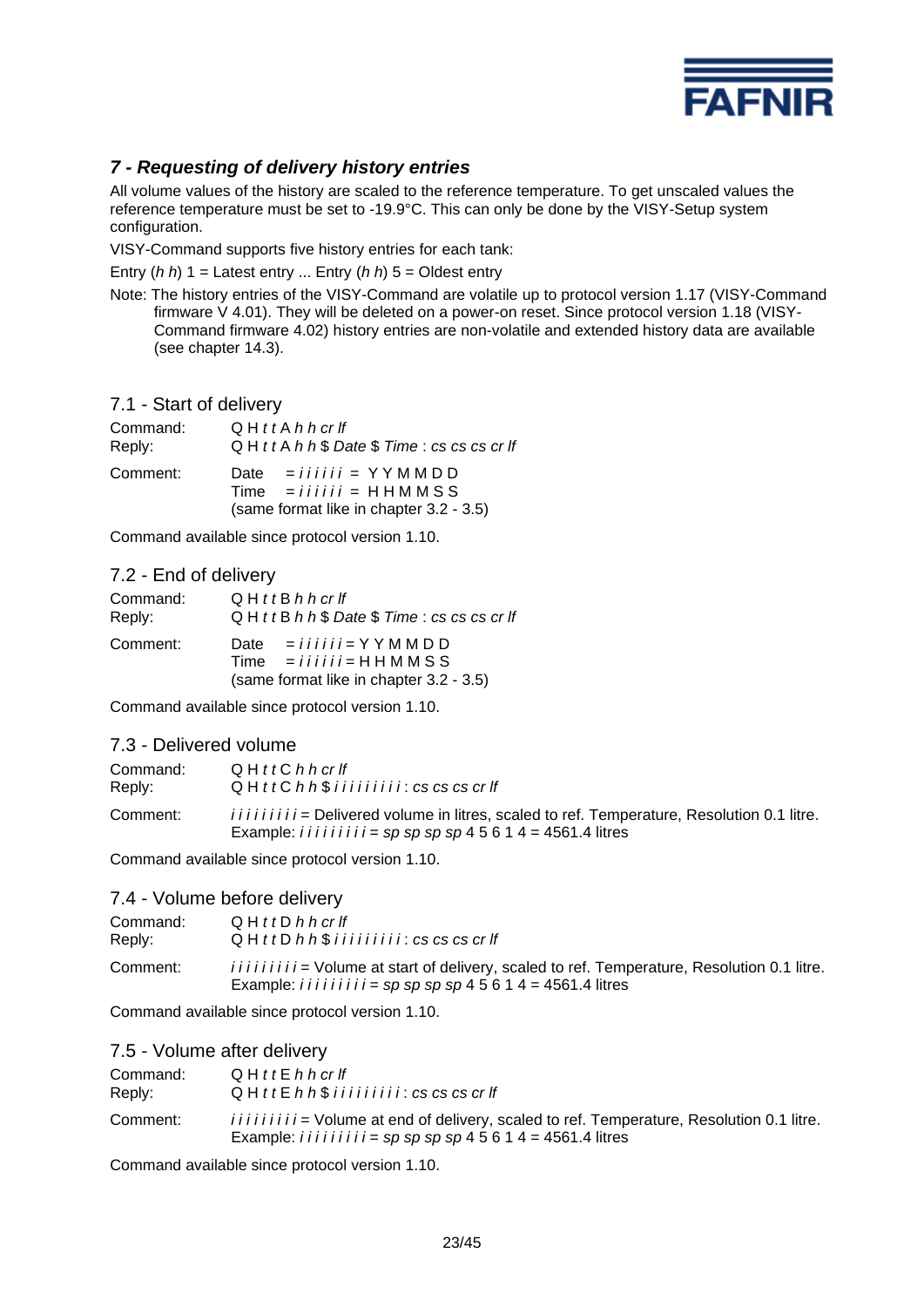

7.6 - Type of delivery

| Command: | $Q$ H t t F h h cr If                                                                          |
|----------|------------------------------------------------------------------------------------------------|
| Reply:   | $Q$ H $t$ t $F$ h $h$ $\$$ $i$ : $cs$ $cs$ $cs$ $cs$ $cr$ $If$                                 |
| Comment: | $i = 01$ , type of delivery, currently used:<br>Real delivery<br>$0 -$<br>1 - Virtual delivery |

- Real delivery: The complete delivery occurred under control of VISY-Command. VISY-Command was switched on during the complete delivery.
- Virtual delivery: During the delivery VISY-Command was not on or only partly on. After VISY-Command was switched on an increased volume was detected. A delivery was calculated out of the difference between the increased volume and the last volume stored before VISY-Command was switched off.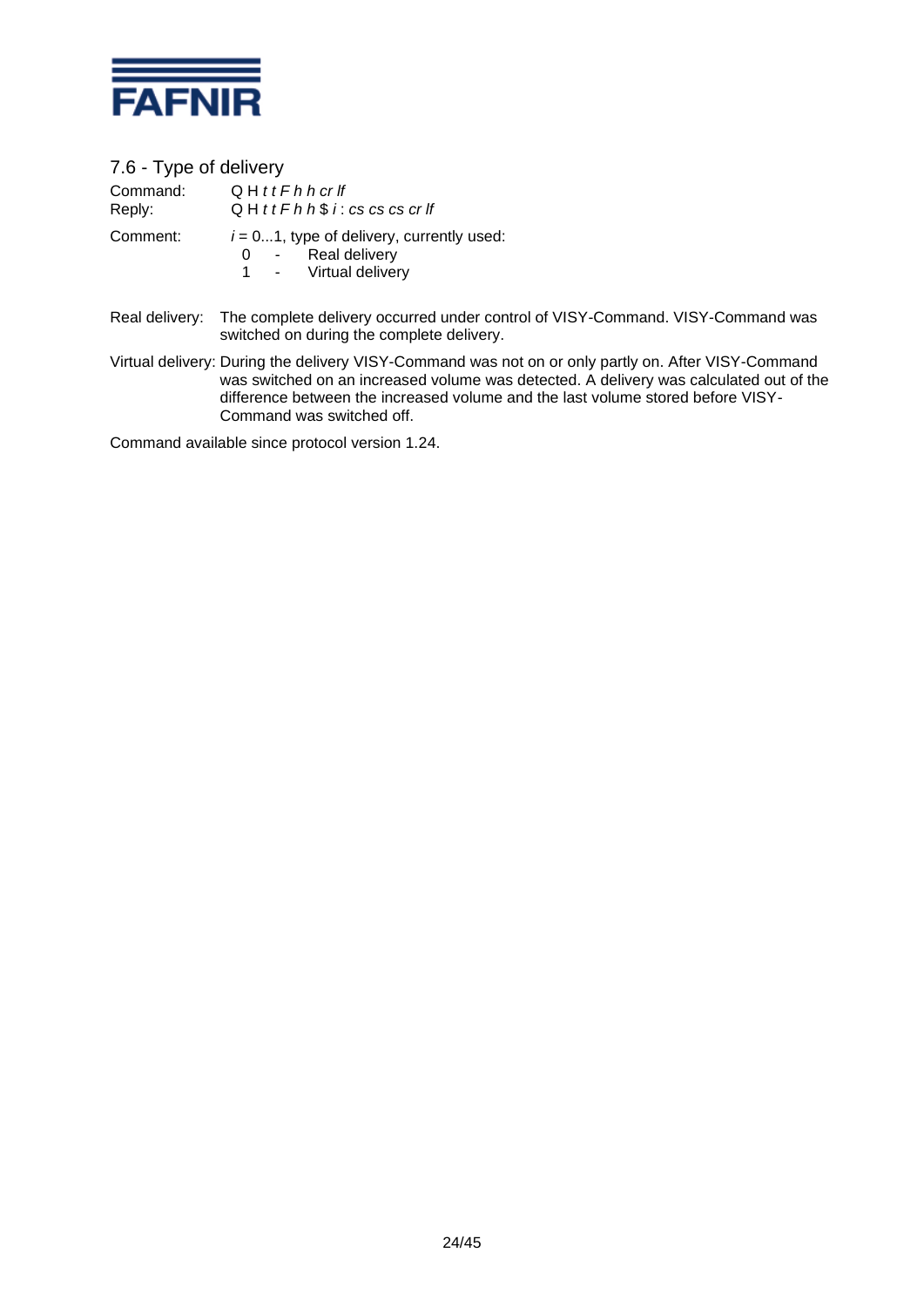

# *8 - High resolution values*

The high-resolution measuring values offer a resolution of 0.001mm, 0.001 litre and 0.001 °C. They can be used for external leak detection purposes by a superior application. High resolution values are available for level of product, level of water, temperature of product, current volume, reference volume.

### 8.1 - Product volume

| Command: | H V 3 t t c r f f                                                                                                                           |
|----------|---------------------------------------------------------------------------------------------------------------------------------------------|
| Reply:   | $H V 3 t t$ \$ i i i i i i i i i i i i $i$ : cs cs cs cr If                                                                                 |
| Comment: | <i>iiiiiiiiiii</i> = Volume in litres, Resolution 0.001 litre.<br>Example: <i>iiiiiiiiii</i> = sp sp sp sp 1 5 4 5 6 1 4 = 1545.614 litres. |

Command available since protocol version 1.12.

# 8.2 - Ullage

| Command:<br>Reply: | H V 4 t t cr lf<br>$H V 4 t t$ \$ iiiiiiiiii: cs cs cs cr If                                                                                                   |
|--------------------|----------------------------------------------------------------------------------------------------------------------------------------------------------------|
| Comment:           | <i>iiiiiiiiiii</i> = Ullage (spare volume) in litres, resolution 0.001 litre.<br>Example: <i>iiiiiiiiii</i> = $sp$ $sp$ $sp$ $4$ 2 8 5 6 1 4 = 4285.614 litres |

Command available since protocol version 1.12.

### 8.3 - Reference volume

| Command: | H V 5 t t c r f f                                                                                                                                                                                                     |
|----------|-----------------------------------------------------------------------------------------------------------------------------------------------------------------------------------------------------------------------|
| Reply:   | $H V 5 t t$ \$ i i i i i i i i i i i i $\mathcal{L}$ i $\mathcal{L}$ cs cs cs cr If                                                                                                                                   |
| Comment: | <i>iiiiiiiiiii</i> = Reference volume (current volume scaled to reference temperature) in<br>litres, Resolution 0.001 litre.<br>Example: <i>i i i i i i i i i i i i i i = sp sp sp sp</i> $4561774 = 4561.774$ litres |

Command available since protocol version 1.12.

# 8.4 - Temperature of product

#### 8.4.1 - Average temperature

| Command: | $HTPt$ t cr If                                                                                                                                                                       |
|----------|--------------------------------------------------------------------------------------------------------------------------------------------------------------------------------------|
| Reply:   | $HTP$ tt $$$ i i i i i i : cs cs cs cr If                                                                                                                                            |
| Comment: | $i i i i j =$ Average temperature of product, resolution 0.001 °C, always signed, 0 is +0.<br>Example: $i i i i i j = sp + 7 4 0 3 = 7.403$ °C<br>iiiiii = sp sp - 1 8 2 = -0.182 °C |

Command available since protocol version 1.12.

#### 8.4.2 - Number of discrete temperature sensors

| Command: | $HTNt$ t cr If                                                                                                                            |
|----------|-------------------------------------------------------------------------------------------------------------------------------------------|
| Reply:   | $HTN$ t t $$i$ : cs cs cs cr If                                                                                                           |
| Comment: | $i$ = Number of discrete temperature sensors (VISY-Stick Advanced).<br>0 = No discrete sensors (VISY-Stick Basic or VISY-Stick Standard). |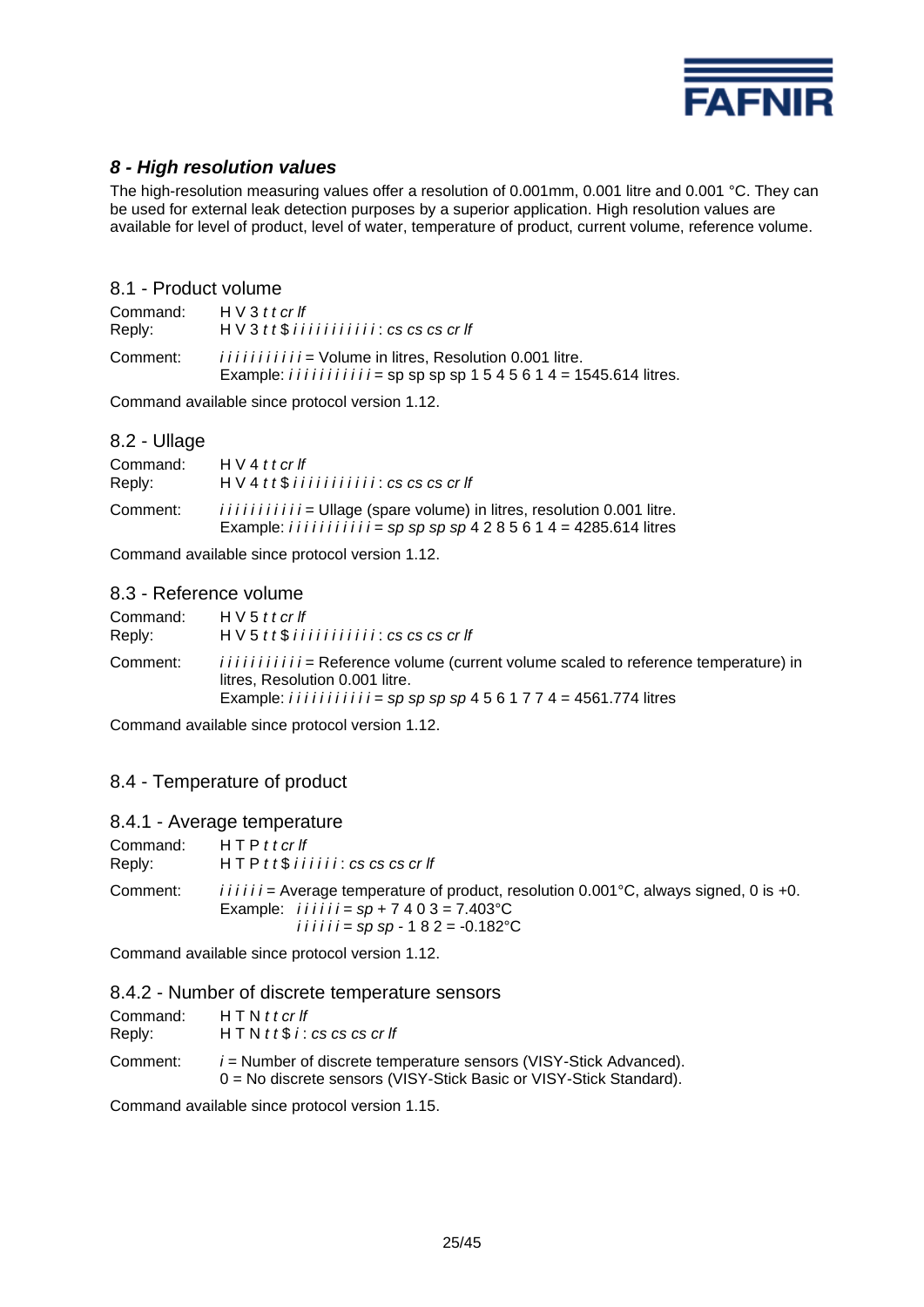

# 8.4.3 - Height of discrete temperature sensors

| Command: | H T t H n c r H                                                                                                                                                                                                                                                                                                                                                                 |
|----------|---------------------------------------------------------------------------------------------------------------------------------------------------------------------------------------------------------------------------------------------------------------------------------------------------------------------------------------------------------------------------------|
| Reply:   | $HT$ t t H $n$ \$ i i i i : cs cs cs cr If                                                                                                                                                                                                                                                                                                                                      |
| Comment: | $n =$ Index of discrete temperature sensor (1 to number of sensors, chapter 8.4.2)<br>$i i i j$ = Height of discrete temperature sensor #n, resolution 1 mm. The height means the<br>height of the sensor in the tank. It includes the fitting offset of the VISY-Stick Advanced.<br>Non-available heights (e.g. VISY-Stick Basic / Standard) are transmitted as 0 millimetres. |

Command available since protocol version 1.15.

Since protocol version 1.21 the VISY-X system supports also large storage tanks with a height of more than 10 meters. The old HT*tt*H command is limited to 9999 mm. There is a modified command available which supports levels of more than 10 meters:

| Command: | $HTtth$ n cr If                                                                                                                                                                                                                                                                                                                                                                   |
|----------|-----------------------------------------------------------------------------------------------------------------------------------------------------------------------------------------------------------------------------------------------------------------------------------------------------------------------------------------------------------------------------------|
| Reply:   | $HT$ th $n$ \$ i i i i i : cs cs cs cr If                                                                                                                                                                                                                                                                                                                                         |
| Comment: | $n =$ Index of discrete temperature sensor (1 to number of sensors, chapter 8.4.2)<br>$i i i i j$ = Height of discrete temperature sensor #n, resolution 1 mm. The height means the<br>height of the sensor in the tank. It includes the fitting offset of the VISY-Stick Advanced.<br>Non-available heights (e.g. VISY-Stick Basic / Standard) are transmitted as 0 millimetres. |

Command available since protocol version 1.21.

### 8.4.4 - Volume of discrete temperature sensors

| Command: | H T t t V n c r f f                                                                                                                                                                                                                                                                                          |
|----------|--------------------------------------------------------------------------------------------------------------------------------------------------------------------------------------------------------------------------------------------------------------------------------------------------------------|
| Reply:   | $HT$ t t V $n$ \$ i i i i i i i i : cs cs cs cr If                                                                                                                                                                                                                                                           |
| Comment: | $n =$ Index of discrete temperature sensor (1 to number of sensors, chapter 8.4.2)<br><i>iiiiiii</i> = Tank chart calculated volume corresponding to the height of the discrete<br>temperature sensor #n, resolution 1 litre. Non-available volumes (e.g. no tank chart) will<br>be transmitted as 0 litres. |

Command available since protocol version 1.15.

### 8.4.5 - Temperature of discrete temperature sensors

| Command: | H T t t T n c r f f                                                                                                                                                                                                                                                                                                                                                                      |
|----------|------------------------------------------------------------------------------------------------------------------------------------------------------------------------------------------------------------------------------------------------------------------------------------------------------------------------------------------------------------------------------------------|
| Reply:   | $HT$ tt $T$ n $$$ i i i i i i : cs cs cs cr If                                                                                                                                                                                                                                                                                                                                           |
| Comment: | $n =$ Index of discrete temperature sensor (1 to number of sensors, chapter 8.4.2)<br>$i i i i i =$ Temperature of discrete sensor, resolution 0.001°C, always signed, 0 is +0.<br>Example: $i i i i i = sp + 7 4 0 3 = 7.403$ °C<br>iiiiii = sp sp - 1 8 2 = -0.182 °C<br>Non-available discrete temperatures (e.g. VISY-Stick Basic / Standard) will be transmitted<br>as $0.000 °C$ . |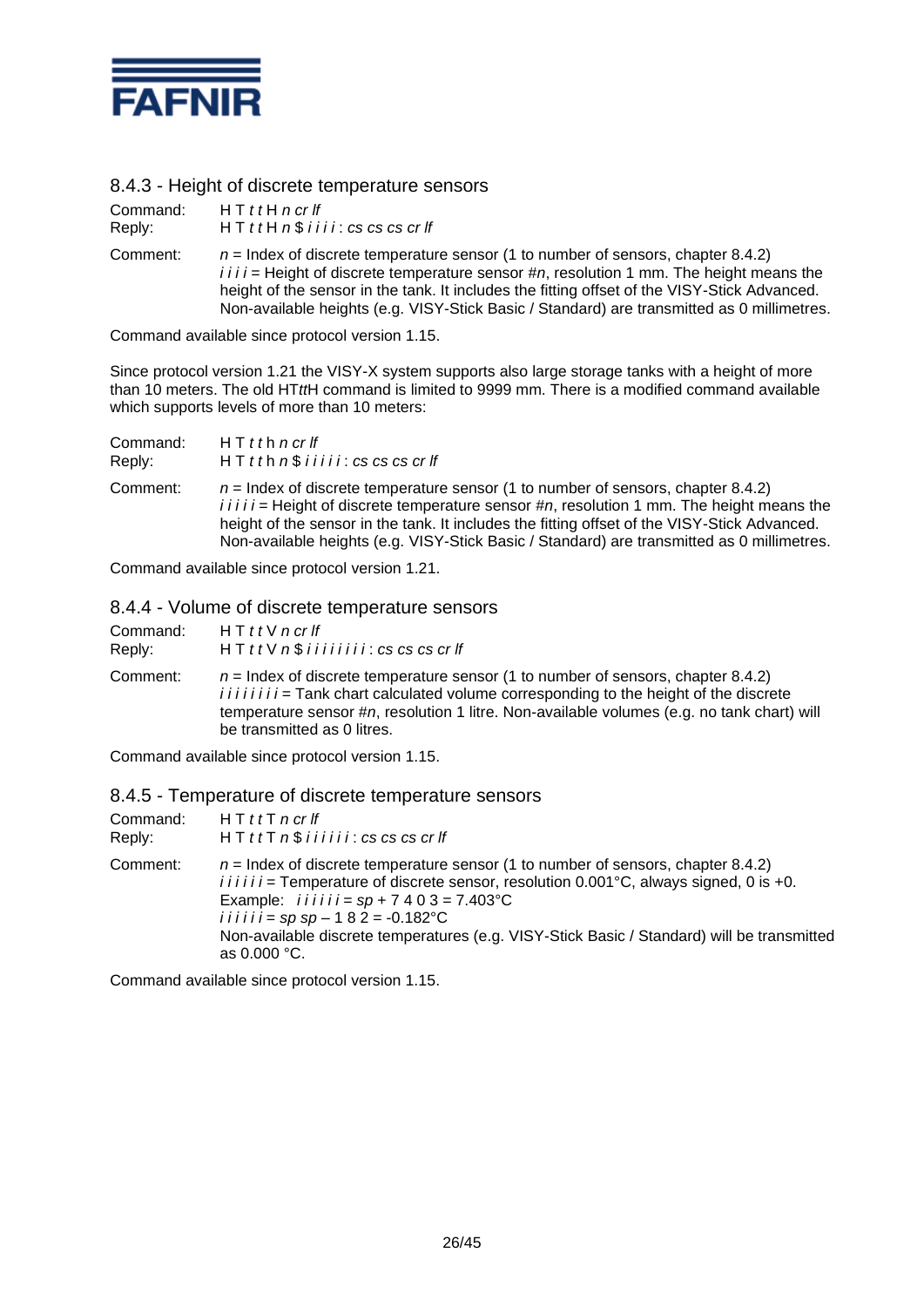

# 8.5 - Level of product

Command: H L P *t t cr lf* Reply: H L P *t t* \$ *i i i i i i i* : *cs cs cs cr lf* Comment: *iiiiii* = Level of product, resolution 0.001mm. Example: *sp* 2 4 9 3 7 1 = 249.371mm

Command available since protocol version 1.12.

Since protocol version 1.21 the VISY-X system supports also large storage tanks with a height of more than 10 meters. The old HLP command is limited to 9999.999 mm. There is a modified command available which supports levels of more than 10 meters:

| Command: | $H \mathsf{L} p t t c r f f$                                                                   |
|----------|------------------------------------------------------------------------------------------------|
| Reply:   | $HL$ p $tt$ $$$ i i i i i i i i $i$ : $cs$ $cs$ $cs$ $cr$ $H$                                  |
| Comment: | $i i i i i i j =$ Level of product, resolution 0.001 mm.<br>Example: $12453682 = 12453.682$ mm |

Command available since protocol version 1.21.

#### 8.6 - Level of water

| Command: | $H \, L \, W \, t \, t \, c \, r \, f$                                                       |
|----------|----------------------------------------------------------------------------------------------|
| Reply:   | $HL W t t$ \$ i i i i i i i $i : cs$ cs cs cr If                                             |
| Comment: | $i i i i j i =$ Level of water, resolution 0.001mm<br>Example: $sp sp 8 0 5 2 1 = 80.521$ mm |

Command available since protocol version 1.12.

Since protocol version 1.21 the VISY-X system supports also large storage tanks with a height of more than 10 meters. The old HLW command is limited to 9999.999 mm. There is a modified command available which supports levels of more than 10 meters:

| Command: | $H \mathsf{L}$ w t t cr If                                                                     |
|----------|------------------------------------------------------------------------------------------------|
| Reply:   | $HLw$ tt $$$ i i i i i i i i i $:$ cs cs cs cr If                                              |
| Comment: | $i i i i i i j =$ Level of product, resolution 0.001 mm.<br>Example: $10082421 = 10082.421$ mm |

Command available since protocol version 1.21.

#### 8.7 - Mass

| Command: | HMPtterff                                                                                                |
|----------|----------------------------------------------------------------------------------------------------------|
| Reply:   | $HMP$ tt\$ iiiiiiiiii: cs cs cs cr If                                                                    |
| Comment: | <i>iiiiiiiiii</i> = Mass in kg, Resolution 0.001 kg.<br>Example: sp sp sp 2 6 1 4 9 4 7 2 = 26149.472 kg |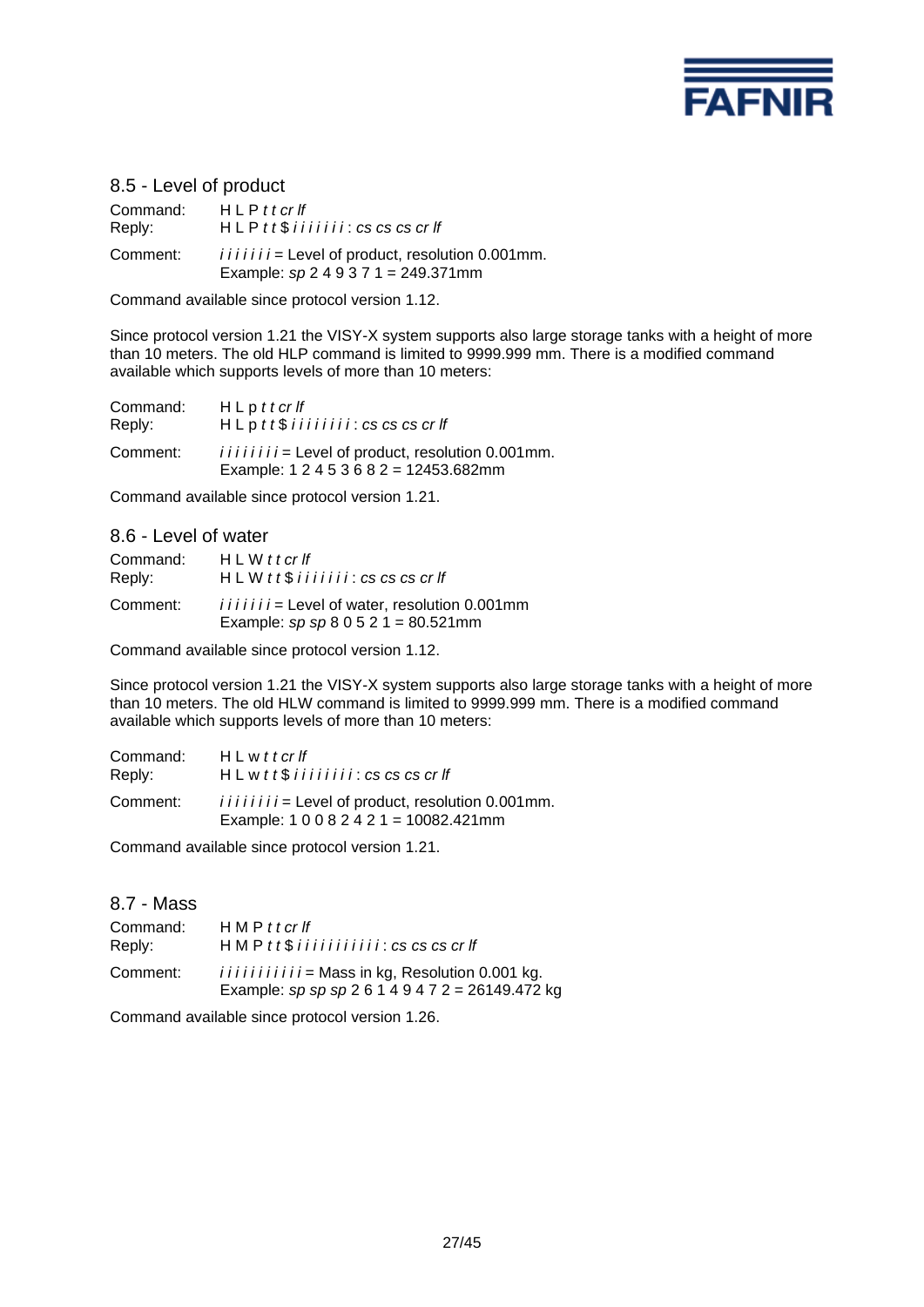

# *9 - Wireless operation*

If the VISY-Command is working in wireless mode, some additional measurement values become available. Histories are not supported in wireless mode (all history values = 0).

# 9.1 - Wireless operation mode

| Command: | Q W M cr If                                                               |
|----------|---------------------------------------------------------------------------|
| Reply:   | QWM \$i: cs cs cs cr If                                                   |
| Comment: | $i = 01$<br>$0 =$ Regular operation mode<br>$1$ = Wireless operation mode |

Command available since protocol version 1.13.

### 9.2 - Battery voltage

| Command:<br>Reply: | Q W B t t cr If<br>$QWB$ tt\$ i: cs cs cs cr If                                                                                                                                                  |
|--------------------|--------------------------------------------------------------------------------------------------------------------------------------------------------------------------------------------------|
| Comment:           | Battery voltage of VISY-Stick, $i = 05$<br>$0 =$ unknown (e.g. after reset until first data received or in regular operation mode)<br>$15$ = Very low (battery replacement required)  very high. |

Command available since protocol version 1.13.

# 9.3 - Field strength

| Command: | QWFttcrlf                                                                                                                                                                   |
|----------|-----------------------------------------------------------------------------------------------------------------------------------------------------------------------------|
| Reply:   | $QWF$ t t $$i$ : cs cs cs cr If                                                                                                                                             |
| Comment: | Field strength of latest data reception, $i = 05$<br>$0 =$ unknown (e.g. after reset until first data received or in regular operation mode)<br>$15$ = Very low  very high. |

Command available since protocol version 1.13.

### 9.4 - Age of tank data

| $5.1$ $.95$ $.001$ $.001$ |                                                                                                                                                                                                                                                      |
|---------------------------|------------------------------------------------------------------------------------------------------------------------------------------------------------------------------------------------------------------------------------------------------|
| Command:<br>Reply:        | $QWA$ t t cr If<br>$QWA$ tt\$ iiiiii: $cs$ cs cs cr If                                                                                                                                                                                               |
| Comment:                  | Elapsed seconds since last data reception, $i = -1999999$<br>-1 = unknown (e.g. after reset until first data received or in regular operation mode)<br>$0999999 =$ Elapsed time in seconds.                                                          |
|                           | Remains on 999999 in case of exceeding range. The probe status (chapter 6.1) will be<br>set to 11 (no probe response) by the VISY-Command if the age of data exceeds a limit of<br>1 - 99 hours which can be configured in the VISY-Command.         |
|                           | The age of data is primarily of interest in wireless operation mode, but it can be also used<br>in regular operation mode to check whether the data are up to date. In regular operation<br>mode, the age of data should be always below 10 seconds. |
|                           |                                                                                                                                                                                                                                                      |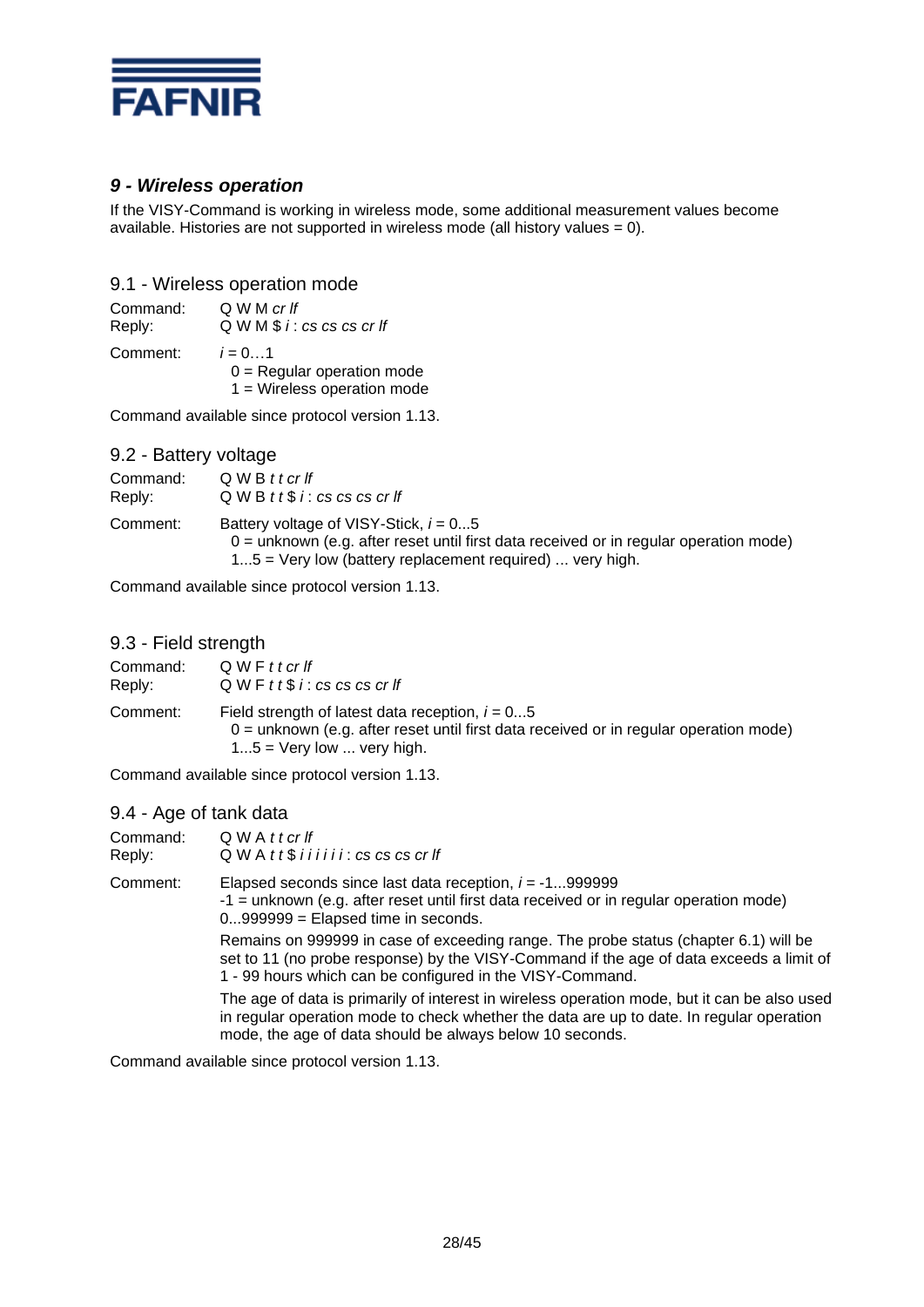

# *10 - Environmental sensor data*

| 10.1 - Interstitial space    |                 |            |                                                                                                                                                                                                                                                                                                                                                                            |
|------------------------------|-----------------|------------|----------------------------------------------------------------------------------------------------------------------------------------------------------------------------------------------------------------------------------------------------------------------------------------------------------------------------------------------------------------------------|
| Command: QEbttcrlf<br>Reply: |                 |            | $Q \to t$ t $\$ a a a a a $a \circ \$ st st $\frac{1}{2}$ ///// $\frac{1}{2}$ la $\frac{1}{2}$ pa : cs cs cs cr If                                                                                                                                                                                                                                                         |
| Comment:                     | aaaaaa<br>st st | $\sim 100$ | - Age of data (latest sensor data transmission) in seconds.<br>Status:<br>$0 = Ok$<br>$1 =$ Internal probe error.<br>$2 =$ Mounting error.<br>10 = Communication error between VISY-Command and probe.<br>$11$ = No response from probe.<br>12 = Incompatible probe data (communication and checksum ok but<br>probe data does not match).<br>$99$ = Probe not configured. |
|                              | 11111<br>la     |            | - Level of interstitial (brine) liquid. Resolution 0.1 mm.<br>$- 0 = No level alarm.$<br>$-2$ = Low level alarm.<br>$-3$ = High level alarm.<br>- Currently no other level alarms defined.                                                                                                                                                                                 |
|                              | рa              |            | $-$ 0 = No product alarm.<br>$-1$ = Product alarm (fuel detected in interstitial space).                                                                                                                                                                                                                                                                                   |

Command available since protocol version 1.17.

# 10.2 - Manway sump

| Command:<br>Reply: | Q E c <i>t t cr lf</i><br>$Q \to C$ tt\$ a a a a a a $\frac{1}{2}$ st st\$ l l l l l \$ la \$ pa : cs cs cs cr lf |                                                                                                                                                                                                                                                                                                                                                                                                                                                                                                                                                                                                                                                   |  |  |
|--------------------|-------------------------------------------------------------------------------------------------------------------|---------------------------------------------------------------------------------------------------------------------------------------------------------------------------------------------------------------------------------------------------------------------------------------------------------------------------------------------------------------------------------------------------------------------------------------------------------------------------------------------------------------------------------------------------------------------------------------------------------------------------------------------------|--|--|
| Comment:           | aaaaaa<br>st st<br>11111<br>la<br>рa                                                                              | - Age of data (latest sensor data transmission) in seconds.<br>- Status:<br>$0 = Ok$<br>$1 =$ Internal probe error.<br>$2 =$ Mounting error.<br>10 = Communication error between VISY-Command and probe.<br>$11 = No$ response from probe.<br>12 = Incompatible probe data (communication and checksum ok but<br>probe data does not match).<br>$99$ = Probe not configured.<br>Level of liquid. Resolution 0.1 mm.<br>٠<br>$-$ 0 = No level alarm.<br>$-3$ = High level alarm.<br>$4 =$ High High level alarm.<br>- Currently no other level alarms defined.<br>$-$ 0 = No product alarm.<br>$1 =$ Product alarm (fuel detected in manway sump). |  |  |
|                    |                                                                                                                   |                                                                                                                                                                                                                                                                                                                                                                                                                                                                                                                                                                                                                                                   |  |  |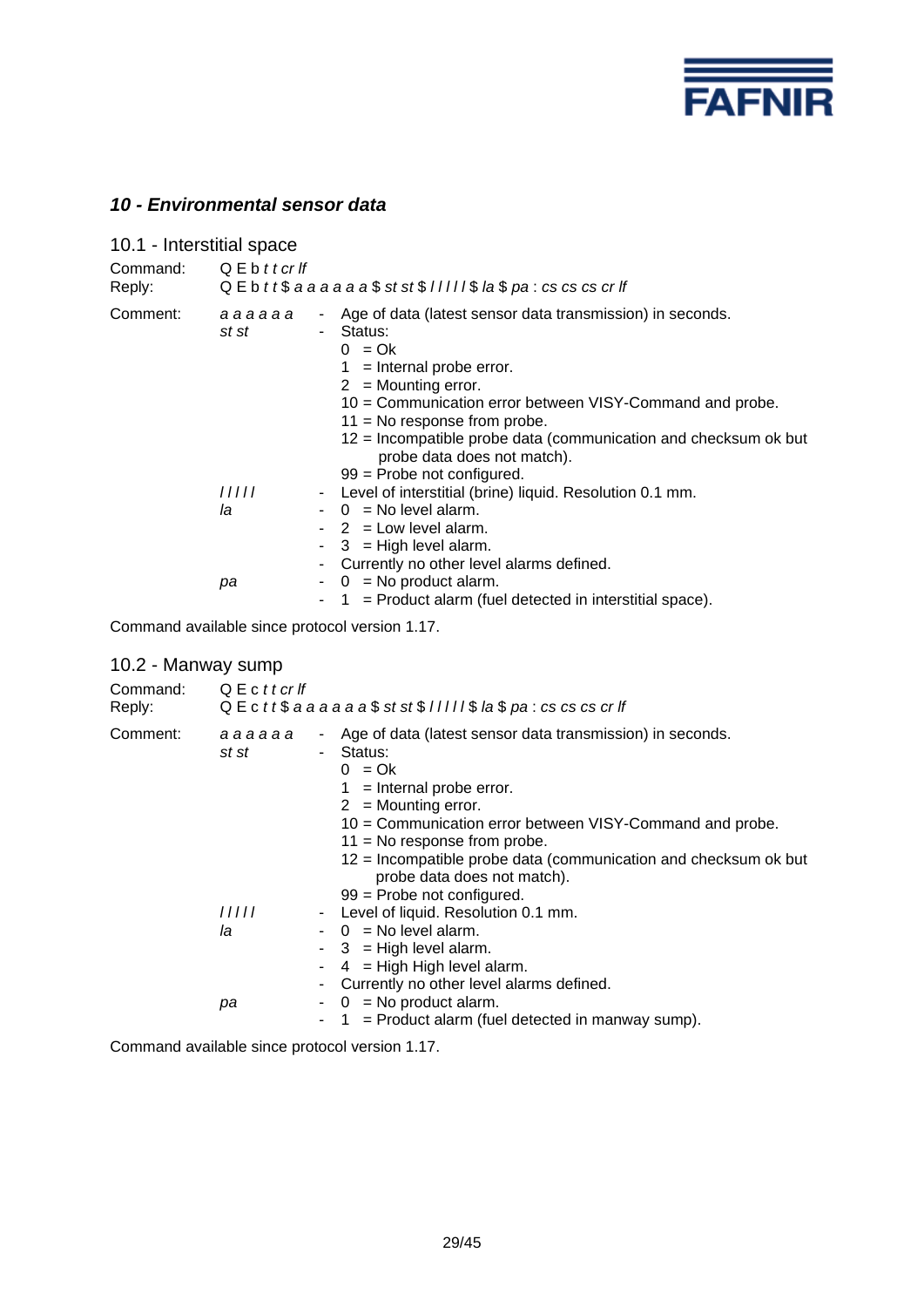

# 10.3 - Dispenser sump

| Command:<br>Reply: | $Q \mathsf{E}$ d t t cr If<br>$Q \nightharpoonup$ d t t $\frac{6}{3}$ di di $\frac{6}{3}$ a a a a a $\frac{6}{3}$ st st $\frac{6}{3}$ l l l l l $\frac{6}{3}$ l a $\frac{6}{3}$ pa : cs cs cs cr lf |                                                                                                                                                                                                                                                                                                                                                                                                                                                    |  |  |  |
|--------------------|-----------------------------------------------------------------------------------------------------------------------------------------------------------------------------------------------------|----------------------------------------------------------------------------------------------------------------------------------------------------------------------------------------------------------------------------------------------------------------------------------------------------------------------------------------------------------------------------------------------------------------------------------------------------|--|--|--|
| Comment:           | di di<br>аааааа<br>st st                                                                                                                                                                            | - Optional dispenser ID, range 1-99, default: $0 =$ no ID assigned<br>- Age of data (latest sensor data transmission) in seconds.<br>- Status:<br>$0 = Ok$<br>$1 =$ Internal probe error.<br>$2 =$ Mounting error.<br>10 = Communication error between VISY-Command and probe.<br>$11 = No$ response from probe.<br>12 = Incompatible probe data (communication and checksum ok but<br>probe data does not match).<br>$99$ = Probe not configured. |  |  |  |
|                    | 11111<br>la<br>рa                                                                                                                                                                                   | - Level of liquid. Resolution 0.1 mm.<br>$-$ 0 = No level alarm.<br>$-3$ = High alarm.<br>$-4$ = High High alarm.<br>- Currently no other level alarms defined.<br>$-0$ = No product alarm.<br>$1 =$ Product alarm (fuel detected in dispenser sump).                                                                                                                                                                                              |  |  |  |

Command available since protocol version 1.17.

# 10.4 - Pressure sensor VPS

| Command:<br>Reply: | QEpttcrlf       | $Q \nvdash p$ t t $\$$ a a a a a a $\$$ st st $\$$ ti ti $\$$ p p p p p p p p p p $\$$ t t t $\$$ pa : cs cs cs cr lf                                                                                             |  |  |
|--------------------|-----------------|-------------------------------------------------------------------------------------------------------------------------------------------------------------------------------------------------------------------|--|--|
| Comment:           |                 |                                                                                                                                                                                                                   |  |  |
|                    | aaaaaa<br>st st | - Age of data (latest sensor data transmission) in seconds.<br>- Status:<br>$0 = Ok$<br>$1 =$ Internal probe error.<br>10 = Communication error between VISY-Command and probe.<br>$11 = No$ response from probe. |  |  |
|                    |                 | 12 = Incompatible probe data (communication and checksum ok but<br>probe data does not match).<br>$99$ = Probe not configured.                                                                                    |  |  |
|                    | ti ti           | - Type indicator:<br>$0 =$ unknown<br>$1 = VPS-V$<br>$2 = VPS-L$<br>$399$ = unknown (free for future types)                                                                                                       |  |  |
|                    |                 | pppppppppp - Pressure, Resolution 1 ubar (0.1 Pa), always signed, 0 is +0.                                                                                                                                        |  |  |
|                    | tttt            | - Temperature, resolution 0.1 $^{\circ}$ C, always signed, 0 is +0                                                                                                                                                |  |  |
|                    | рa              | - Pressure alarm:<br>$0 = No pressure alarm.$<br>$=$ Pressure alarm low low.<br>1.<br>$2$ = Pressure alarm low.<br>$3$ = Pressure alarm high.<br>$4 =$ Pressure alarm high high.                                  |  |  |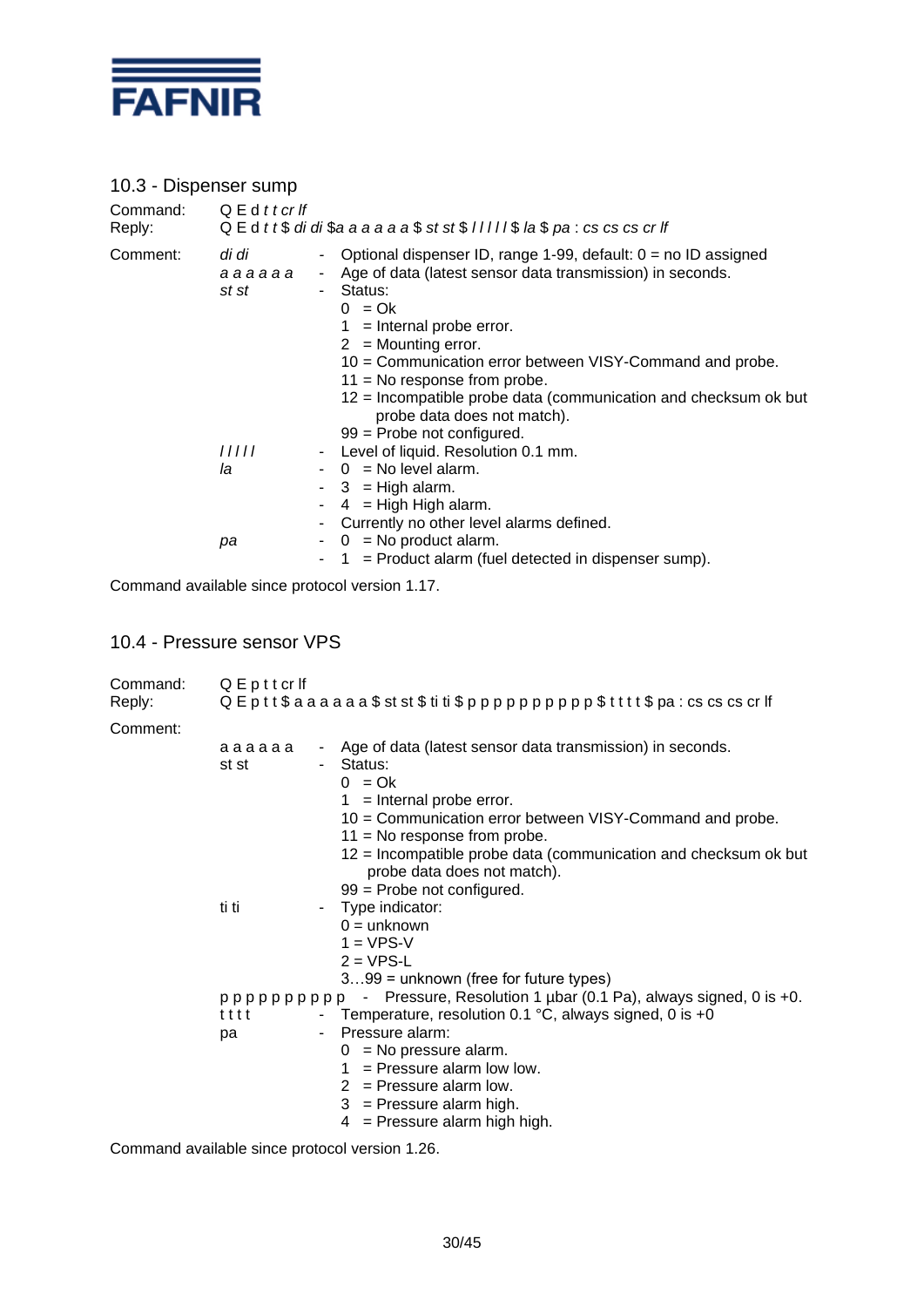

10.5 - Sludge sensor VISY-Sludge

| Command:<br>Reply: | QEsttcrlf<br>$Q$ E s t t $\$$ a a a a a a $\$$ st st $\$$ m m m m m $\$$ d d d d d d $\$$ t t t t : cs cs cs cr lf |                                                                                                                                                                                                                                                                                                                                                                                                                                                                                                                                                       |  |  |
|--------------------|--------------------------------------------------------------------------------------------------------------------|-------------------------------------------------------------------------------------------------------------------------------------------------------------------------------------------------------------------------------------------------------------------------------------------------------------------------------------------------------------------------------------------------------------------------------------------------------------------------------------------------------------------------------------------------------|--|--|
| Comment:           | аааааа<br>st st<br>mmmmm<br>dddddd<br>tttt                                                                         | Age of data (latest sensor data transmission) in seconds.<br>$\blacksquare$<br>Status:<br>$\blacksquare$<br>$0 = Ok$<br>$1 =$ Internal probe error.<br>10 = Communication error between VISY-Command and probe.<br>$11 = No$ response from probe.<br>12 = Incompatible probe data (communication and checksum ok but<br>probe data does not match).<br>99 = Probe not configured.<br>maximum Distance, resolution 1 mm<br>$\blacksquare$<br>- Distance, resolution 0.1 mm<br>Temperature, resolution 0.1 °C, always signed, 0 is +0<br>$\blacksquare$ |  |  |
|                    |                                                                                                                    | Command available since protocol version 1.28.                                                                                                                                                                                                                                                                                                                                                                                                                                                                                                        |  |  |
| Command:<br>Reply: | QXsttcrlf                                                                                                          | $Q$ $X$ $s$ t t $\$$ a a a a a a $\$$ st st $\$$ m m m m m $\$$ d d d d d d $\$$ t t t t $\$$ b $\$$ f: cs cs cs cr lf                                                                                                                                                                                                                                                                                                                                                                                                                                |  |  |
| Comment:           |                                                                                                                    | Assault deta (latest sepesar deta transmission) in sesende                                                                                                                                                                                                                                                                                                                                                                                                                                                                                            |  |  |

| vuillielli. |        |        |                                                                                                |
|-------------|--------|--------|------------------------------------------------------------------------------------------------|
|             | aaaaaa | $\sim$ | Age of data (latest sensor data transmission) in seconds.                                      |
|             | st st  | ۰.     | Status:                                                                                        |
|             |        |        | $0 = Qk$                                                                                       |
|             |        |        | $1 =$ Internal probe error.                                                                    |
|             |        |        | 10 = Communication error between VISY-Command and probe.                                       |
|             |        |        | $11 = No$ response from probe.                                                                 |
|             |        |        | 12 = Incompatible probe data (communication and checksum ok but<br>probe data does not match). |
|             |        |        | $99$ = Probe not configured.                                                                   |
|             | mmmmm  | ٠      | maximum Distance, resolution 1 mm                                                              |
|             | dddddd | $\sim$ | Distance, resolution 0.1 mm                                                                    |
|             | tttt   | ۰      | Temperature, resolution 0.1 $^{\circ}$ C, always signed, 0 is +0                               |
|             | b      | ۰      | Battery                                                                                        |
|             |        |        | Fieldstrength                                                                                  |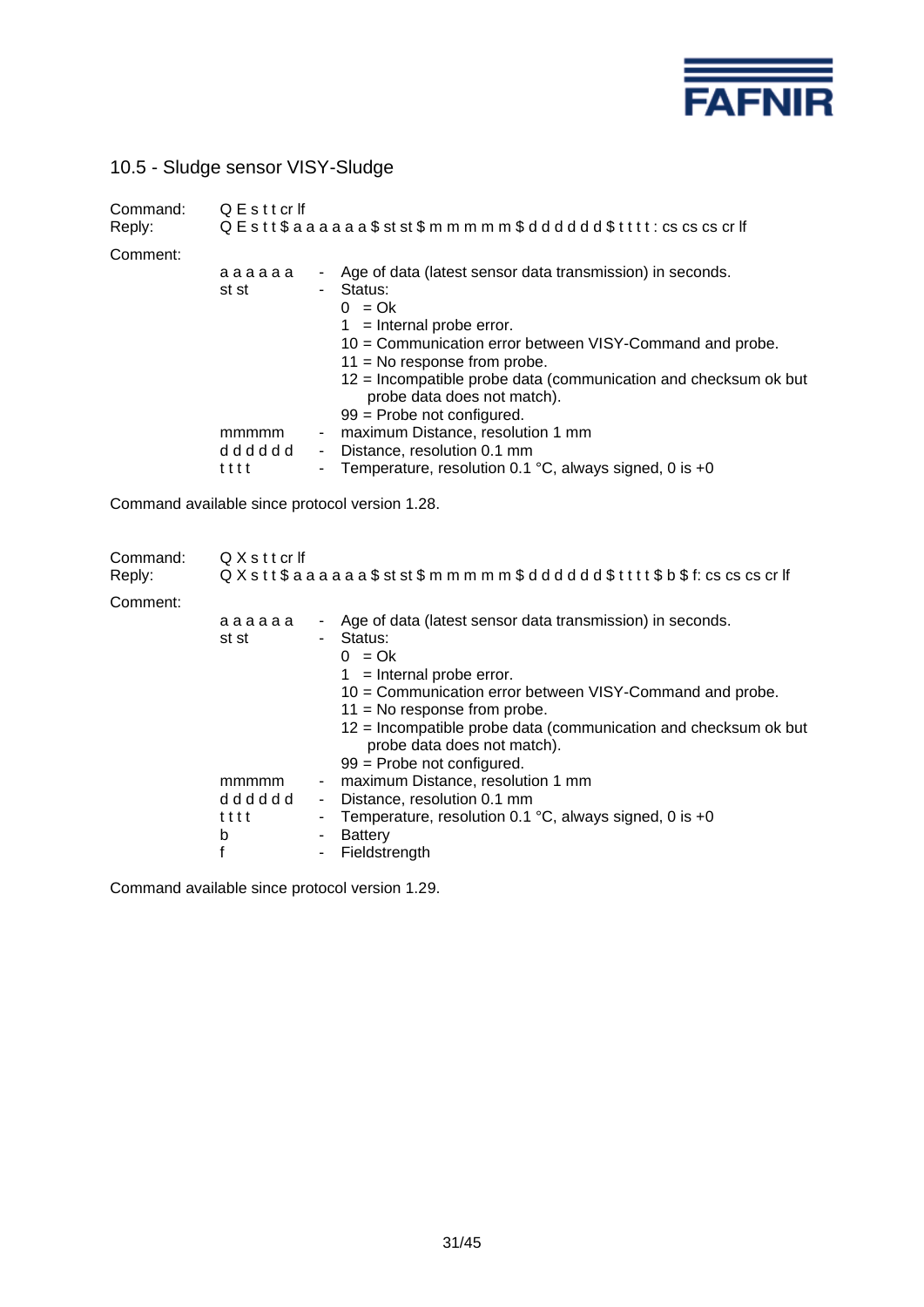

# *11 - Pressure/vacuum leak detection/prevention*

### 11.1 - Tank leak detection/prevention

11.1.1 - Tank leak detection/prevention alarm and functional flags

| Command:<br>Reply: | QEtaattcrlf | $QE$ ta a tt\$ al al al al al : cs cs cs cr lf                                                                                                                                                                                                                                                                                                                                                                                                                                                                                                       |
|--------------------|-------------|------------------------------------------------------------------------------------------------------------------------------------------------------------------------------------------------------------------------------------------------------------------------------------------------------------------------------------------------------------------------------------------------------------------------------------------------------------------------------------------------------------------------------------------------------|
| Comment:           |             | al al al al al - 0 - 65535, bit orientated,<br>bit = $0 \rightarrow$ no alarm / inactive, bit = $1 \rightarrow$ alarm / active.                                                                                                                                                                                                                                                                                                                                                                                                                      |
|                    |             | Bit $0 = System error. [A]$<br>Bit $1 = P/V$ request (used for switching on/off $P/V$ source). [F]<br>Bit $2 = P/V$ loss (P/V alarm threshold exceeded). [A]<br>Bit $3 =$ Liquid detected. [A]<br>Bit $4 =$ Product detected. [A]<br>Bit $5 = No P/V$ build up. [A]<br>Bit 6 = $P/V$ source active. [F]<br>Bit $7 =$ Solenoid valve open. [F]<br>Bit $8 =$ Overpressure. [A]<br>Bit $9 \dots 14 = \text{Not yet defined.}$<br>Bit $15 = System/sensor available/confidence$ if bit = 1.<br>System/sensor not available/configured if bit = $0$ . [F] |

- $[A]$  = Alarm flag.
- $[F]$  = Functional flag.

Command available since protocol version 1.17. Bit 4 - 8 supported since protocol version 1.22.

# 11.1.2 - Tank leak detection/prevention data

| Command:<br>Reply: | $QE$ tad t t cr lf<br>Q E t a d t t $\$$ a a a a a a $\$$ st st $\$$ cp cp cp cp cp $\$$ ap ap ap ap ap $\$$ ti ti<br>\$ al al al al al : cs cs cs cr lf |                                              |                                                                                                                                                                                                                                                                                                                                                                                                                                                                                                                                                                                                                                |
|--------------------|----------------------------------------------------------------------------------------------------------------------------------------------------------|----------------------------------------------|--------------------------------------------------------------------------------------------------------------------------------------------------------------------------------------------------------------------------------------------------------------------------------------------------------------------------------------------------------------------------------------------------------------------------------------------------------------------------------------------------------------------------------------------------------------------------------------------------------------------------------|
| Comment:           | aaaaaa<br>st st<br>cp cp cp cp cp<br>ap ap ap ap ap<br>ti ti<br>al al al al al                                                                           | ۰<br>٠<br>٠<br>۰<br>$\overline{\phantom{a}}$ | Age of data (latest sensor data transmission) in seconds.<br>Status:<br>$0 = Ok$<br>$1 =$ Internal probe error.<br>10 = Communication error between VISY-Command and probe.<br>$11 = No$ response from probe.<br>$12$ = Incompatible probe data (communication and checksum ok<br>but probe data does not match).<br>$99$ = Probe not configured.<br>Current pressure, resolution 1 mbar, always signed, 0 is +0.<br>Alarm pressure, resolution 1 mbar, always signed, 0 is $+0$ .<br>Tightness indicator, range 0 (totally tight) – 10 (totally untight).<br>Alarm and functional flags (format described in chapter 11.1.1). |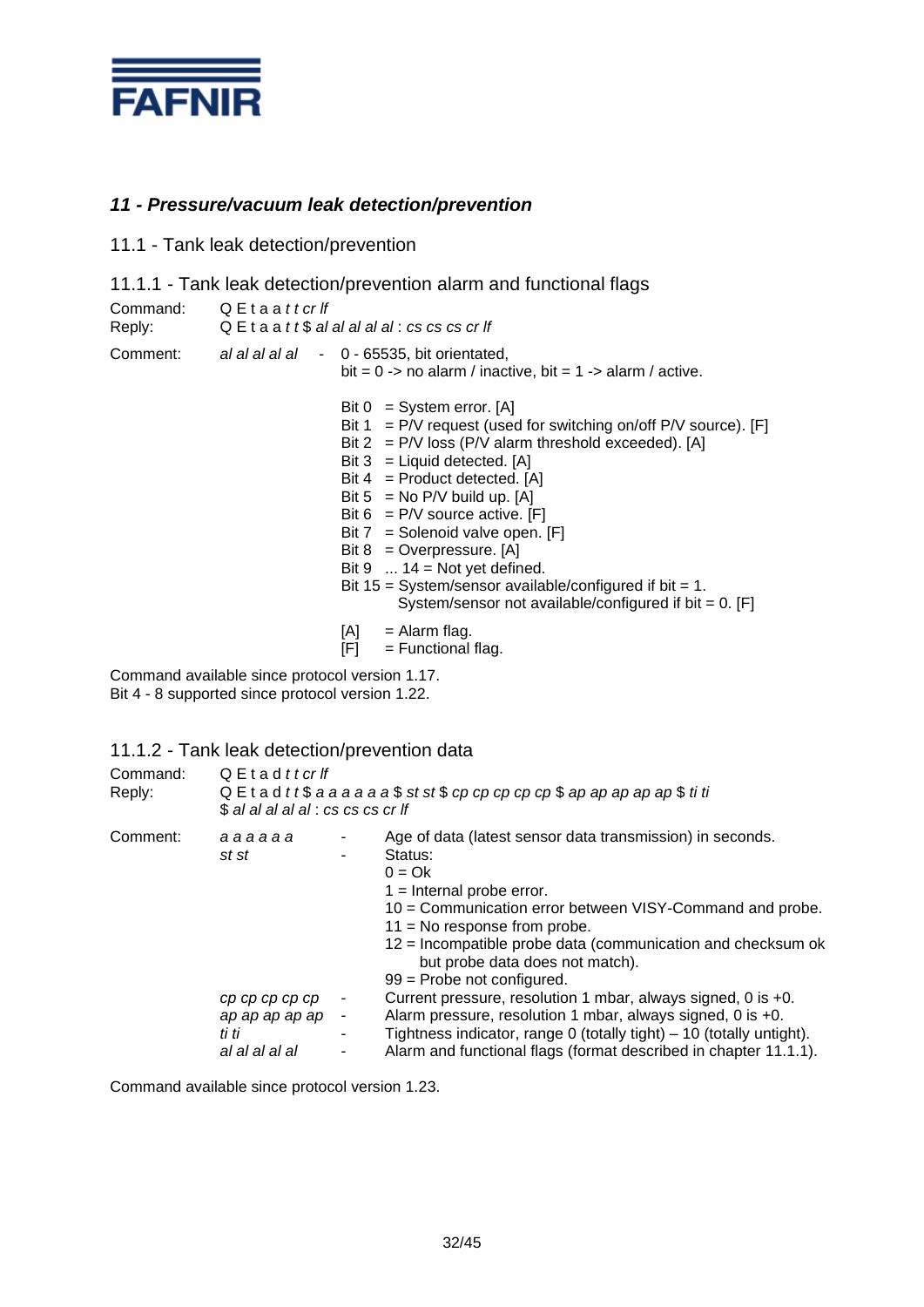

11.2 - Product line leak detection/prevention

|                                                  |                                                                                                                                          | 11.2.1 - Product line leak detection/prevention alarm and functional flags                                                                                                                                                                                                                                                                                                                                                                                                                                                                |  |
|--------------------------------------------------|------------------------------------------------------------------------------------------------------------------------------------------|-------------------------------------------------------------------------------------------------------------------------------------------------------------------------------------------------------------------------------------------------------------------------------------------------------------------------------------------------------------------------------------------------------------------------------------------------------------------------------------------------------------------------------------------|--|
| Command: $Q \nightharpoonup Q$ E p l a t t cr If | Reply: $Q \nightharpoonup Q$ $\vdash p \mid a \mid t \mid \mathcal{S}$ al al al al al : cs cs cs cr If                                   |                                                                                                                                                                                                                                                                                                                                                                                                                                                                                                                                           |  |
|                                                  | Comment: al al al al al - 0 - 65535, bit orientated,<br>bit = $0 \rightarrow$ no alarm / inactive, bit = $1 \rightarrow$ alarm / active. |                                                                                                                                                                                                                                                                                                                                                                                                                                                                                                                                           |  |
|                                                  |                                                                                                                                          | Bit $0 = System error.$ [A]<br>Bit 1 = P/V request (used for switching on/off P/V source). [F]<br>Bit $2 = P/V$ loss (P/V alarm threshold exceeded). [A]<br>Bit $3 =$ Liquid detected. [A]<br>Bit $4 =$ Product detected. [A]<br>Bit $5 = No P/V$ build up. [A]<br>Bit 6 = $P/V$ source active. [F]<br>Bit $7 =$ Solenoid valve open. [F]<br>Bit $8 =$ Overpressure. [A]<br>Bit $9 \dots 14 = Not$ yet defined.<br>Bit $15 =$ System/sensor available/configured if bit = 1.<br>System/sensor not available/configured if bit = $0$ . [F] |  |
|                                                  | [A]<br>[F]                                                                                                                               | = Alarm flag.<br>$=$ Functional flag.                                                                                                                                                                                                                                                                                                                                                                                                                                                                                                     |  |
|                                                  |                                                                                                                                          |                                                                                                                                                                                                                                                                                                                                                                                                                                                                                                                                           |  |

Command available since protocol version 1.17.

Bit 4 - 8 supported since protocol version 1.22.

# 11.2.2 - Product line leak detection/prevention data

| Command:<br>Reply: | $Q \nightharpoonup p \mid d \mid t \mid cr \mid f$                             | $Q \nightharpoonup P$   d t t $\$$ a a a a a a $\$$ st st $\$$ cp cp cp cp cp $\$$ ap ap ap ap ap<br>\$ ti ti \$ al al al al al : cs cs cs cr lf |                                                                                                                                                                                                                                                                                                                                                                                                                                                                                                                                                                                                                                |  |
|--------------------|--------------------------------------------------------------------------------|--------------------------------------------------------------------------------------------------------------------------------------------------|--------------------------------------------------------------------------------------------------------------------------------------------------------------------------------------------------------------------------------------------------------------------------------------------------------------------------------------------------------------------------------------------------------------------------------------------------------------------------------------------------------------------------------------------------------------------------------------------------------------------------------|--|
| Comment:           | aaaaaa<br>st st<br>cp cp cp cp cp<br>ap ap ap ap ap<br>ti ti<br>al al al al al | ٠<br>۰<br>$\blacksquare$<br>٠<br>۰                                                                                                               | Age of data (latest sensor data transmission) in seconds.<br>Status:<br>$0 = Ok$<br>$1 =$ Internal probe error.<br>10 = Communication error between VISY-Command and probe.<br>$11 = No$ response from probe.<br>$12$ = Incompatible probe data (communication and checksum ok<br>but probe data does not match).<br>$99$ = Probe not configured.<br>Current pressure, resolution 1 mbar, always signed, 0 is +0.<br>Alarm pressure, resolution 1 mbar, always signed, 0 is $+0$ .<br>Tightness indicator, range 0 (totally tight) – 10 (totally untight).<br>Alarm and functional flags (format described in chapter 11.2.1). |  |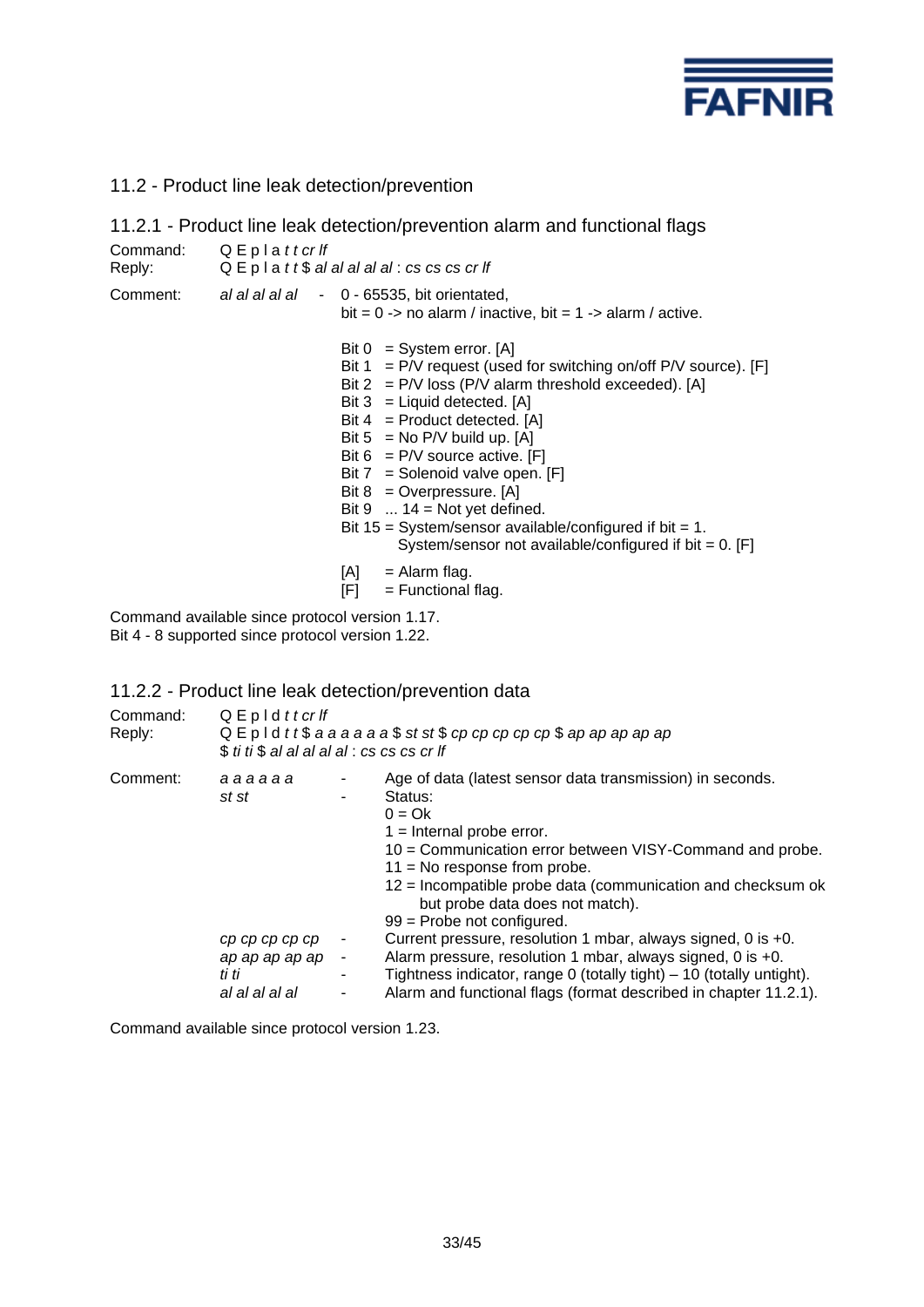

# 11.3 - Filling line leak detection/prevention

|                                                         |                      | 11.3.1 - Filling line leak detection/prevention alarm and functional flags                                                                                                                                                                                                                                                                                                                                                                                                                                                                                                                                |
|---------------------------------------------------------|----------------------|-----------------------------------------------------------------------------------------------------------------------------------------------------------------------------------------------------------------------------------------------------------------------------------------------------------------------------------------------------------------------------------------------------------------------------------------------------------------------------------------------------------------------------------------------------------------------------------------------------------|
| Reply:                                                  | Command: QEflattcrlf | Q E f I a $t$ t $\$$ al al al al al : cs cs cs cr If                                                                                                                                                                                                                                                                                                                                                                                                                                                                                                                                                      |
| Comment:<br>al al al al al - 0 - 65535, bit orientated, |                      | bit = $0 \rightarrow$ no alarm / inactive, bit = $1 \rightarrow$ alarm / active.                                                                                                                                                                                                                                                                                                                                                                                                                                                                                                                          |
|                                                         |                      | Bit $0 = System error.$ [A]<br>Bit $1 = P/V$ request (used for switching on/off P/V source). [F]<br>Bit $2 = P/V$ loss (P/V alarm threshold exceeded). [A]<br>Bit $3 =$ Liquid detected. [A]<br>Bit $4 =$ Product detected. [A]<br>Bit $5 = No P/V$ build up. [A]<br>Bit $6 = P/V$ source active. [F]<br>Bit $7 =$ Solenoid valve open. [F]<br>Bit $8 =$ Overpressure. [A]<br>Bit $9 \dots 14 = \text{Not yet defined.}$<br>Bit $15 = System/sensor available/confidence$ if bit = 1.<br>System/sensor not available/configured if bit = $0$ . [F]<br>= Alarm flag.<br>[A]<br>$=$ Functional flag.<br>[F] |

Command available since protocol version 1.17.

Bit 4 - 8 supported since protocol version 1.22.

# 11.3.2 - Filling line leak detection/prevention data

| Command:<br>Reply: | $Q$ E f I d t t cr If<br>$Q \nightharpoonup$ f l d t t $\$$ a a a a a a $\$$ st st $\$$ cp cp cp cp cp $\$$ ap ap ap ap ap $\$$ ti ti<br>\$ al al al al al : cs cs cs cr lf |                                                   |                                                                                                                                                                                                                                                                                                                                                                                                                                                                                                                                                                                                                            |
|--------------------|-----------------------------------------------------------------------------------------------------------------------------------------------------------------------------|---------------------------------------------------|----------------------------------------------------------------------------------------------------------------------------------------------------------------------------------------------------------------------------------------------------------------------------------------------------------------------------------------------------------------------------------------------------------------------------------------------------------------------------------------------------------------------------------------------------------------------------------------------------------------------------|
| Comment:           | aaaaaa<br>st st<br>cp cp cp cp cp<br>ap ap ap ap ap<br>ti ti<br>al al al al al                                                                                              | ۰<br>٠<br>٠<br>$\overline{\phantom{a}}$<br>٠<br>۰ | Age of data (latest sensor data transmission) in seconds.<br>Status:<br>$0 = Ok$<br>$1 =$ Internal probe error.<br>10 = Communication error between VISY-Command and probe.<br>$11 = No$ response from probe.<br>12 = Incompatible probe data (communication and checksum ok<br>but probe data does not match).<br>$99$ = Probe not configured.<br>Current pressure, resolution 1 mbar, always signed, 0 is +0.<br>Alarm pressure, resolution 1 mbar, always signed, 0 is +0.<br>Tightness indicator, range 0 (totally tight) $-10$ (totally untight).<br>Alarm and functional flags (format described in chapter 11.3.1). |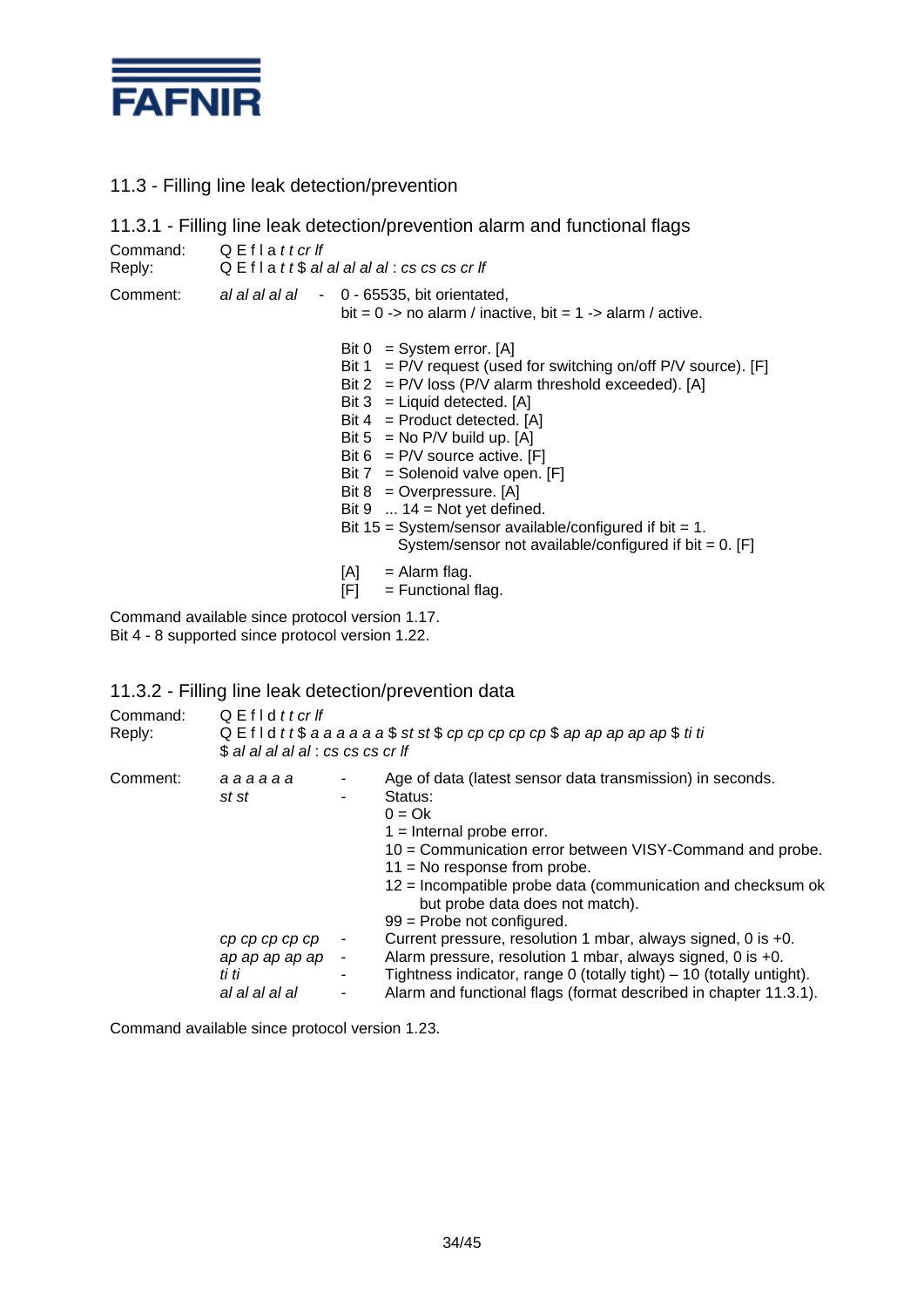

# 11.4 - Manhole leak detection/prevention

|                    |             |                                                                                                                                 | 11.4.1 - Manhole leak detection/prevention alarm and functional flags                                                                                                                                                                                                                                                                                                                                                                                                                                                                                               |  |
|--------------------|-------------|---------------------------------------------------------------------------------------------------------------------------------|---------------------------------------------------------------------------------------------------------------------------------------------------------------------------------------------------------------------------------------------------------------------------------------------------------------------------------------------------------------------------------------------------------------------------------------------------------------------------------------------------------------------------------------------------------------------|--|
| Command:<br>Reply: | QEmhattcrlf |                                                                                                                                 | $Q \mathsf{E}$ m h a t t $\$$ al al al al al : cs cs cs cr lf                                                                                                                                                                                                                                                                                                                                                                                                                                                                                                       |  |
| Comment:           |             | al al al al al - 0 - 65535, bit orientated,<br>bit = $0 \rightarrow$ no alarm / inactive, bit = $1 \rightarrow$ alarm / active. |                                                                                                                                                                                                                                                                                                                                                                                                                                                                                                                                                                     |  |
|                    |             | [A]                                                                                                                             | Bit $0 = System error. [A]$<br>Bit $1 = P/V$ request (used for switching on/off P/V source). [F]<br>Bit $2 = P/V$ loss (P/V alarm threshold exceeded). [A]<br>Bit $3 =$ Liquid detected. [A]<br>Bit $4 =$ Product detected. [A]<br>Bit $5 = No P/V$ build up. [A]<br>Bit $6 = P/V$ source active. [F]<br>Bit $7 =$ Solenoid valve open. [F]<br>Bit $8 =$ Overpressure. [A]<br>Bit $9 \dots 14 = \text{Not yet defined.}$<br>Bit $15 = System/sensor available/confidence$ if bit = 1.<br>System/sensor not available/configured if bit = $0$ . [F]<br>= Alarm flag. |  |
|                    |             | [F] I                                                                                                                           | $=$ Functional flag.                                                                                                                                                                                                                                                                                                                                                                                                                                                                                                                                                |  |

Command available since protocol version 1.17. Bit 4 - 8 supported since protocol version 1.22.

# 11.4.2 - Manhole leak detection/prevention data

| Command:<br>Reply: | $Q \nightharpoonup m$ h d t t cr If<br>QE m h d t t $$$ a a a a a a $$$ st st $$$ cp cp cp cp cp $$$ ap ap ap ap ap $$$ ti ti<br>\$ al al al al al : cs cs cs cr lf |                  |                                                                                                                                                                                                                                                                                                                                                                                                                                                                                                                                                                                                                           |  |
|--------------------|---------------------------------------------------------------------------------------------------------------------------------------------------------------------|------------------|---------------------------------------------------------------------------------------------------------------------------------------------------------------------------------------------------------------------------------------------------------------------------------------------------------------------------------------------------------------------------------------------------------------------------------------------------------------------------------------------------------------------------------------------------------------------------------------------------------------------------|--|
| Comment:           | aaaaaa<br>st st<br>cp cp cp cp cp<br>ap ap ap ap ap<br>ti ti<br>al al al al al                                                                                      | ۰<br>٠<br>٠<br>۰ | Age of data (latest sensor data transmission) in seconds.<br>Status:<br>$0 = Ok$<br>$1 =$ Internal probe error.<br>10 = Communication error between VISY-Command and probe.<br>$11 = No$ response from probe.<br>12 = Incompatible probe data (communication and checksum ok<br>but probe data does not match).<br>$99$ = Probe not configured.<br>Current pressure, resolution 1 mbar, always signed, 0 is +0.<br>Alarm pressure, resolution 1 mbar, always signed, 0 is +0.<br>Tightness indicator, range 0 (totally tight) – 10 (totally untight).<br>Alarm and functional flags (format described in chapter 11.4.1). |  |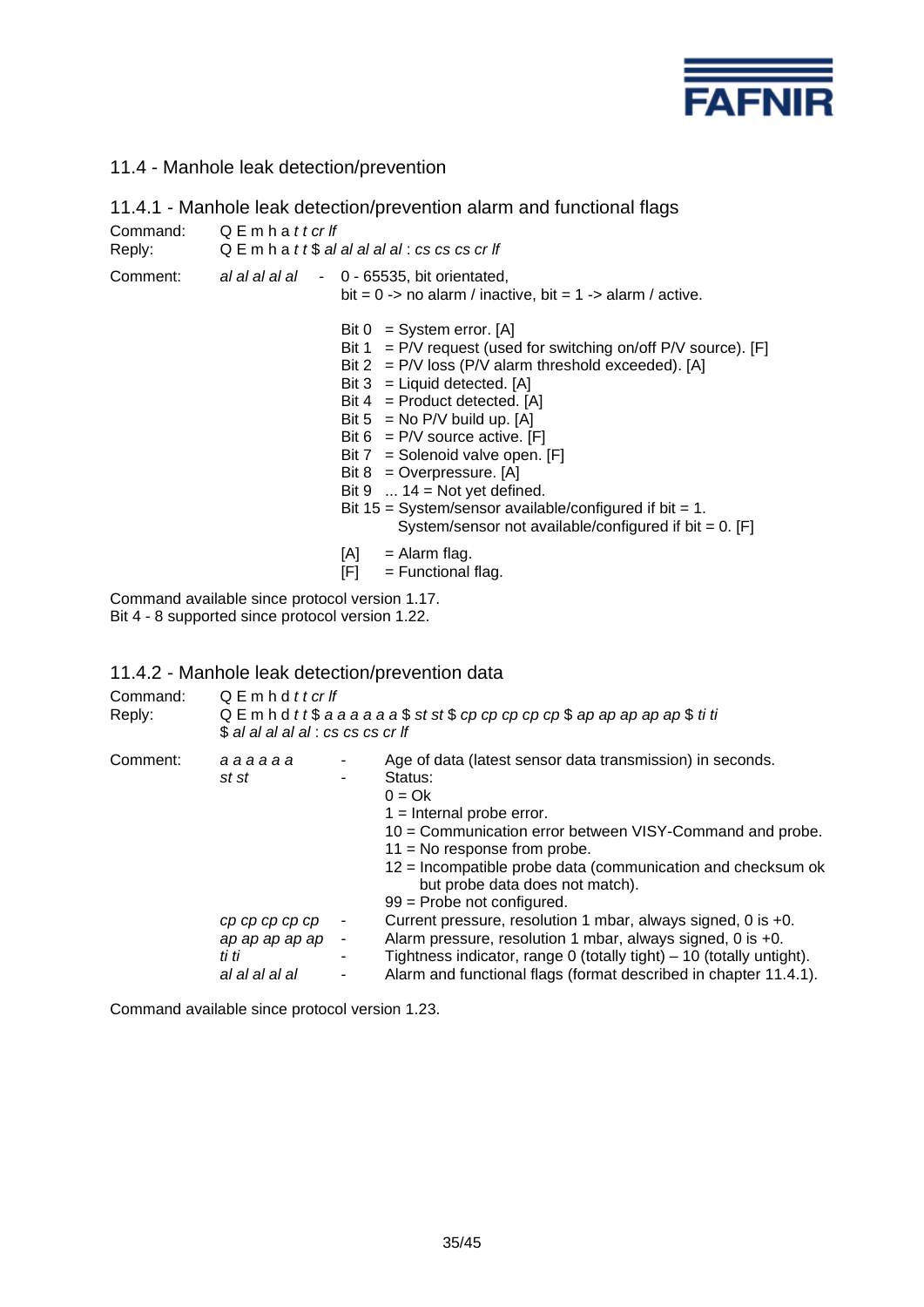

# *12 - Oil separator data*

12.1 - Oil separator alarm flags

Command: Q E o s a *t t cr lf*<br>Reply: Q E o s a *t t \$ al* Reply: Q E o s a *t t* \$ *al al al al al* : *cs cs cs cr lf* Comment: *al al al al al* - 0 - 65535, bit orientated, bit = 0 -> no alarm, bit = 1 -> alarm. Bit  $0 = System error$ . Bit  $1 = 0$ verfill. Bit  $2 =$  Oil layer thickness. Bit  $3 \dots 14 = \text{Not yet defined.}$ Bit 15 = Alarms available/configured if bit = 1. No alarms available/configured if bit  $= 0$ .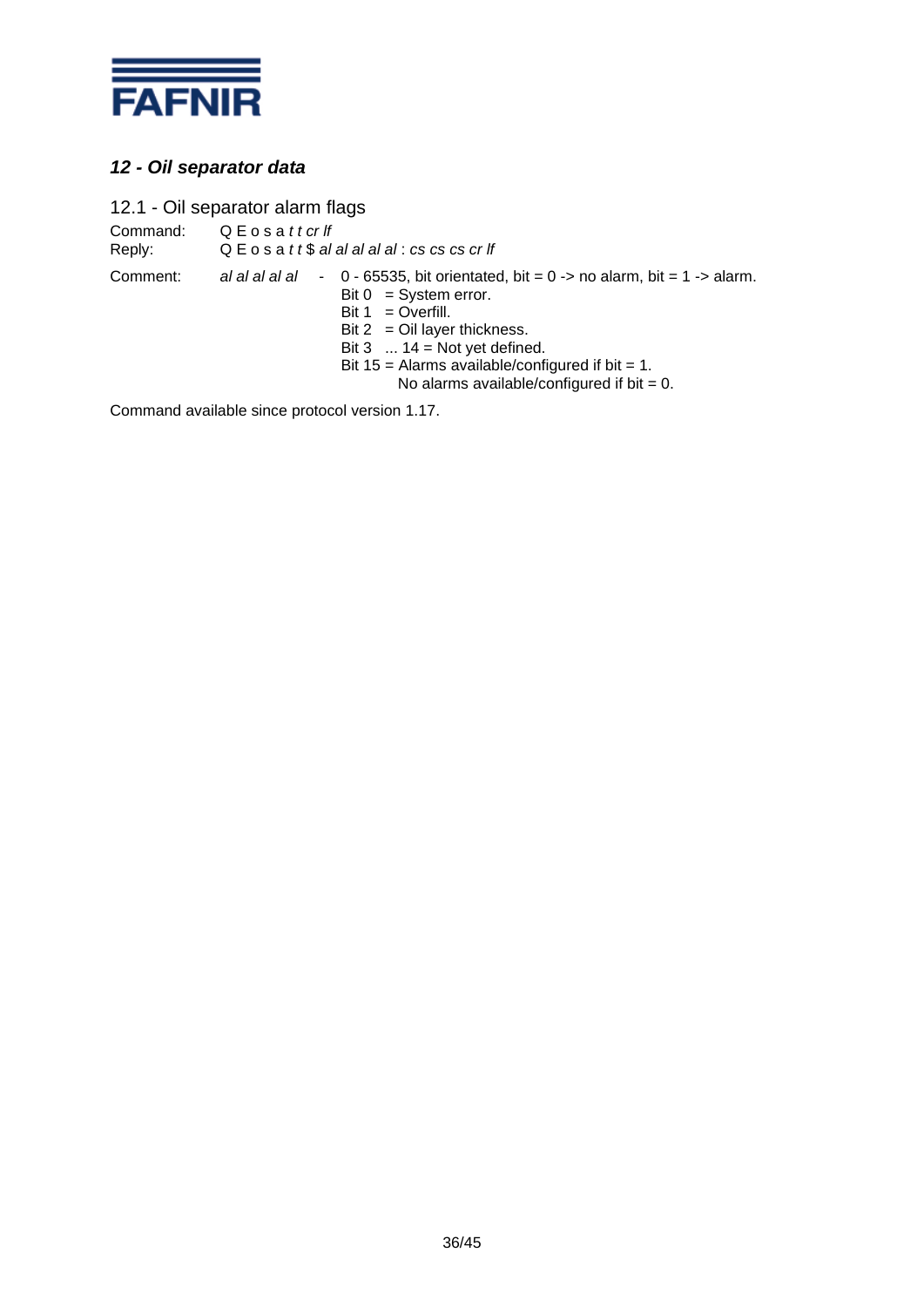

# *13 - Tank 0 addressing*

Usually a tank is addressed by its number ( $tt = 1...16$ ) in the transmitted command string. Since protocol version 1.14 (see chapter 3.1 - Version of protocol) it is possible to address tank 0 to get the data of all active tanks in a single reply string. 'Active' tank means each configured tank, even tanks in error status.

Basic format of a single tank reply string: 'Command' 'tank number' **\$** 'data' **:** 'checksum' Example: Q L P *sp* 1 \$ 1 3 7 5 8 : 1 0 8 *cr lf*

In a tank 0 reply string the '*tank number \$ tank data*' segments are separated by '**=**' (ASCII 61dec). Basic format of a tank 0 reply string:

'Command' **=** 'tank number 1' **\$** 'data' **=** 'tank number 2' **\$** 'data' ... **=** 'tank number x' **\$** 'data' **:** 'checksum'

Example - product level (command string Q L P *sp* 0 *cr lf*):

Q L P **=** *sp* 1 **\$** 1 3 7 5 8 **=** *sp* 3 **\$** 1 4 3 3 9 **=** *sp* 4 **\$** 1 1 0 6 4 **=** 1 3 **\$** *sp* 7 4 1 2 **:** *sp sp* 5 *cr lf* Tanks 1, 3, 4 and 13 are active. Product levels are 1375.8mm, 1433.9 mm, 1106.4 mm, 741.2 mm. Reply string in case of no tanks active: Q L P : *sp* 4 0 *cr lf*

Example - history, latest delivered volume (command string: Q H *sp* 0 C *sp* 1 *cr lf*): Q H = *sp* 1 C *sp* 1 \$ *sp sp sp sp* 7 5 2 1 8 = *sp* 3 C *sp* 1\$ *sp sp sp sp* 4 9 3 3 6 : *sp* 8 3 *cr lf* Tanks 1 and 3 are active. Latest delivery volume of tank 1 was 7521.8 litres. Latest delivery volume of tank 3 was 4933.6 litres.

Reply string in case of no tanks active: Q H : 2 1 1 *cr lf*

Example - height of discrete temperature sensors #1 (command string: H T *sp* 0 H 1 *cr lf*):

H T **=** *sp* 1 H 1 **\$** *sp* 2 2 0 **=** *sp* 3 H 1 **\$** *sp* 2 1 0 **=** *sp* 4 H 1 **\$** *sp* 2 2 0 **:** *sp* 8 9

Tanks 1, 3 and 4 are active. Heights of discrete temperature sensors #1 are 220 mm, 210 mm and 220 mm.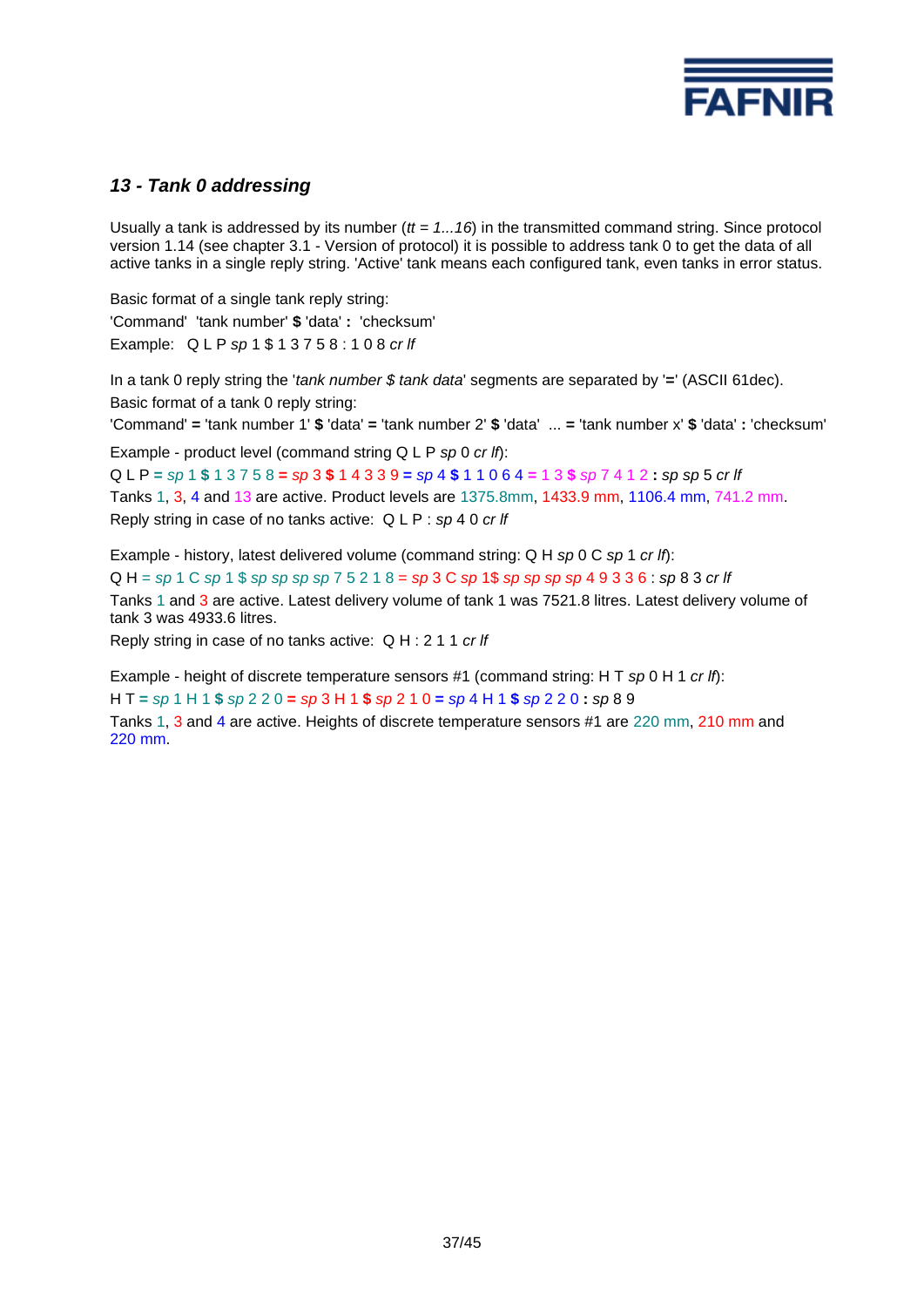

# *14 - Extensible commands*

The extensible commands allow to get several predetermined reply data in a common reply. Tank 0 addressing is not possible for the extensible commands. The desired reply data can be determined by a '&' character (ASCII 38dec) followed by the command parameter *d d d d d* (Range 1 - 65535) which represents 16 bits. Each of these bits represents a specific tank parameter or measuring value. If the corresponding bit is set to 1 in the *d d d d d* parameter, the parameter / value will appear in the reply. In the reply the parameters / values are marked by a prefixed "& Bit number" (0- $F_{hex}$ ).



# 14.1 - Extensible static tank parameters

Command: Q S X *t t & d d d d d cr lf*

#### *d d d d d* :

Bit 0 : Product designation (left adjusted 16 character string, see also chapter 4.1)<sup>(1)</sup>

Bit 1 : Capacity of tank (4-byte floating point, chapter 2.2)

Bit 2 : Max. permissible volume of tank (4-byte floating point, chapter 2.2)

- Bit 3 : Reference temperature of tank (4-byte floating point, chapter 2.2)
- Bit 4 : Type of VISY-Stick (formatted as described in chapter 4.5)

Bit 5 : Tank diameter (4-byte floating point, chapter 2.2)

Bit 6 ...

Bit F: Not yet defined. Requesting non-defined data (&6 - &F) will cause an error message.

Reply: Q S X *t t & x* \$ parameter x & y \$ parameter y ... & z \$ parameter z : cs cs cs *cr lf*

**Example:** Q S X *sp* 3 & *sp sp sp* 4 2 *cr lf*

Q S X sp 3 & 1 \$ 4 6 E A 6 0 0 0 & 3 \$ 4 1 7 0 0 0 0 & 5 \$ 4 5 1 C 4 0 0 0 : 2 3 4 *cr lf* Reply consists of tank capacity 30000 litres, reference temperature +15.0 °C, tank diameter 2500 mm.

(1): String can contain bytes like ASCII control characters in case of a product designation written via a 16-bit character set (e.g. Chinese). Therefore, you should deal with the string as a 16-byte character array, possibly with ASCII control characters inside.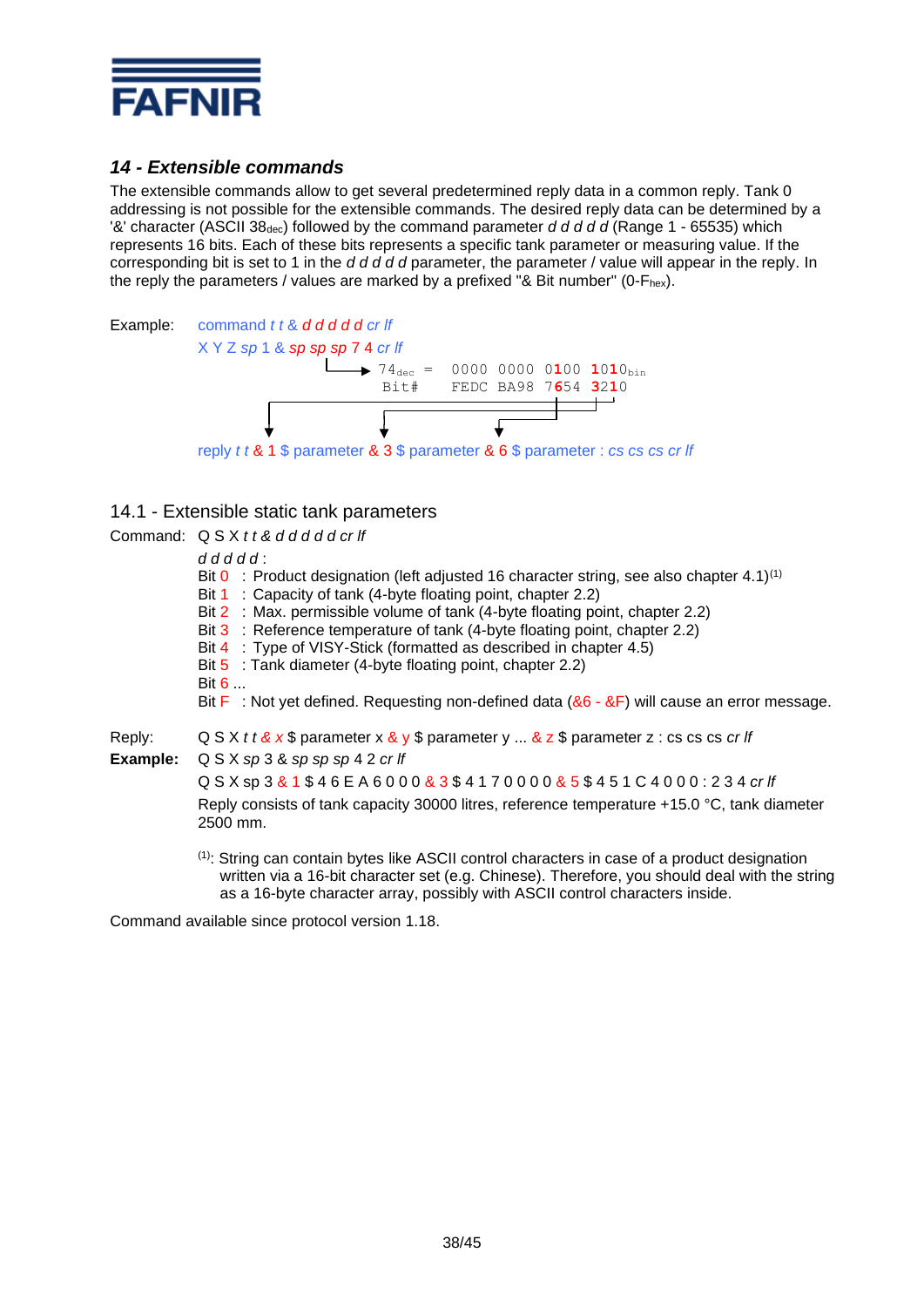

# 14.2 - Extensible ATG measurement values

Command: Q A X *t t & d d d d d cr lf d d d d d* : Bit 0 : Age of data (formatted as described in chapter 9.4) Bit 1 : Probe status (formatted as described in chapter 6.1) Bit 2 : Product volume. Unit: Litre (4-byte floating point, chapter 2.2) Bit 3 : Ullage (4-byte floating point, chapter 2.2) Bit 4 : Reference volume (4-byte floating point, chapter 2.2) Bit 5 : Product temperature (4-byte floating point, chapter 2.2) Bit 6 : Product level (4-byte floating point, chapter 2.2) Bit 7 : Water level (4-byte floating point, chapter 2.2) Bit 8 : Product alarm (formatted as described in chapter 6.2) Bit 9 : Water alarm (formatted as described in chapter 6.3) Bit A : Tank status (formatted as described in chapter 6.4) Bit  $\overline{B}$  : Battery voltage, wireless (formatted as described in chapter 9.2) Bit C : Field strength, wireless (formatted as described in chapter 9.3) Bit **D** : Water volume (4-byte floating point, chapter 2.2) Bit  $E$ : Mass (4-byte floating point, chapter 2.2) Bit  $\mathsf F$  : Not yet defined. Requesting non-defined data ( $\&\mathsf F$ ) will cause an error message. Reply: Q A X *t t & x* \$ parameter x & y \$ parameter y ... & z \$ parameter z : cs cs cs *cr lf* **Example:** Q A X *sp* 7 & *sp sp* 3 9 0 *cr lf* Q S X sp 7 & 1 \$ *sp* 0 & 2 \$ 4 6 3 2 F D E D & 7 \$ 4 2 7 7 5 2 3 E & 8 \$ 0 : 1 4 5 *cr lf* Reply consists of probe status 0, product volume 11455.481 litres, water level 61.830 mm, no product alarms.

Command available since protocol version 1.18 with bit 0 to D supported. Bit E supported since protocol version 1.26.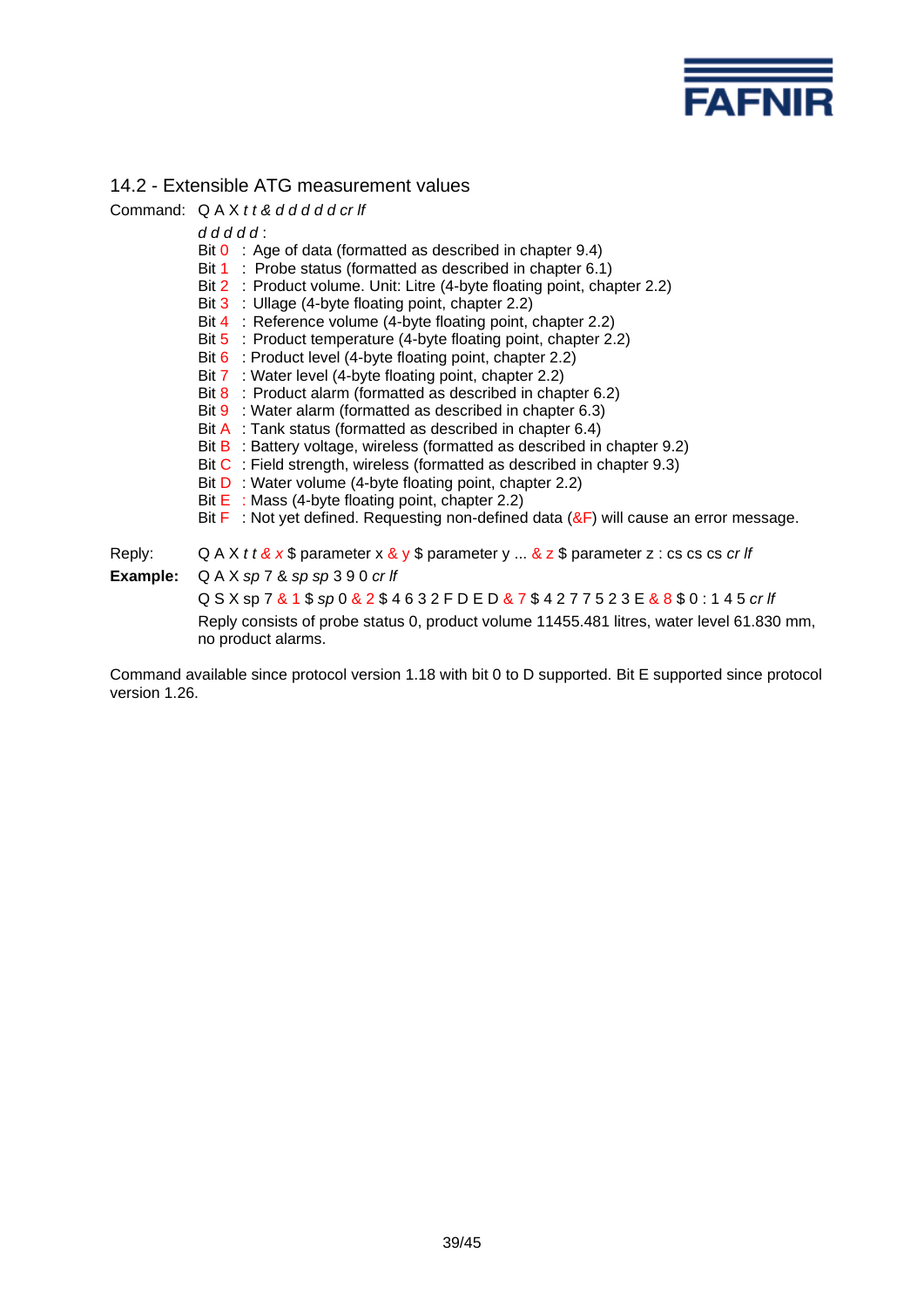

# 14.3 - Extensible delivery history

The reply to the extensible history command is a little different from the other extensible replies since it consists of records instead of single values. At the current protocol version 1.18 a history of the latest 10 (command parameter *h h* = 1-10) deliveries is available. Tank 0 addressing is not available for this command.

The desired reply data are determined by the command parameter *d d d d d*. It is a numerical unsigned integer value (16 bit) in the range of 1 to 65535. Each of the 16 Bits represents a specific record of history data:

- Bit 0 : Delivery ID
- Bit 1 : Start date / time, stop date / time
- Bit 2 : Start volume, stop volume, delivered volume
- Bit 3 : Start volume tc (temperature compensated), stop volume tc, delivered volume tc
- Bit 4 : Start temperature, stop temperature, temperature change
- Bit 5 : Start product level, stop product level, product level change
- Bit 6 : Start water level, stop water level, water level change
- Bit 7 : Start reference sump density, stop reference sump density, change in reference sump density
- Bit  $8$ : Start reference product density, stop reference product density, change in reference product density
- Bit 9 : Type of delivery
- Bit A : Start mass, stop mass, delivered mass
- Bit  $B$  : Start product density, stop product density, change in product density
- Bit C ... F: Not yet defined. Requesting non-defined records (&B &F) will cause an error message.

| Command: | $Q$ H $t$ t $X$ $h$ $h$ $\&$ $d$ $d$ $d$ $d$ $d$ $d$ $c$ r If                                  | bit …………………6……3…1…                                                                        |
|----------|------------------------------------------------------------------------------------------------|-------------------------------------------------------------------------------------------|
| Example: | Q H sp 3 X sp 1 & sp sp sp 7 4 cr If $(74_{\text{dec}} = 0000\,0000\,0100\,1010_{\text{bin}})$ |                                                                                           |
|          |                                                                                                | Requests tank 3 latest delivery ( $h h = 1$ ) records: Date/Time, volume tc, water level. |

#### Reply:

The reply will consist of command, tank number (*t t*) and history number *(h h*) followed by the desired history records which are separated by  $&+$  bit numberhex (0-F):

Q H *t t* X *h h* & *b* record 1 & *b* record 2 ... & b record n : *cs cs cs cr lf*

#### Overview of records:

- & 0 : \$ *i i i i i*. Delivery ID. Range 1 65535. Incremented by 1 each delivery. Switches back to 1 after 65535.  $0 =$  No delivery available.
- & 1 : \$ *i i i i i i* \$ *i i i i i i* \$ *i i i i i i* \$ *i i i i i i*. Start date, start time, stop date, stop time formatted as described in chapter 3.2/3.4.
- & 2 : \$ *f f f f f f f f* \$ *f f f f f f f f* \$ *f f f f f f f f*. Start volume, stop volume, delivered volume. Unit: Litre. Floating point format as described in chapter 2.2.
- & 3 : \$ *f f f f f f f f* \$ *f f f f f f f f* \$ *f f f f f f f f*. Temperature compensated start volume, stop volume, delivered volume. Unit: Litre. Floating point format as described in chapter 2.2.
- & 4 : \$ *f f f f f f f f* \$ *f f f f f f f f* \$ *f f f f f f f f*. Start temperature, stop temperature, change in temperature. Unit: Degree centigrade. Floating point format as described in chapter 2.2.
- & 5 : \$ *f f f f f f f f* \$ *f f f f f f f f* \$ *f f f f f f f f*. Start product level, stop product level, change in product level. Unit: Millimetre. Floating point format as described in chapter 2.2.
- & 6 : \$ *f f f f f f f f* \$ *f f f f f f f f* \$ *f f f f f f f f*. Start water level, stop water level, change in water level. Unit: Millimetre. Floating point format as described in chapter 2.2.
- & 7 : \$ *f f f f f f f f* \$ *f f f f f f f f* \$ *f f f f f f f f*. Temperature compensated start sump density, stop sump density, change in sump density. Unit: g/l. Floating point format as described in chapter 2.2.
- & 8 : \$ *f f f f f f f f* \$ *f f f f f f f f* \$ *f f f f f f f f*. Temperature compensated start product density, stop product density, change in product density. Unit: g/l. Floating point format as described in chapter 2.2.
- & 9 : \$ i. Type of delivery, 0 Real delivery, 1 Virtual delivery, see chapter 7.6 for a complete description.
- & A : \$ *f f f f f f f f* \$ *f f f f f f f f* \$ *f f f f f f f f*. Start mass, stop mass, delivered mass. Unit: kg.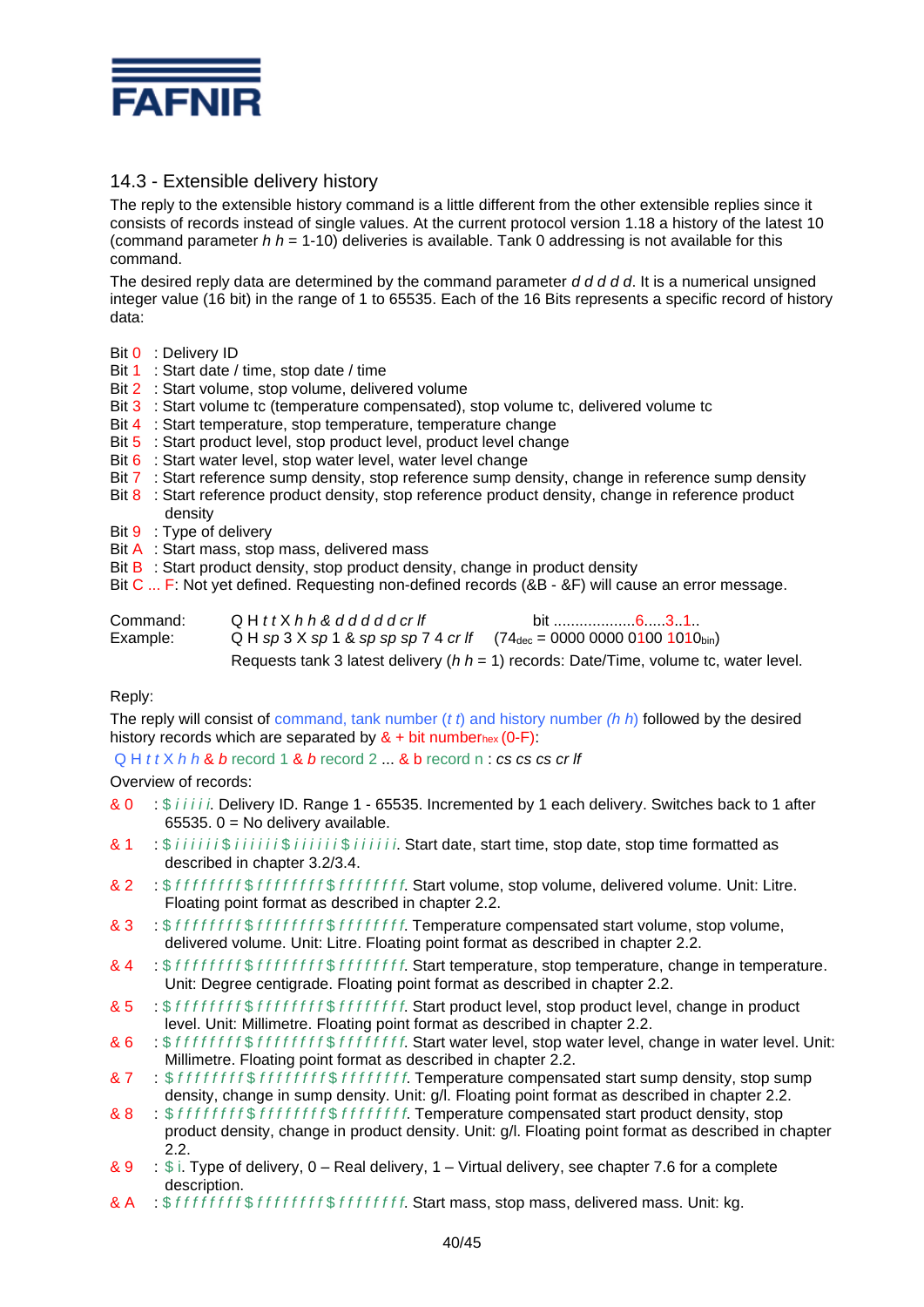

Floating point format as described in chapter 2.2.

& B : \$ *f f f f f f f f* \$ *f f f f f f f f* \$ *f f f f f f f f*. None temperature compensated start product density, stop product density, change in product density. Unit: g/l. Floating point format as described in chapter 2.2.

& C ...& F: Not yet defined. Requesting non-defined records (&B - &F) will cause an error message. Command available since protocol version 1.18 with bit 0 - 6 supported. Bit 7, 8 supported since version 1.21. Bit 9 supported since version 1.24. Bit A supported since version 1.26. Bit B supported since version 1.32.

14.4 - Extensible density measurement values

| Command: $Q B X t t \& d d d d d c r \&$                                                                      |  |  |  |  |  |  |  |
|---------------------------------------------------------------------------------------------------------------|--|--|--|--|--|--|--|
| $dddddd$ :                                                                                                    |  |  |  |  |  |  |  |
| Bit $0$ : Age of data (formatted as described in chapter 9.4)                                                 |  |  |  |  |  |  |  |
| : Probe status (formatted as described in chapter 6.1)<br>Bit 1                                               |  |  |  |  |  |  |  |
| Bit 2 : Measured sump density. Unit: g/l (4-byte floating point, chapter 2.2)                                 |  |  |  |  |  |  |  |
| Bit 3 : Reference sump density. Unit: g/l (4-byte floating point, chapter 2.2)                                |  |  |  |  |  |  |  |
| Bit 4 : Sump density alarm (formatted as described in chapter 6.5)                                            |  |  |  |  |  |  |  |
| Bit 5 : Measured product density. Unit: g/l (4-byte floating point, chapter 2.2)                              |  |  |  |  |  |  |  |
| Bit 6 : Reference product density. Unit: $g/l$ (4-byte floating point, chapter 2.2)                           |  |  |  |  |  |  |  |
| Bit 7 : Product density alarm (formatted as described in chapter 6.6)                                         |  |  |  |  |  |  |  |
| Bit $8$ : Density measurement temperature. Unit: Degree centigrade (4-byte floating point,<br>chapter $2.2$ ) |  |  |  |  |  |  |  |
| Bit $9 \ldots$                                                                                                |  |  |  |  |  |  |  |
| Bit $F$ : Not yet defined. Requesting non-defined data ( $&9 - &F$ ) will cause an error message.             |  |  |  |  |  |  |  |

Reply: Q B X *t t & x* \$ parameter x & y \$ parameter y ... & z \$ parameter z : cs cs cs *cr lf* Command available since protocol version 1.21 with bit 0-8 supported.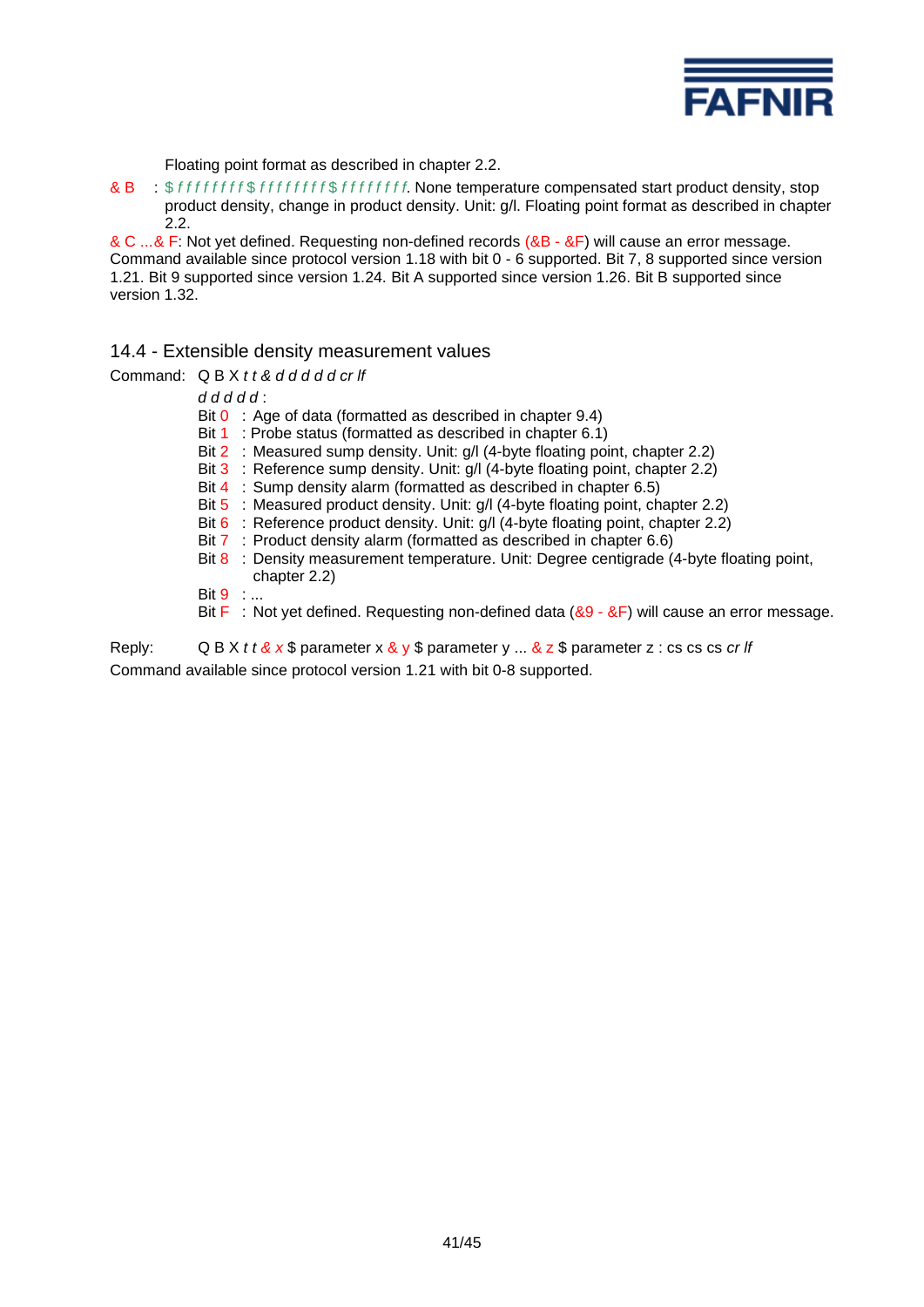

# *15 - Miscellaneous commands*

15.1 - Status of input device

Command: Q I S *t t cr lf*<br>Reply: Q I S *t t* \$ *i* : Reply: Q I S *t t* \$ *i i* : *cs cs cs cr lf*

Comment:  $t = 1 - 8$ , number of input device

 $i = 0 - 99$ , currently used:

- 0 Input device ok.
- 1 Input device reports internal error.<br>10 Communication error between VIS
- Communication error between VISY-Command and input device.
- 11 No response from input device.<br>99 Input device not configured / no
	- Input device not configured / not existing.

The VISY-X system can be equipped with input devices (VISY-Input ...). The inputs are internally linked to alarms (e.g. oil separator, see chapter 12). With this command, it can be checked whether input devices are connected and whether they are working well.

outputs are internally linked to alarm events. With this command, it can be checked

whether output devices are connected and whether they are working well.

Command available since protocol version 1.18

# 15.2 - Status of output device

| Command:<br>Reply: | QOSttcrlf<br>$QO S t t$ \$ i i : cs cs cs cr lf                                                                                                                                                                                                                                                                                                                                  |  |  |  |  |  |  |
|--------------------|----------------------------------------------------------------------------------------------------------------------------------------------------------------------------------------------------------------------------------------------------------------------------------------------------------------------------------------------------------------------------------|--|--|--|--|--|--|
| Comment:           | 1 - 8, number of output device<br>t t<br>$=$                                                                                                                                                                                                                                                                                                                                     |  |  |  |  |  |  |
|                    | $i = 0 - 99$ , currently used:<br>Output device ok.<br>0<br>$\sim$<br>Output device reports internal error.<br>$\sim$<br>Communication error between VISY-Command and output device.<br>$10 -$<br>No response from output device.<br>$11 -$<br>Output device not configured / not existing.<br>99 -<br>The VISY-X system can be equipped with output devices (VISY-Output ). The |  |  |  |  |  |  |

Command available since protocol version 1.18

#### 15.3 - Status of input device inputs

| Command:<br>Reply: |               | $Q$ I I t t cr If         |                                                                                                                                           |  |  |
|--------------------|---------------|---------------------------|-------------------------------------------------------------------------------------------------------------------------------------------|--|--|
| Comment:           | t t           | $\mathbf{r} = \mathbf{r}$ | 1 - 8, number of input device                                                                                                             |  |  |
|                    | $i i i i i =$ |                           | 0 - 65535, status of inputs, bit orientated<br>Status of input 1<br>Bit 0:                                                                |  |  |
|                    |               |                           | Bit 7: Status of input 8<br>Bit 815: Not yet defined, returned as 0                                                                       |  |  |
|                    |               |                           | $bit = 0$ -> input deactivated (contact open or voltage level low)<br>$bit = 1$ -> input activated (contact closed or voltage level high) |  |  |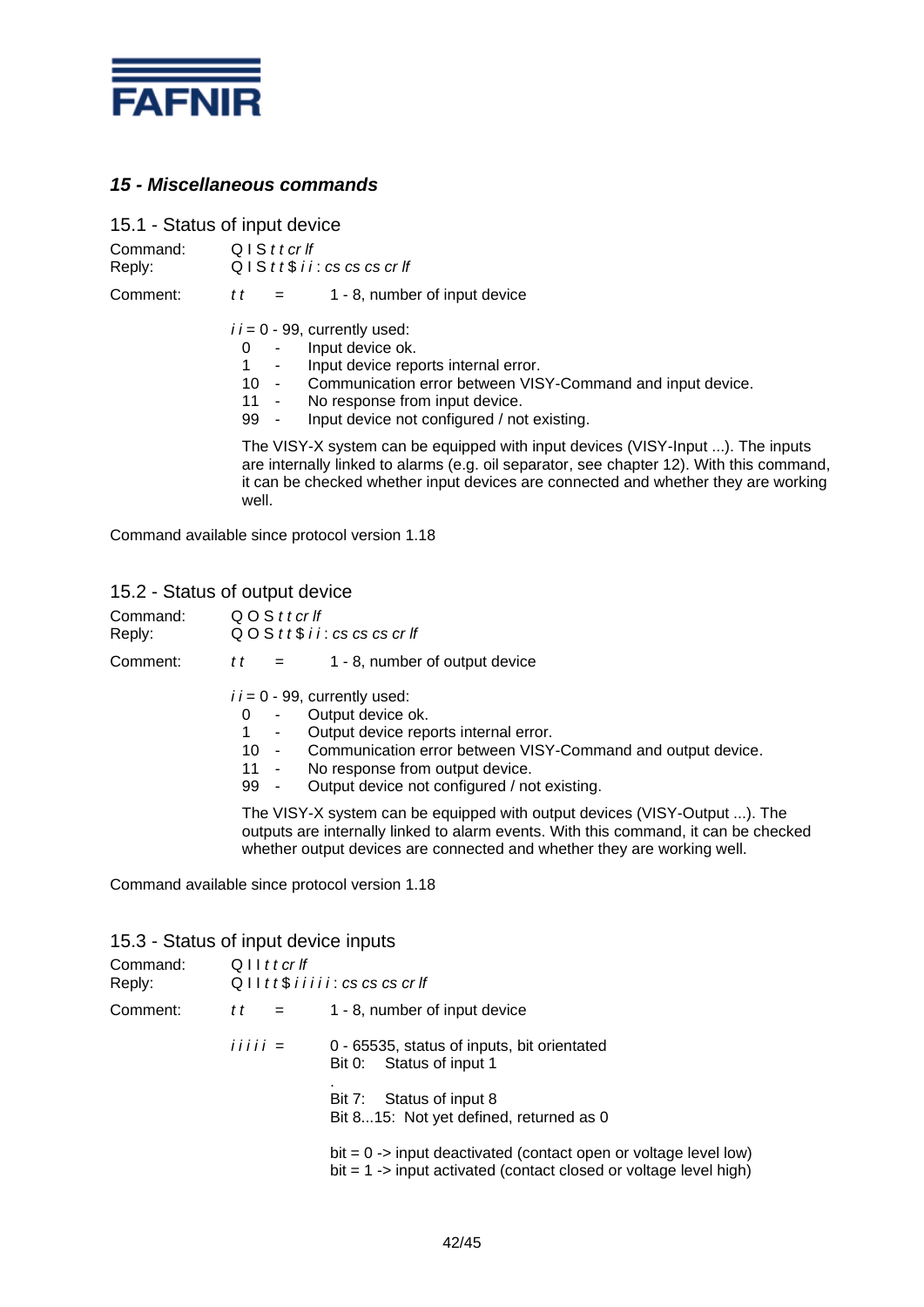

NOTE: When the status of the input device is not equal to 0 the status of all inputs will be returned as 0 (deactivated).

Command available since protocol version 1.27

# 15.4 - ATG tank inventory data

Command: Q T I *t t cr lf*

Reply: Q T I *t t* \$ *C C Y Y M M D D* \$ *H H M M S S* \$ *f f f f f f f f* \$ *f f f f f f f f* \$ *f f f f f f f f*  \$ *f f f f f f f f* \$ *f f f f f f f f* \$ *f f f f f f f f* \$ *f f f f f f f f* \$ *f f f f f f f f* \$ *f f f f f f f f* \$ *f f f f f f f f*  \$ *f f f f f f f f* \$ *f f f f f f f f* \$ *f f f f f f f f* \$ *f f f f f f f f* : *cs cs cs cr lf*

Comments:

The tank inventory data starts with a time stamp made up of the following values:

- **1. Date of VISY-Command system clock (C C Y Y M M D D)** Format: century (CC, 2 digits), year (YY, 2 digits), month (MM, 2 digits), day (DD, 2 digits) Example:  $20160222 = Februar, 22^{rd}, 2016$
- **2. Time of VISY-Command system clock (H H M M S S)** Format: hour (HH, 2 digits), minute (MM, 2 digits), seconds (SS, 2 digits) Examples: sp sp sp  $2\overline{0}$  3 = 00:02:03, 2 2 0 7 1 5 = 22:07:15

The time stamp is followed by the measurement values of the tank inventory data formatted in 4-byte floating point format (see chapter 2.2).

The measurement values are arranged in the following order:

#### **3. Gross Observed Volume (G.O.V)**

The Gross Observed Volume is the Total Observed Volume at current temperature corrected for the volume of free water at the bottom of the tank. Unit: litre

#### **4. Gross Standard Volume (G.S.V)**

The Gross Standard Volume is the Gross Observed Volume corrected to the reference temperature. Unit: litre

#### **5. Ullage**

The Ullage is the empty volume up to the maximum permissible volume (e.g. 97% of capacity) that the tank can safely hold taking temperature effects into account. Unit: litre

- **6. Liquid level** Unit: mm
- **7. Water level** Unit: mm

#### **8. Average product temperature** Unit: °C

#### **9. Temperature of discrete temperature sensor 1**

This is the temperature sensor with the lowest position (closest to the bottom of the tank). If no discrete temperature sensor exists, the returned value will be 0. Unit: °C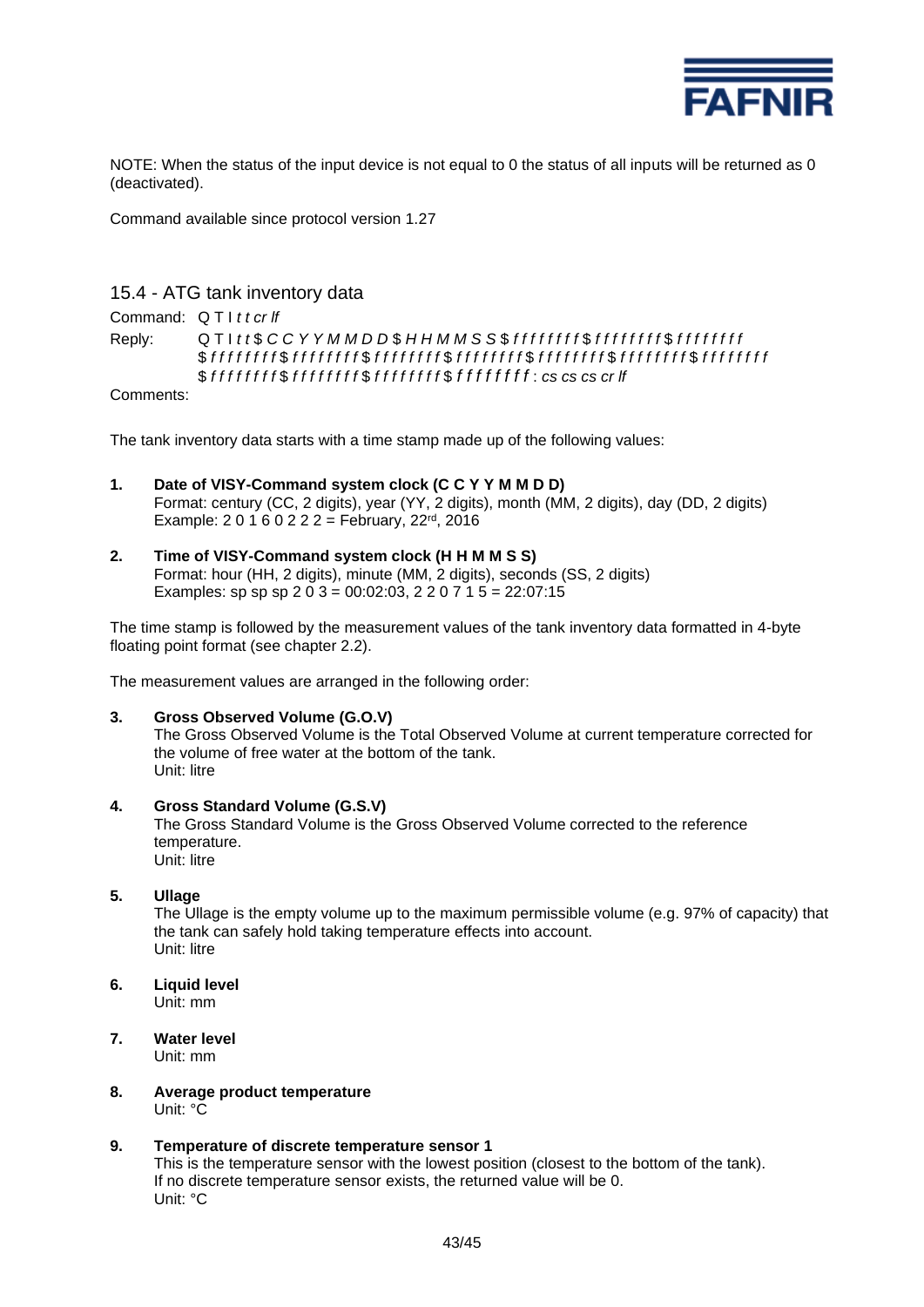

#### **10. Temperature of discrete temperature sensor 2**

If no discrete temperature sensor exists, the returned value will be 0. Unit: °C

- **11. Temperature of discrete temperature sensor 3** If no discrete temperature sensor exists, the returned value will be 0. Unit: °C
- **12. Temperature of discrete temperature sensor 4** If no discrete temperature sensor exists, the returned value will be 0. Unit: °C
- **13. Temperature of discrete temperature sensor 5** This is the temperature sensor with the highest position (closest to the top of the tank). If no discrete temperature sensor exists, the returned value will be 0. Unit: °C

# **14. Water volume**

Unit: litre

#### **15. Measured product density**

The measured product density is the density of the product measured at current temperature. If no density measurement module is installed on the probe the returned value will be 0. Unit: g/l

#### **16. Reference product density**

The reference product density is the measured product density corrected to the reference temperature.

If no density measurement module is installed on the probe the returned value will be 0. Unit: g/l

Notes:

The command H T N t t cr If - number of discrete temperature sensors - can be used to check how many discrete temperature sensors are existing in the probe of the tank (see chapter 8.4.2).

The command Q S F & d d d d d cr If - general system functionality - can be used to check if the probe of the tank is equipped with a configured product density measurement module (see chapter 3.9).

This command does not support tank 0 addressing.